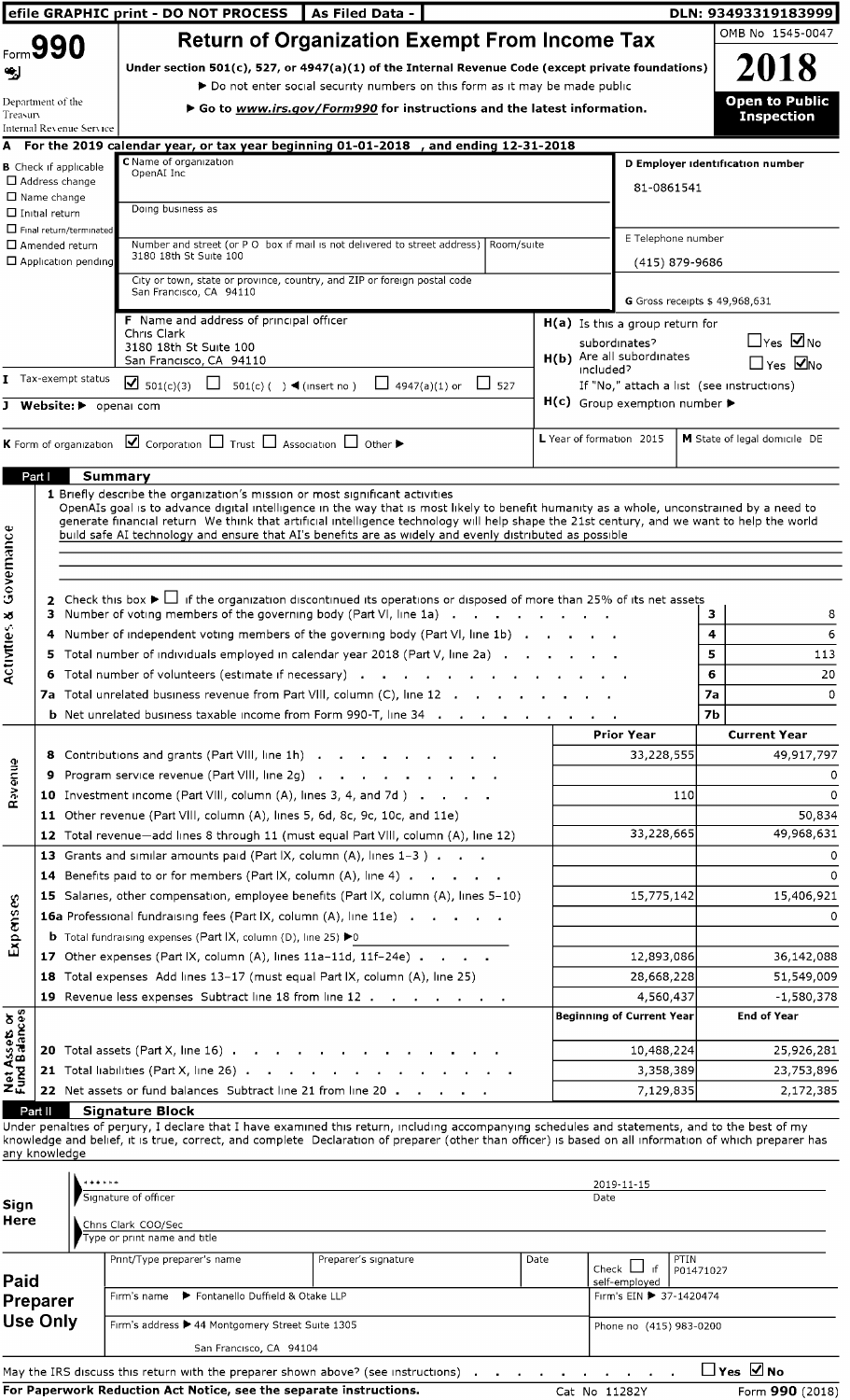|              | Form 990 (2018)     |                                                                                                          |                        |                        |                                                                                                                                                                                                                                                                                                       | Page 2               |
|--------------|---------------------|----------------------------------------------------------------------------------------------------------|------------------------|------------------------|-------------------------------------------------------------------------------------------------------------------------------------------------------------------------------------------------------------------------------------------------------------------------------------------------------|----------------------|
|              | Part III            | <b>Statement of Program Service Accomplishments</b>                                                      |                        |                        |                                                                                                                                                                                                                                                                                                       |                      |
|              |                     |                                                                                                          |                        |                        | Check if Schedule O contains a response or note to any line in this Part III                                                                                                                                                                                                                          |                      |
| $\mathbf{1}$ |                     | Briefly describe the organization's mission                                                              |                        |                        |                                                                                                                                                                                                                                                                                                       |                      |
|              |                     | technology and ensure that AI's benefits are as widely and evenly distributed as possible                |                        |                        | OpenAIs goal is to advance digital intelligence in the way that is most likely to benefit humanity as a whole, unconstrained by a need to generate<br>financial return We think that artificial intelligence technology will help shape the 21st century, and we want to help the world build safe AI |                      |
| $\mathbf{2}$ |                     | Did the organization undertake any significant program services during the year which were not listed on |                        |                        |                                                                                                                                                                                                                                                                                                       |                      |
|              |                     |                                                                                                          |                        | $\sim$                 |                                                                                                                                                                                                                                                                                                       | $\Box$ Yes $\Box$ No |
|              |                     | If "Yes," describe these new services on Schedule O                                                      |                        |                        |                                                                                                                                                                                                                                                                                                       |                      |
| з            |                     | Did the organization cease conducting, or make significant changes in how it conducts, any program       |                        |                        |                                                                                                                                                                                                                                                                                                       |                      |
|              | services?           | $\mathbf{r}$ and $\mathbf{r}$ and $\mathbf{r}$<br>If "Yes," describe these changes on Schedule O         |                        |                        |                                                                                                                                                                                                                                                                                                       | $\Box$ Yes $\Box$ No |
| 4            |                     | expenses, and revenue, if any, for each program service reported                                         |                        |                        | Describe the organization's program service accomplishments for each of its three largest program services, as measured by expenses<br>Section $501(c)(3)$ and $501(c)(4)$ organizations are required to report the amount of grants and allocations to others, the total                             |                      |
| 4a           | (Code               | ) (Expenses \$                                                                                           | 45,962,818             | including grants of \$ | ) (Revenue \$                                                                                                                                                                                                                                                                                         | $\lambda$            |
|              | See Additional Data |                                                                                                          |                        |                        |                                                                                                                                                                                                                                                                                                       |                      |
|              |                     |                                                                                                          |                        |                        |                                                                                                                                                                                                                                                                                                       |                      |
| 4b           | (Code               | ) (Expenses \$                                                                                           |                        | including grants of \$ | ) (Revenue \$                                                                                                                                                                                                                                                                                         | $\lambda$            |
|              |                     |                                                                                                          |                        |                        |                                                                                                                                                                                                                                                                                                       |                      |
|              |                     |                                                                                                          |                        |                        |                                                                                                                                                                                                                                                                                                       |                      |
| 4с           | (Code               | ) (Expenses \$                                                                                           |                        | including grants of \$ | ) (Revenue \$                                                                                                                                                                                                                                                                                         | $\lambda$            |
|              |                     |                                                                                                          |                        |                        |                                                                                                                                                                                                                                                                                                       |                      |
|              |                     |                                                                                                          |                        |                        |                                                                                                                                                                                                                                                                                                       |                      |
|              |                     |                                                                                                          |                        |                        |                                                                                                                                                                                                                                                                                                       |                      |
|              |                     |                                                                                                          |                        |                        |                                                                                                                                                                                                                                                                                                       |                      |
| 4d           | (Expenses \$        | Other program services (Describe in Schedule O)                                                          | including grants of \$ |                        | ) (Revenue \$                                                                                                                                                                                                                                                                                         |                      |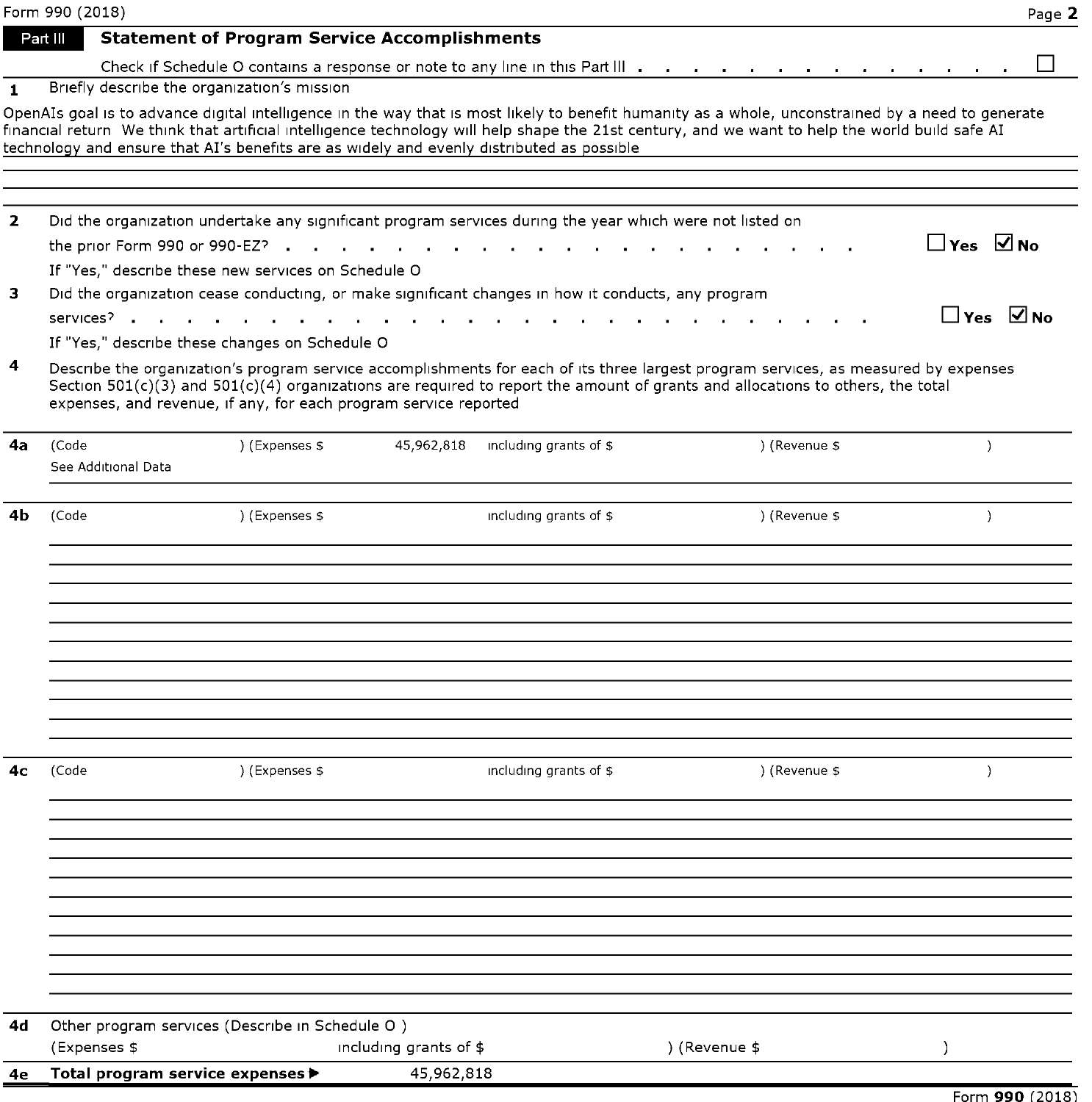| Form 990 (2018)<br>Page 3<br><b>Checklist of Required Schedules</b><br>Part IV<br>Yes<br>No<br>1 Is the organization described in section 501(c)(3) or 4947(a)(1) (other than a private foundation)? If "Yes," complete<br>Yes<br>$\mathbf{1}$<br>Schedule A<br>$\overline{2}$<br>2 Is the organization required to complete Schedule B, Schedule of Contributors (see instructions)? (2<br>Yes<br>3 Did the organization engage in direct or indirect political campaign activities on behalf of or in opposition to candidates<br>No<br>3<br>for public office? If "Yes," complete Schedule C, Part  <br>Section $501(c)(3)$ organizations.<br>4<br>Did the organization engage in lobbying activities, or have a section 501(h) election in effect during the tax year?<br>4<br>No<br>If "Yes," complete Schedule C, Part II .<br>5 Is the organization a section $501(c)(4)$ , $501(c)(5)$ , or $501(c)(6)$ organization that receives membership dues,<br>assessments, or similar amounts as defined in Revenue Procedure 98-19?<br>No<br>5<br>If "Yes," complete Schedule C, Part III<br>and the state of the state of the<br>$\sim$<br>6 Did the organization maintain any donor advised funds or any similar funds or accounts for which donors have the right<br>to provide advice on the distribution or investment of amounts in such funds or accounts?<br>No<br>If "Yes," complete Schedule D, Part $\mathbb{S}$ .<br>6<br>7 Did the organization receive or hold a conservation easement, including easements to preserve open space,<br>No<br>$\overline{ }$<br>the environment, historic land areas, or historic structures? If "Yes," complete Schedule D, Part II 2<br>8 Did the organization maintain collections of works of art, historical treasures, or other similar assets?<br>No<br>8<br>If "Yes." complete Schedule D. Part III $\ddot{\ddot{\mathbf{w}}}$ .<br>and the company of the company of the company of<br>9 Did the organization report an amount in Part X, line 21 for escrow or custodial account liability, serve as a custodian<br>for amounts not listed in Part X, or provide credit counseling, debt management, credit repair, or debt negotiation<br>No<br>$\mathbf{9}$<br>services? If "Yes," complete Schedule D, Part IV $\mathbb S$ .<br>Did the organization, directly or through a related organization, hold assets in temporarily restricted endowments,<br>10<br>10<br>No<br>permanent endowments, or quasi-endowments? If "Yes," complete Schedule D, Part $\vee$ $\mathcal{L}$ .<br>If the organization's answer to any of the following questions is "Yes," then complete Schedule D, Parts VI, VII, VIII, IX,<br>11<br>or X as applicable<br>a Did the organization report an amount for land, buildings, and equipment in Part X, line 10?<br>Yes<br>11a<br>If "Yes," complete Schedule D, Part VI $\mathscr{L}$ .<br>b Did the organization report an amount for investments-other securities in Part X, line 12 that is 5% or more of its total<br>No<br>11 <sub>b</sub><br>assets reported in Part X, line 16? If "Yes," complete Schedule D, Part VII $\mathbb S$ .<br>c Did the organization report an amount for investments-program related in Part X, line 13 that is 5% or more of its<br>No<br>11c<br>total assets reported in Part X, line 16? If "Yes," complete Schedule D, Part VIII $\ddot{\ddot{\mathbf{B}}}$ .<br>d Did the organization report an amount for other assets in Part X, line 15 that is 5% or more of its total assets reported<br>Yes<br>11d<br>in Part X, line 16? If "Yes," complete Schedule D, Part IX $\ddot{\ddot{\bullet}}$<br>Did the organization report an amount for other liabilities in Part X, line 25? If "Yes," complete Schedule D, Part X $\ddot{\ddot{\Sigma}}$<br>e<br>11e<br>Yes<br>f Did the organization's separate or consolidated financial statements for the tax year include a footnote that addresses<br>11f<br>No<br>the organization's liability for uncertain tax positions under FIN 48 (ASC 740)? If "Yes," complete Schedule D, Part X<br>12a Did the organization obtain separate, independent audited financial statements for the tax year?<br>If "Yes," complete Schedule D, Parts XI and XII<br>12a<br>Yes<br><b>b</b> Was the organization included in consolidated, independent audited financial statements for the tax year?<br>12b<br>No<br>If "Yes," and if the organization answered "No" to line 12a, then completing Schedule D, Parts XI and XII is optional $\cdot$<br>Is the organization a school described in section $170(b)(1)(A)(u)^{2}$ If "Yes," complete Schedule E<br>13<br>13<br>No<br>14a Did the organization maintain an office, employees, or agents outside of the United States? .<br>14a<br>No<br><b>b</b> Did the organization have aggregate revenues or expenses of more than \$10,000 from grantmaking, fundraising,<br>business, investment, and program service activities outside the United States, or aggregate foreign investments<br>14 <sub>b</sub><br>No<br>valued at \$100,000 or more? If "Yes," complete Schedule F, Parts I and IV .<br>15 Did the organization report on Part IX, column (A), line 3, more than \$5,000 of grants or other assistance to or for any<br>No<br>15<br>foreign organization? If "Yes," complete Schedule F, Parts II and IV<br>16 Did the organization report on Part IX, column (A), line 3, more than \$5,000 of aggregate grants or other assistance to<br>No<br>or for foreign individuals? If "Yes," complete Schedule F, Parts III and IV $\blacksquare$ .<br>16<br>17 Did the organization report a total of more than \$15,000 of expenses for professional fundraising services on Part IX,<br>No<br>17<br>column (A), lines 6 and 11e? If "Yes," complete Schedule G, Part I(see instructions)<br>Did the organization report more than \$15,000 total of fundraising event gross income and contributions on Part VIII,<br>18<br>lines 1c and 8a? If "Yes," complete Schedule G, Part II<br>18<br>No<br>19 Did the organization report more than \$15,000 of gross income from gaming activities on Part VIII, line 9a? If "Yes,"<br>19<br>No<br>complete Schedule G, Part III (Changeline Complete Schedule G, Part III) (Changeline Comparent Comparent Compa<br>20a Did the organization operate one or more hospital facilities? If "Yes," complete Schedule H<br>20a<br>No<br><b>b</b> If "Yes" to line 20a, did the organization attach a copy of its audited financial statements to this return?<br><b>20b</b><br>21 Did the organization report more than \$5,000 of grants or other assistance to any domestic organization or domestic<br>No<br>21<br>government on Part IX, column (A), line 1? If "Yes," complete Schedule I, Parts I and II<br>Did the organization report more than \$5,000 of grants or other assistance to or for domestic individuals on Part IX,<br>22<br>22<br>No<br>column (A), line 2? If "Yes," complete Schedule I, Parts I and III |  |  |  |
|--------------------------------------------------------------------------------------------------------------------------------------------------------------------------------------------------------------------------------------------------------------------------------------------------------------------------------------------------------------------------------------------------------------------------------------------------------------------------------------------------------------------------------------------------------------------------------------------------------------------------------------------------------------------------------------------------------------------------------------------------------------------------------------------------------------------------------------------------------------------------------------------------------------------------------------------------------------------------------------------------------------------------------------------------------------------------------------------------------------------------------------------------------------------------------------------------------------------------------------------------------------------------------------------------------------------------------------------------------------------------------------------------------------------------------------------------------------------------------------------------------------------------------------------------------------------------------------------------------------------------------------------------------------------------------------------------------------------------------------------------------------------------------------------------------------------------------------------------------------------------------------------------------------------------------------------------------------------------------------------------------------------------------------------------------------------------------------------------------------------------------------------------------------------------------------------------------------------------------------------------------------------------------------------------------------------------------------------------------------------------------------------------------------------------------------------------------------------------------------------------------------------------------------------------------------------------------------------------------------------------------------------------------------------------------------------------------------------------------------------------------------------------------------------------------------------------------------------------------------------------------------------------------------------------------------------------------------------------------------------------------------------------------------------------------------------------------------------------------------------------------------------------------------------------------------------------------------------------------------------------------------------------------------------------------------------------------------------------------------------------------------------------------------------------------------------------------------------------------------------------------------------------------------------------------------------------------------------------------------------------------------------------------------------------------------------------------------------------------------------------------------------------------------------------------------------------------------------------------------------------------------------------------------------------------------------------------------------------------------------------------------------------------------------------------------------------------------------------------------------------------------------------------------------------------------------------------------------------------------------------------------------------------------------------------------------------------------------------------------------------------------------------------------------------------------------------------------------------------------------------------------------------------------------------------------------------------------------------------------------------------------------------------------------------------------------------------------------------------------------------------------------------------------------------------------------------------------------------------------------------------------------------------------------------------------------------------------------------------------------------------------------------------------------------------------------------------------------------------------------------------------------------------------------------------------------------------------------------------------------------------------------------------------------------------------------------------------------------------------------------------------------------------------------------------------------------------------------------------------------------------------------------------------------------------------------------------------------------------------------------------------------------------------------------------------------------------------------------------------------------------------------------------------------------------------------------------------------------------------------------------------------------------------------------------------------------------------------------------------------------------------------------------------------------------------------------------------------------------------------------------------------------------------------------------------------------------------------------------------------------------------------------------------------------------------------------------------------------------------------------------------------------------------------------------------------------------------------------------------------------------------------------------------------------------------------------------------------------------------------------------------------------------------------------------------------------------------------------------------------------------------------------------------------------------------------------------------------------------------------------------------------------------------------------------------------------------------------------------------------------------|--|--|--|
| Form 990 (2018)                                                                                                                                                                                                                                                                                                                                                                                                                                                                                                                                                                                                                                                                                                                                                                                                                                                                                                                                                                                                                                                                                                                                                                                                                                                                                                                                                                                                                                                                                                                                                                                                                                                                                                                                                                                                                                                                                                                                                                                                                                                                                                                                                                                                                                                                                                                                                                                                                                                                                                                                                                                                                                                                                                                                                                                                                                                                                                                                                                                                                                                                                                                                                                                                                                                                                                                                                                                                                                                                                                                                                                                                                                                                                                                                                                                                                                                                                                                                                                                                                                                                                                                                                                                                                                                                                                                                                                                                                                                                                                                                                                                                                                                                                                                                                                                                                                                                                                                                                                                                                                                                                                                                                                                                                                                                                                                                                                                                                                                                                                                                                                                                                                                                                                                                                                                                                                                                                                                                                                                                                                                                                                                                                                                                                                                                                                                                                                                                                                                                                                                                                                                                                                                                                                                                                                                                                                                                                                                                                                                        |  |  |  |
|                                                                                                                                                                                                                                                                                                                                                                                                                                                                                                                                                                                                                                                                                                                                                                                                                                                                                                                                                                                                                                                                                                                                                                                                                                                                                                                                                                                                                                                                                                                                                                                                                                                                                                                                                                                                                                                                                                                                                                                                                                                                                                                                                                                                                                                                                                                                                                                                                                                                                                                                                                                                                                                                                                                                                                                                                                                                                                                                                                                                                                                                                                                                                                                                                                                                                                                                                                                                                                                                                                                                                                                                                                                                                                                                                                                                                                                                                                                                                                                                                                                                                                                                                                                                                                                                                                                                                                                                                                                                                                                                                                                                                                                                                                                                                                                                                                                                                                                                                                                                                                                                                                                                                                                                                                                                                                                                                                                                                                                                                                                                                                                                                                                                                                                                                                                                                                                                                                                                                                                                                                                                                                                                                                                                                                                                                                                                                                                                                                                                                                                                                                                                                                                                                                                                                                                                                                                                                                                                                                                                        |  |  |  |
|                                                                                                                                                                                                                                                                                                                                                                                                                                                                                                                                                                                                                                                                                                                                                                                                                                                                                                                                                                                                                                                                                                                                                                                                                                                                                                                                                                                                                                                                                                                                                                                                                                                                                                                                                                                                                                                                                                                                                                                                                                                                                                                                                                                                                                                                                                                                                                                                                                                                                                                                                                                                                                                                                                                                                                                                                                                                                                                                                                                                                                                                                                                                                                                                                                                                                                                                                                                                                                                                                                                                                                                                                                                                                                                                                                                                                                                                                                                                                                                                                                                                                                                                                                                                                                                                                                                                                                                                                                                                                                                                                                                                                                                                                                                                                                                                                                                                                                                                                                                                                                                                                                                                                                                                                                                                                                                                                                                                                                                                                                                                                                                                                                                                                                                                                                                                                                                                                                                                                                                                                                                                                                                                                                                                                                                                                                                                                                                                                                                                                                                                                                                                                                                                                                                                                                                                                                                                                                                                                                                                        |  |  |  |
|                                                                                                                                                                                                                                                                                                                                                                                                                                                                                                                                                                                                                                                                                                                                                                                                                                                                                                                                                                                                                                                                                                                                                                                                                                                                                                                                                                                                                                                                                                                                                                                                                                                                                                                                                                                                                                                                                                                                                                                                                                                                                                                                                                                                                                                                                                                                                                                                                                                                                                                                                                                                                                                                                                                                                                                                                                                                                                                                                                                                                                                                                                                                                                                                                                                                                                                                                                                                                                                                                                                                                                                                                                                                                                                                                                                                                                                                                                                                                                                                                                                                                                                                                                                                                                                                                                                                                                                                                                                                                                                                                                                                                                                                                                                                                                                                                                                                                                                                                                                                                                                                                                                                                                                                                                                                                                                                                                                                                                                                                                                                                                                                                                                                                                                                                                                                                                                                                                                                                                                                                                                                                                                                                                                                                                                                                                                                                                                                                                                                                                                                                                                                                                                                                                                                                                                                                                                                                                                                                                                                        |  |  |  |
|                                                                                                                                                                                                                                                                                                                                                                                                                                                                                                                                                                                                                                                                                                                                                                                                                                                                                                                                                                                                                                                                                                                                                                                                                                                                                                                                                                                                                                                                                                                                                                                                                                                                                                                                                                                                                                                                                                                                                                                                                                                                                                                                                                                                                                                                                                                                                                                                                                                                                                                                                                                                                                                                                                                                                                                                                                                                                                                                                                                                                                                                                                                                                                                                                                                                                                                                                                                                                                                                                                                                                                                                                                                                                                                                                                                                                                                                                                                                                                                                                                                                                                                                                                                                                                                                                                                                                                                                                                                                                                                                                                                                                                                                                                                                                                                                                                                                                                                                                                                                                                                                                                                                                                                                                                                                                                                                                                                                                                                                                                                                                                                                                                                                                                                                                                                                                                                                                                                                                                                                                                                                                                                                                                                                                                                                                                                                                                                                                                                                                                                                                                                                                                                                                                                                                                                                                                                                                                                                                                                                        |  |  |  |
|                                                                                                                                                                                                                                                                                                                                                                                                                                                                                                                                                                                                                                                                                                                                                                                                                                                                                                                                                                                                                                                                                                                                                                                                                                                                                                                                                                                                                                                                                                                                                                                                                                                                                                                                                                                                                                                                                                                                                                                                                                                                                                                                                                                                                                                                                                                                                                                                                                                                                                                                                                                                                                                                                                                                                                                                                                                                                                                                                                                                                                                                                                                                                                                                                                                                                                                                                                                                                                                                                                                                                                                                                                                                                                                                                                                                                                                                                                                                                                                                                                                                                                                                                                                                                                                                                                                                                                                                                                                                                                                                                                                                                                                                                                                                                                                                                                                                                                                                                                                                                                                                                                                                                                                                                                                                                                                                                                                                                                                                                                                                                                                                                                                                                                                                                                                                                                                                                                                                                                                                                                                                                                                                                                                                                                                                                                                                                                                                                                                                                                                                                                                                                                                                                                                                                                                                                                                                                                                                                                                                        |  |  |  |
|                                                                                                                                                                                                                                                                                                                                                                                                                                                                                                                                                                                                                                                                                                                                                                                                                                                                                                                                                                                                                                                                                                                                                                                                                                                                                                                                                                                                                                                                                                                                                                                                                                                                                                                                                                                                                                                                                                                                                                                                                                                                                                                                                                                                                                                                                                                                                                                                                                                                                                                                                                                                                                                                                                                                                                                                                                                                                                                                                                                                                                                                                                                                                                                                                                                                                                                                                                                                                                                                                                                                                                                                                                                                                                                                                                                                                                                                                                                                                                                                                                                                                                                                                                                                                                                                                                                                                                                                                                                                                                                                                                                                                                                                                                                                                                                                                                                                                                                                                                                                                                                                                                                                                                                                                                                                                                                                                                                                                                                                                                                                                                                                                                                                                                                                                                                                                                                                                                                                                                                                                                                                                                                                                                                                                                                                                                                                                                                                                                                                                                                                                                                                                                                                                                                                                                                                                                                                                                                                                                                                        |  |  |  |
|                                                                                                                                                                                                                                                                                                                                                                                                                                                                                                                                                                                                                                                                                                                                                                                                                                                                                                                                                                                                                                                                                                                                                                                                                                                                                                                                                                                                                                                                                                                                                                                                                                                                                                                                                                                                                                                                                                                                                                                                                                                                                                                                                                                                                                                                                                                                                                                                                                                                                                                                                                                                                                                                                                                                                                                                                                                                                                                                                                                                                                                                                                                                                                                                                                                                                                                                                                                                                                                                                                                                                                                                                                                                                                                                                                                                                                                                                                                                                                                                                                                                                                                                                                                                                                                                                                                                                                                                                                                                                                                                                                                                                                                                                                                                                                                                                                                                                                                                                                                                                                                                                                                                                                                                                                                                                                                                                                                                                                                                                                                                                                                                                                                                                                                                                                                                                                                                                                                                                                                                                                                                                                                                                                                                                                                                                                                                                                                                                                                                                                                                                                                                                                                                                                                                                                                                                                                                                                                                                                                                        |  |  |  |
|                                                                                                                                                                                                                                                                                                                                                                                                                                                                                                                                                                                                                                                                                                                                                                                                                                                                                                                                                                                                                                                                                                                                                                                                                                                                                                                                                                                                                                                                                                                                                                                                                                                                                                                                                                                                                                                                                                                                                                                                                                                                                                                                                                                                                                                                                                                                                                                                                                                                                                                                                                                                                                                                                                                                                                                                                                                                                                                                                                                                                                                                                                                                                                                                                                                                                                                                                                                                                                                                                                                                                                                                                                                                                                                                                                                                                                                                                                                                                                                                                                                                                                                                                                                                                                                                                                                                                                                                                                                                                                                                                                                                                                                                                                                                                                                                                                                                                                                                                                                                                                                                                                                                                                                                                                                                                                                                                                                                                                                                                                                                                                                                                                                                                                                                                                                                                                                                                                                                                                                                                                                                                                                                                                                                                                                                                                                                                                                                                                                                                                                                                                                                                                                                                                                                                                                                                                                                                                                                                                                                        |  |  |  |
|                                                                                                                                                                                                                                                                                                                                                                                                                                                                                                                                                                                                                                                                                                                                                                                                                                                                                                                                                                                                                                                                                                                                                                                                                                                                                                                                                                                                                                                                                                                                                                                                                                                                                                                                                                                                                                                                                                                                                                                                                                                                                                                                                                                                                                                                                                                                                                                                                                                                                                                                                                                                                                                                                                                                                                                                                                                                                                                                                                                                                                                                                                                                                                                                                                                                                                                                                                                                                                                                                                                                                                                                                                                                                                                                                                                                                                                                                                                                                                                                                                                                                                                                                                                                                                                                                                                                                                                                                                                                                                                                                                                                                                                                                                                                                                                                                                                                                                                                                                                                                                                                                                                                                                                                                                                                                                                                                                                                                                                                                                                                                                                                                                                                                                                                                                                                                                                                                                                                                                                                                                                                                                                                                                                                                                                                                                                                                                                                                                                                                                                                                                                                                                                                                                                                                                                                                                                                                                                                                                                                        |  |  |  |
|                                                                                                                                                                                                                                                                                                                                                                                                                                                                                                                                                                                                                                                                                                                                                                                                                                                                                                                                                                                                                                                                                                                                                                                                                                                                                                                                                                                                                                                                                                                                                                                                                                                                                                                                                                                                                                                                                                                                                                                                                                                                                                                                                                                                                                                                                                                                                                                                                                                                                                                                                                                                                                                                                                                                                                                                                                                                                                                                                                                                                                                                                                                                                                                                                                                                                                                                                                                                                                                                                                                                                                                                                                                                                                                                                                                                                                                                                                                                                                                                                                                                                                                                                                                                                                                                                                                                                                                                                                                                                                                                                                                                                                                                                                                                                                                                                                                                                                                                                                                                                                                                                                                                                                                                                                                                                                                                                                                                                                                                                                                                                                                                                                                                                                                                                                                                                                                                                                                                                                                                                                                                                                                                                                                                                                                                                                                                                                                                                                                                                                                                                                                                                                                                                                                                                                                                                                                                                                                                                                                                        |  |  |  |
|                                                                                                                                                                                                                                                                                                                                                                                                                                                                                                                                                                                                                                                                                                                                                                                                                                                                                                                                                                                                                                                                                                                                                                                                                                                                                                                                                                                                                                                                                                                                                                                                                                                                                                                                                                                                                                                                                                                                                                                                                                                                                                                                                                                                                                                                                                                                                                                                                                                                                                                                                                                                                                                                                                                                                                                                                                                                                                                                                                                                                                                                                                                                                                                                                                                                                                                                                                                                                                                                                                                                                                                                                                                                                                                                                                                                                                                                                                                                                                                                                                                                                                                                                                                                                                                                                                                                                                                                                                                                                                                                                                                                                                                                                                                                                                                                                                                                                                                                                                                                                                                                                                                                                                                                                                                                                                                                                                                                                                                                                                                                                                                                                                                                                                                                                                                                                                                                                                                                                                                                                                                                                                                                                                                                                                                                                                                                                                                                                                                                                                                                                                                                                                                                                                                                                                                                                                                                                                                                                                                                        |  |  |  |
|                                                                                                                                                                                                                                                                                                                                                                                                                                                                                                                                                                                                                                                                                                                                                                                                                                                                                                                                                                                                                                                                                                                                                                                                                                                                                                                                                                                                                                                                                                                                                                                                                                                                                                                                                                                                                                                                                                                                                                                                                                                                                                                                                                                                                                                                                                                                                                                                                                                                                                                                                                                                                                                                                                                                                                                                                                                                                                                                                                                                                                                                                                                                                                                                                                                                                                                                                                                                                                                                                                                                                                                                                                                                                                                                                                                                                                                                                                                                                                                                                                                                                                                                                                                                                                                                                                                                                                                                                                                                                                                                                                                                                                                                                                                                                                                                                                                                                                                                                                                                                                                                                                                                                                                                                                                                                                                                                                                                                                                                                                                                                                                                                                                                                                                                                                                                                                                                                                                                                                                                                                                                                                                                                                                                                                                                                                                                                                                                                                                                                                                                                                                                                                                                                                                                                                                                                                                                                                                                                                                                        |  |  |  |
|                                                                                                                                                                                                                                                                                                                                                                                                                                                                                                                                                                                                                                                                                                                                                                                                                                                                                                                                                                                                                                                                                                                                                                                                                                                                                                                                                                                                                                                                                                                                                                                                                                                                                                                                                                                                                                                                                                                                                                                                                                                                                                                                                                                                                                                                                                                                                                                                                                                                                                                                                                                                                                                                                                                                                                                                                                                                                                                                                                                                                                                                                                                                                                                                                                                                                                                                                                                                                                                                                                                                                                                                                                                                                                                                                                                                                                                                                                                                                                                                                                                                                                                                                                                                                                                                                                                                                                                                                                                                                                                                                                                                                                                                                                                                                                                                                                                                                                                                                                                                                                                                                                                                                                                                                                                                                                                                                                                                                                                                                                                                                                                                                                                                                                                                                                                                                                                                                                                                                                                                                                                                                                                                                                                                                                                                                                                                                                                                                                                                                                                                                                                                                                                                                                                                                                                                                                                                                                                                                                                                        |  |  |  |
|                                                                                                                                                                                                                                                                                                                                                                                                                                                                                                                                                                                                                                                                                                                                                                                                                                                                                                                                                                                                                                                                                                                                                                                                                                                                                                                                                                                                                                                                                                                                                                                                                                                                                                                                                                                                                                                                                                                                                                                                                                                                                                                                                                                                                                                                                                                                                                                                                                                                                                                                                                                                                                                                                                                                                                                                                                                                                                                                                                                                                                                                                                                                                                                                                                                                                                                                                                                                                                                                                                                                                                                                                                                                                                                                                                                                                                                                                                                                                                                                                                                                                                                                                                                                                                                                                                                                                                                                                                                                                                                                                                                                                                                                                                                                                                                                                                                                                                                                                                                                                                                                                                                                                                                                                                                                                                                                                                                                                                                                                                                                                                                                                                                                                                                                                                                                                                                                                                                                                                                                                                                                                                                                                                                                                                                                                                                                                                                                                                                                                                                                                                                                                                                                                                                                                                                                                                                                                                                                                                                                        |  |  |  |
|                                                                                                                                                                                                                                                                                                                                                                                                                                                                                                                                                                                                                                                                                                                                                                                                                                                                                                                                                                                                                                                                                                                                                                                                                                                                                                                                                                                                                                                                                                                                                                                                                                                                                                                                                                                                                                                                                                                                                                                                                                                                                                                                                                                                                                                                                                                                                                                                                                                                                                                                                                                                                                                                                                                                                                                                                                                                                                                                                                                                                                                                                                                                                                                                                                                                                                                                                                                                                                                                                                                                                                                                                                                                                                                                                                                                                                                                                                                                                                                                                                                                                                                                                                                                                                                                                                                                                                                                                                                                                                                                                                                                                                                                                                                                                                                                                                                                                                                                                                                                                                                                                                                                                                                                                                                                                                                                                                                                                                                                                                                                                                                                                                                                                                                                                                                                                                                                                                                                                                                                                                                                                                                                                                                                                                                                                                                                                                                                                                                                                                                                                                                                                                                                                                                                                                                                                                                                                                                                                                                                        |  |  |  |
|                                                                                                                                                                                                                                                                                                                                                                                                                                                                                                                                                                                                                                                                                                                                                                                                                                                                                                                                                                                                                                                                                                                                                                                                                                                                                                                                                                                                                                                                                                                                                                                                                                                                                                                                                                                                                                                                                                                                                                                                                                                                                                                                                                                                                                                                                                                                                                                                                                                                                                                                                                                                                                                                                                                                                                                                                                                                                                                                                                                                                                                                                                                                                                                                                                                                                                                                                                                                                                                                                                                                                                                                                                                                                                                                                                                                                                                                                                                                                                                                                                                                                                                                                                                                                                                                                                                                                                                                                                                                                                                                                                                                                                                                                                                                                                                                                                                                                                                                                                                                                                                                                                                                                                                                                                                                                                                                                                                                                                                                                                                                                                                                                                                                                                                                                                                                                                                                                                                                                                                                                                                                                                                                                                                                                                                                                                                                                                                                                                                                                                                                                                                                                                                                                                                                                                                                                                                                                                                                                                                                        |  |  |  |
|                                                                                                                                                                                                                                                                                                                                                                                                                                                                                                                                                                                                                                                                                                                                                                                                                                                                                                                                                                                                                                                                                                                                                                                                                                                                                                                                                                                                                                                                                                                                                                                                                                                                                                                                                                                                                                                                                                                                                                                                                                                                                                                                                                                                                                                                                                                                                                                                                                                                                                                                                                                                                                                                                                                                                                                                                                                                                                                                                                                                                                                                                                                                                                                                                                                                                                                                                                                                                                                                                                                                                                                                                                                                                                                                                                                                                                                                                                                                                                                                                                                                                                                                                                                                                                                                                                                                                                                                                                                                                                                                                                                                                                                                                                                                                                                                                                                                                                                                                                                                                                                                                                                                                                                                                                                                                                                                                                                                                                                                                                                                                                                                                                                                                                                                                                                                                                                                                                                                                                                                                                                                                                                                                                                                                                                                                                                                                                                                                                                                                                                                                                                                                                                                                                                                                                                                                                                                                                                                                                                                        |  |  |  |
|                                                                                                                                                                                                                                                                                                                                                                                                                                                                                                                                                                                                                                                                                                                                                                                                                                                                                                                                                                                                                                                                                                                                                                                                                                                                                                                                                                                                                                                                                                                                                                                                                                                                                                                                                                                                                                                                                                                                                                                                                                                                                                                                                                                                                                                                                                                                                                                                                                                                                                                                                                                                                                                                                                                                                                                                                                                                                                                                                                                                                                                                                                                                                                                                                                                                                                                                                                                                                                                                                                                                                                                                                                                                                                                                                                                                                                                                                                                                                                                                                                                                                                                                                                                                                                                                                                                                                                                                                                                                                                                                                                                                                                                                                                                                                                                                                                                                                                                                                                                                                                                                                                                                                                                                                                                                                                                                                                                                                                                                                                                                                                                                                                                                                                                                                                                                                                                                                                                                                                                                                                                                                                                                                                                                                                                                                                                                                                                                                                                                                                                                                                                                                                                                                                                                                                                                                                                                                                                                                                                                        |  |  |  |
|                                                                                                                                                                                                                                                                                                                                                                                                                                                                                                                                                                                                                                                                                                                                                                                                                                                                                                                                                                                                                                                                                                                                                                                                                                                                                                                                                                                                                                                                                                                                                                                                                                                                                                                                                                                                                                                                                                                                                                                                                                                                                                                                                                                                                                                                                                                                                                                                                                                                                                                                                                                                                                                                                                                                                                                                                                                                                                                                                                                                                                                                                                                                                                                                                                                                                                                                                                                                                                                                                                                                                                                                                                                                                                                                                                                                                                                                                                                                                                                                                                                                                                                                                                                                                                                                                                                                                                                                                                                                                                                                                                                                                                                                                                                                                                                                                                                                                                                                                                                                                                                                                                                                                                                                                                                                                                                                                                                                                                                                                                                                                                                                                                                                                                                                                                                                                                                                                                                                                                                                                                                                                                                                                                                                                                                                                                                                                                                                                                                                                                                                                                                                                                                                                                                                                                                                                                                                                                                                                                                                        |  |  |  |
|                                                                                                                                                                                                                                                                                                                                                                                                                                                                                                                                                                                                                                                                                                                                                                                                                                                                                                                                                                                                                                                                                                                                                                                                                                                                                                                                                                                                                                                                                                                                                                                                                                                                                                                                                                                                                                                                                                                                                                                                                                                                                                                                                                                                                                                                                                                                                                                                                                                                                                                                                                                                                                                                                                                                                                                                                                                                                                                                                                                                                                                                                                                                                                                                                                                                                                                                                                                                                                                                                                                                                                                                                                                                                                                                                                                                                                                                                                                                                                                                                                                                                                                                                                                                                                                                                                                                                                                                                                                                                                                                                                                                                                                                                                                                                                                                                                                                                                                                                                                                                                                                                                                                                                                                                                                                                                                                                                                                                                                                                                                                                                                                                                                                                                                                                                                                                                                                                                                                                                                                                                                                                                                                                                                                                                                                                                                                                                                                                                                                                                                                                                                                                                                                                                                                                                                                                                                                                                                                                                                                        |  |  |  |
|                                                                                                                                                                                                                                                                                                                                                                                                                                                                                                                                                                                                                                                                                                                                                                                                                                                                                                                                                                                                                                                                                                                                                                                                                                                                                                                                                                                                                                                                                                                                                                                                                                                                                                                                                                                                                                                                                                                                                                                                                                                                                                                                                                                                                                                                                                                                                                                                                                                                                                                                                                                                                                                                                                                                                                                                                                                                                                                                                                                                                                                                                                                                                                                                                                                                                                                                                                                                                                                                                                                                                                                                                                                                                                                                                                                                                                                                                                                                                                                                                                                                                                                                                                                                                                                                                                                                                                                                                                                                                                                                                                                                                                                                                                                                                                                                                                                                                                                                                                                                                                                                                                                                                                                                                                                                                                                                                                                                                                                                                                                                                                                                                                                                                                                                                                                                                                                                                                                                                                                                                                                                                                                                                                                                                                                                                                                                                                                                                                                                                                                                                                                                                                                                                                                                                                                                                                                                                                                                                                                                        |  |  |  |
|                                                                                                                                                                                                                                                                                                                                                                                                                                                                                                                                                                                                                                                                                                                                                                                                                                                                                                                                                                                                                                                                                                                                                                                                                                                                                                                                                                                                                                                                                                                                                                                                                                                                                                                                                                                                                                                                                                                                                                                                                                                                                                                                                                                                                                                                                                                                                                                                                                                                                                                                                                                                                                                                                                                                                                                                                                                                                                                                                                                                                                                                                                                                                                                                                                                                                                                                                                                                                                                                                                                                                                                                                                                                                                                                                                                                                                                                                                                                                                                                                                                                                                                                                                                                                                                                                                                                                                                                                                                                                                                                                                                                                                                                                                                                                                                                                                                                                                                                                                                                                                                                                                                                                                                                                                                                                                                                                                                                                                                                                                                                                                                                                                                                                                                                                                                                                                                                                                                                                                                                                                                                                                                                                                                                                                                                                                                                                                                                                                                                                                                                                                                                                                                                                                                                                                                                                                                                                                                                                                                                        |  |  |  |
|                                                                                                                                                                                                                                                                                                                                                                                                                                                                                                                                                                                                                                                                                                                                                                                                                                                                                                                                                                                                                                                                                                                                                                                                                                                                                                                                                                                                                                                                                                                                                                                                                                                                                                                                                                                                                                                                                                                                                                                                                                                                                                                                                                                                                                                                                                                                                                                                                                                                                                                                                                                                                                                                                                                                                                                                                                                                                                                                                                                                                                                                                                                                                                                                                                                                                                                                                                                                                                                                                                                                                                                                                                                                                                                                                                                                                                                                                                                                                                                                                                                                                                                                                                                                                                                                                                                                                                                                                                                                                                                                                                                                                                                                                                                                                                                                                                                                                                                                                                                                                                                                                                                                                                                                                                                                                                                                                                                                                                                                                                                                                                                                                                                                                                                                                                                                                                                                                                                                                                                                                                                                                                                                                                                                                                                                                                                                                                                                                                                                                                                                                                                                                                                                                                                                                                                                                                                                                                                                                                                                        |  |  |  |
|                                                                                                                                                                                                                                                                                                                                                                                                                                                                                                                                                                                                                                                                                                                                                                                                                                                                                                                                                                                                                                                                                                                                                                                                                                                                                                                                                                                                                                                                                                                                                                                                                                                                                                                                                                                                                                                                                                                                                                                                                                                                                                                                                                                                                                                                                                                                                                                                                                                                                                                                                                                                                                                                                                                                                                                                                                                                                                                                                                                                                                                                                                                                                                                                                                                                                                                                                                                                                                                                                                                                                                                                                                                                                                                                                                                                                                                                                                                                                                                                                                                                                                                                                                                                                                                                                                                                                                                                                                                                                                                                                                                                                                                                                                                                                                                                                                                                                                                                                                                                                                                                                                                                                                                                                                                                                                                                                                                                                                                                                                                                                                                                                                                                                                                                                                                                                                                                                                                                                                                                                                                                                                                                                                                                                                                                                                                                                                                                                                                                                                                                                                                                                                                                                                                                                                                                                                                                                                                                                                                                        |  |  |  |
|                                                                                                                                                                                                                                                                                                                                                                                                                                                                                                                                                                                                                                                                                                                                                                                                                                                                                                                                                                                                                                                                                                                                                                                                                                                                                                                                                                                                                                                                                                                                                                                                                                                                                                                                                                                                                                                                                                                                                                                                                                                                                                                                                                                                                                                                                                                                                                                                                                                                                                                                                                                                                                                                                                                                                                                                                                                                                                                                                                                                                                                                                                                                                                                                                                                                                                                                                                                                                                                                                                                                                                                                                                                                                                                                                                                                                                                                                                                                                                                                                                                                                                                                                                                                                                                                                                                                                                                                                                                                                                                                                                                                                                                                                                                                                                                                                                                                                                                                                                                                                                                                                                                                                                                                                                                                                                                                                                                                                                                                                                                                                                                                                                                                                                                                                                                                                                                                                                                                                                                                                                                                                                                                                                                                                                                                                                                                                                                                                                                                                                                                                                                                                                                                                                                                                                                                                                                                                                                                                                                                        |  |  |  |
|                                                                                                                                                                                                                                                                                                                                                                                                                                                                                                                                                                                                                                                                                                                                                                                                                                                                                                                                                                                                                                                                                                                                                                                                                                                                                                                                                                                                                                                                                                                                                                                                                                                                                                                                                                                                                                                                                                                                                                                                                                                                                                                                                                                                                                                                                                                                                                                                                                                                                                                                                                                                                                                                                                                                                                                                                                                                                                                                                                                                                                                                                                                                                                                                                                                                                                                                                                                                                                                                                                                                                                                                                                                                                                                                                                                                                                                                                                                                                                                                                                                                                                                                                                                                                                                                                                                                                                                                                                                                                                                                                                                                                                                                                                                                                                                                                                                                                                                                                                                                                                                                                                                                                                                                                                                                                                                                                                                                                                                                                                                                                                                                                                                                                                                                                                                                                                                                                                                                                                                                                                                                                                                                                                                                                                                                                                                                                                                                                                                                                                                                                                                                                                                                                                                                                                                                                                                                                                                                                                                                        |  |  |  |
|                                                                                                                                                                                                                                                                                                                                                                                                                                                                                                                                                                                                                                                                                                                                                                                                                                                                                                                                                                                                                                                                                                                                                                                                                                                                                                                                                                                                                                                                                                                                                                                                                                                                                                                                                                                                                                                                                                                                                                                                                                                                                                                                                                                                                                                                                                                                                                                                                                                                                                                                                                                                                                                                                                                                                                                                                                                                                                                                                                                                                                                                                                                                                                                                                                                                                                                                                                                                                                                                                                                                                                                                                                                                                                                                                                                                                                                                                                                                                                                                                                                                                                                                                                                                                                                                                                                                                                                                                                                                                                                                                                                                                                                                                                                                                                                                                                                                                                                                                                                                                                                                                                                                                                                                                                                                                                                                                                                                                                                                                                                                                                                                                                                                                                                                                                                                                                                                                                                                                                                                                                                                                                                                                                                                                                                                                                                                                                                                                                                                                                                                                                                                                                                                                                                                                                                                                                                                                                                                                                                                        |  |  |  |
|                                                                                                                                                                                                                                                                                                                                                                                                                                                                                                                                                                                                                                                                                                                                                                                                                                                                                                                                                                                                                                                                                                                                                                                                                                                                                                                                                                                                                                                                                                                                                                                                                                                                                                                                                                                                                                                                                                                                                                                                                                                                                                                                                                                                                                                                                                                                                                                                                                                                                                                                                                                                                                                                                                                                                                                                                                                                                                                                                                                                                                                                                                                                                                                                                                                                                                                                                                                                                                                                                                                                                                                                                                                                                                                                                                                                                                                                                                                                                                                                                                                                                                                                                                                                                                                                                                                                                                                                                                                                                                                                                                                                                                                                                                                                                                                                                                                                                                                                                                                                                                                                                                                                                                                                                                                                                                                                                                                                                                                                                                                                                                                                                                                                                                                                                                                                                                                                                                                                                                                                                                                                                                                                                                                                                                                                                                                                                                                                                                                                                                                                                                                                                                                                                                                                                                                                                                                                                                                                                                                                        |  |  |  |
|                                                                                                                                                                                                                                                                                                                                                                                                                                                                                                                                                                                                                                                                                                                                                                                                                                                                                                                                                                                                                                                                                                                                                                                                                                                                                                                                                                                                                                                                                                                                                                                                                                                                                                                                                                                                                                                                                                                                                                                                                                                                                                                                                                                                                                                                                                                                                                                                                                                                                                                                                                                                                                                                                                                                                                                                                                                                                                                                                                                                                                                                                                                                                                                                                                                                                                                                                                                                                                                                                                                                                                                                                                                                                                                                                                                                                                                                                                                                                                                                                                                                                                                                                                                                                                                                                                                                                                                                                                                                                                                                                                                                                                                                                                                                                                                                                                                                                                                                                                                                                                                                                                                                                                                                                                                                                                                                                                                                                                                                                                                                                                                                                                                                                                                                                                                                                                                                                                                                                                                                                                                                                                                                                                                                                                                                                                                                                                                                                                                                                                                                                                                                                                                                                                                                                                                                                                                                                                                                                                                                        |  |  |  |
|                                                                                                                                                                                                                                                                                                                                                                                                                                                                                                                                                                                                                                                                                                                                                                                                                                                                                                                                                                                                                                                                                                                                                                                                                                                                                                                                                                                                                                                                                                                                                                                                                                                                                                                                                                                                                                                                                                                                                                                                                                                                                                                                                                                                                                                                                                                                                                                                                                                                                                                                                                                                                                                                                                                                                                                                                                                                                                                                                                                                                                                                                                                                                                                                                                                                                                                                                                                                                                                                                                                                                                                                                                                                                                                                                                                                                                                                                                                                                                                                                                                                                                                                                                                                                                                                                                                                                                                                                                                                                                                                                                                                                                                                                                                                                                                                                                                                                                                                                                                                                                                                                                                                                                                                                                                                                                                                                                                                                                                                                                                                                                                                                                                                                                                                                                                                                                                                                                                                                                                                                                                                                                                                                                                                                                                                                                                                                                                                                                                                                                                                                                                                                                                                                                                                                                                                                                                                                                                                                                                                        |  |  |  |
|                                                                                                                                                                                                                                                                                                                                                                                                                                                                                                                                                                                                                                                                                                                                                                                                                                                                                                                                                                                                                                                                                                                                                                                                                                                                                                                                                                                                                                                                                                                                                                                                                                                                                                                                                                                                                                                                                                                                                                                                                                                                                                                                                                                                                                                                                                                                                                                                                                                                                                                                                                                                                                                                                                                                                                                                                                                                                                                                                                                                                                                                                                                                                                                                                                                                                                                                                                                                                                                                                                                                                                                                                                                                                                                                                                                                                                                                                                                                                                                                                                                                                                                                                                                                                                                                                                                                                                                                                                                                                                                                                                                                                                                                                                                                                                                                                                                                                                                                                                                                                                                                                                                                                                                                                                                                                                                                                                                                                                                                                                                                                                                                                                                                                                                                                                                                                                                                                                                                                                                                                                                                                                                                                                                                                                                                                                                                                                                                                                                                                                                                                                                                                                                                                                                                                                                                                                                                                                                                                                                                        |  |  |  |
|                                                                                                                                                                                                                                                                                                                                                                                                                                                                                                                                                                                                                                                                                                                                                                                                                                                                                                                                                                                                                                                                                                                                                                                                                                                                                                                                                                                                                                                                                                                                                                                                                                                                                                                                                                                                                                                                                                                                                                                                                                                                                                                                                                                                                                                                                                                                                                                                                                                                                                                                                                                                                                                                                                                                                                                                                                                                                                                                                                                                                                                                                                                                                                                                                                                                                                                                                                                                                                                                                                                                                                                                                                                                                                                                                                                                                                                                                                                                                                                                                                                                                                                                                                                                                                                                                                                                                                                                                                                                                                                                                                                                                                                                                                                                                                                                                                                                                                                                                                                                                                                                                                                                                                                                                                                                                                                                                                                                                                                                                                                                                                                                                                                                                                                                                                                                                                                                                                                                                                                                                                                                                                                                                                                                                                                                                                                                                                                                                                                                                                                                                                                                                                                                                                                                                                                                                                                                                                                                                                                                        |  |  |  |
|                                                                                                                                                                                                                                                                                                                                                                                                                                                                                                                                                                                                                                                                                                                                                                                                                                                                                                                                                                                                                                                                                                                                                                                                                                                                                                                                                                                                                                                                                                                                                                                                                                                                                                                                                                                                                                                                                                                                                                                                                                                                                                                                                                                                                                                                                                                                                                                                                                                                                                                                                                                                                                                                                                                                                                                                                                                                                                                                                                                                                                                                                                                                                                                                                                                                                                                                                                                                                                                                                                                                                                                                                                                                                                                                                                                                                                                                                                                                                                                                                                                                                                                                                                                                                                                                                                                                                                                                                                                                                                                                                                                                                                                                                                                                                                                                                                                                                                                                                                                                                                                                                                                                                                                                                                                                                                                                                                                                                                                                                                                                                                                                                                                                                                                                                                                                                                                                                                                                                                                                                                                                                                                                                                                                                                                                                                                                                                                                                                                                                                                                                                                                                                                                                                                                                                                                                                                                                                                                                                                                        |  |  |  |
|                                                                                                                                                                                                                                                                                                                                                                                                                                                                                                                                                                                                                                                                                                                                                                                                                                                                                                                                                                                                                                                                                                                                                                                                                                                                                                                                                                                                                                                                                                                                                                                                                                                                                                                                                                                                                                                                                                                                                                                                                                                                                                                                                                                                                                                                                                                                                                                                                                                                                                                                                                                                                                                                                                                                                                                                                                                                                                                                                                                                                                                                                                                                                                                                                                                                                                                                                                                                                                                                                                                                                                                                                                                                                                                                                                                                                                                                                                                                                                                                                                                                                                                                                                                                                                                                                                                                                                                                                                                                                                                                                                                                                                                                                                                                                                                                                                                                                                                                                                                                                                                                                                                                                                                                                                                                                                                                                                                                                                                                                                                                                                                                                                                                                                                                                                                                                                                                                                                                                                                                                                                                                                                                                                                                                                                                                                                                                                                                                                                                                                                                                                                                                                                                                                                                                                                                                                                                                                                                                                                                        |  |  |  |
|                                                                                                                                                                                                                                                                                                                                                                                                                                                                                                                                                                                                                                                                                                                                                                                                                                                                                                                                                                                                                                                                                                                                                                                                                                                                                                                                                                                                                                                                                                                                                                                                                                                                                                                                                                                                                                                                                                                                                                                                                                                                                                                                                                                                                                                                                                                                                                                                                                                                                                                                                                                                                                                                                                                                                                                                                                                                                                                                                                                                                                                                                                                                                                                                                                                                                                                                                                                                                                                                                                                                                                                                                                                                                                                                                                                                                                                                                                                                                                                                                                                                                                                                                                                                                                                                                                                                                                                                                                                                                                                                                                                                                                                                                                                                                                                                                                                                                                                                                                                                                                                                                                                                                                                                                                                                                                                                                                                                                                                                                                                                                                                                                                                                                                                                                                                                                                                                                                                                                                                                                                                                                                                                                                                                                                                                                                                                                                                                                                                                                                                                                                                                                                                                                                                                                                                                                                                                                                                                                                                                        |  |  |  |
|                                                                                                                                                                                                                                                                                                                                                                                                                                                                                                                                                                                                                                                                                                                                                                                                                                                                                                                                                                                                                                                                                                                                                                                                                                                                                                                                                                                                                                                                                                                                                                                                                                                                                                                                                                                                                                                                                                                                                                                                                                                                                                                                                                                                                                                                                                                                                                                                                                                                                                                                                                                                                                                                                                                                                                                                                                                                                                                                                                                                                                                                                                                                                                                                                                                                                                                                                                                                                                                                                                                                                                                                                                                                                                                                                                                                                                                                                                                                                                                                                                                                                                                                                                                                                                                                                                                                                                                                                                                                                                                                                                                                                                                                                                                                                                                                                                                                                                                                                                                                                                                                                                                                                                                                                                                                                                                                                                                                                                                                                                                                                                                                                                                                                                                                                                                                                                                                                                                                                                                                                                                                                                                                                                                                                                                                                                                                                                                                                                                                                                                                                                                                                                                                                                                                                                                                                                                                                                                                                                                                        |  |  |  |
|                                                                                                                                                                                                                                                                                                                                                                                                                                                                                                                                                                                                                                                                                                                                                                                                                                                                                                                                                                                                                                                                                                                                                                                                                                                                                                                                                                                                                                                                                                                                                                                                                                                                                                                                                                                                                                                                                                                                                                                                                                                                                                                                                                                                                                                                                                                                                                                                                                                                                                                                                                                                                                                                                                                                                                                                                                                                                                                                                                                                                                                                                                                                                                                                                                                                                                                                                                                                                                                                                                                                                                                                                                                                                                                                                                                                                                                                                                                                                                                                                                                                                                                                                                                                                                                                                                                                                                                                                                                                                                                                                                                                                                                                                                                                                                                                                                                                                                                                                                                                                                                                                                                                                                                                                                                                                                                                                                                                                                                                                                                                                                                                                                                                                                                                                                                                                                                                                                                                                                                                                                                                                                                                                                                                                                                                                                                                                                                                                                                                                                                                                                                                                                                                                                                                                                                                                                                                                                                                                                                                        |  |  |  |
|                                                                                                                                                                                                                                                                                                                                                                                                                                                                                                                                                                                                                                                                                                                                                                                                                                                                                                                                                                                                                                                                                                                                                                                                                                                                                                                                                                                                                                                                                                                                                                                                                                                                                                                                                                                                                                                                                                                                                                                                                                                                                                                                                                                                                                                                                                                                                                                                                                                                                                                                                                                                                                                                                                                                                                                                                                                                                                                                                                                                                                                                                                                                                                                                                                                                                                                                                                                                                                                                                                                                                                                                                                                                                                                                                                                                                                                                                                                                                                                                                                                                                                                                                                                                                                                                                                                                                                                                                                                                                                                                                                                                                                                                                                                                                                                                                                                                                                                                                                                                                                                                                                                                                                                                                                                                                                                                                                                                                                                                                                                                                                                                                                                                                                                                                                                                                                                                                                                                                                                                                                                                                                                                                                                                                                                                                                                                                                                                                                                                                                                                                                                                                                                                                                                                                                                                                                                                                                                                                                                                        |  |  |  |
|                                                                                                                                                                                                                                                                                                                                                                                                                                                                                                                                                                                                                                                                                                                                                                                                                                                                                                                                                                                                                                                                                                                                                                                                                                                                                                                                                                                                                                                                                                                                                                                                                                                                                                                                                                                                                                                                                                                                                                                                                                                                                                                                                                                                                                                                                                                                                                                                                                                                                                                                                                                                                                                                                                                                                                                                                                                                                                                                                                                                                                                                                                                                                                                                                                                                                                                                                                                                                                                                                                                                                                                                                                                                                                                                                                                                                                                                                                                                                                                                                                                                                                                                                                                                                                                                                                                                                                                                                                                                                                                                                                                                                                                                                                                                                                                                                                                                                                                                                                                                                                                                                                                                                                                                                                                                                                                                                                                                                                                                                                                                                                                                                                                                                                                                                                                                                                                                                                                                                                                                                                                                                                                                                                                                                                                                                                                                                                                                                                                                                                                                                                                                                                                                                                                                                                                                                                                                                                                                                                                                        |  |  |  |
|                                                                                                                                                                                                                                                                                                                                                                                                                                                                                                                                                                                                                                                                                                                                                                                                                                                                                                                                                                                                                                                                                                                                                                                                                                                                                                                                                                                                                                                                                                                                                                                                                                                                                                                                                                                                                                                                                                                                                                                                                                                                                                                                                                                                                                                                                                                                                                                                                                                                                                                                                                                                                                                                                                                                                                                                                                                                                                                                                                                                                                                                                                                                                                                                                                                                                                                                                                                                                                                                                                                                                                                                                                                                                                                                                                                                                                                                                                                                                                                                                                                                                                                                                                                                                                                                                                                                                                                                                                                                                                                                                                                                                                                                                                                                                                                                                                                                                                                                                                                                                                                                                                                                                                                                                                                                                                                                                                                                                                                                                                                                                                                                                                                                                                                                                                                                                                                                                                                                                                                                                                                                                                                                                                                                                                                                                                                                                                                                                                                                                                                                                                                                                                                                                                                                                                                                                                                                                                                                                                                                        |  |  |  |
|                                                                                                                                                                                                                                                                                                                                                                                                                                                                                                                                                                                                                                                                                                                                                                                                                                                                                                                                                                                                                                                                                                                                                                                                                                                                                                                                                                                                                                                                                                                                                                                                                                                                                                                                                                                                                                                                                                                                                                                                                                                                                                                                                                                                                                                                                                                                                                                                                                                                                                                                                                                                                                                                                                                                                                                                                                                                                                                                                                                                                                                                                                                                                                                                                                                                                                                                                                                                                                                                                                                                                                                                                                                                                                                                                                                                                                                                                                                                                                                                                                                                                                                                                                                                                                                                                                                                                                                                                                                                                                                                                                                                                                                                                                                                                                                                                                                                                                                                                                                                                                                                                                                                                                                                                                                                                                                                                                                                                                                                                                                                                                                                                                                                                                                                                                                                                                                                                                                                                                                                                                                                                                                                                                                                                                                                                                                                                                                                                                                                                                                                                                                                                                                                                                                                                                                                                                                                                                                                                                                                        |  |  |  |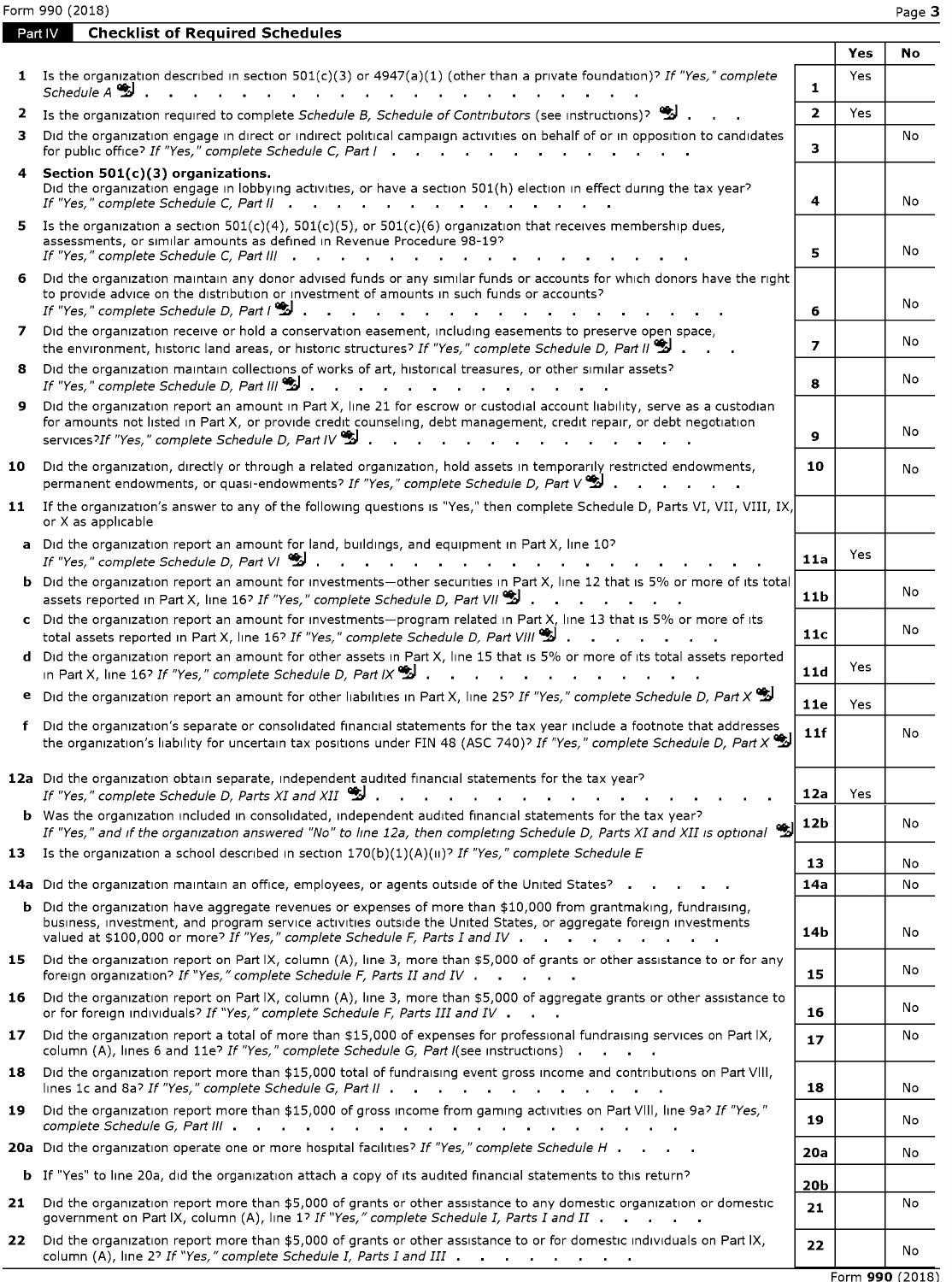Form 990 (2018) Page **4** 

**Part IV Checklist of Required Schedules** (continued)

|     |                                                                                                                                                                                                                                                                                                                                                               |                 | Yes  | No. |
|-----|---------------------------------------------------------------------------------------------------------------------------------------------------------------------------------------------------------------------------------------------------------------------------------------------------------------------------------------------------------------|-----------------|------|-----|
| 23. | Did the organization answer "Yes" to Part VII, Section A, line 3, 4, or 5 about compensation of the organization's current<br>and former officers, directors, trustees, key employees, and highest compensated employees? If "Yes," complete<br>Schedule J.                                                                                                   | 23              | Yes  |     |
|     | 24a Did the organization have a tax-exempt bond issue with an outstanding principal amount of more than \$100,000 as of<br>the last day of the year, that was issued after December 31, 2002? If "Yes," answer lines 24b through 24d and<br>complete Schedule K If "No," go to line 25a.<br>$\cdots$                                                          | 24a             |      | No  |
|     | <b>b</b> Did the organization invest any proceeds of tax-exempt bonds beyond a temporary period exception? .                                                                                                                                                                                                                                                  | 24b             |      | No  |
|     | c Did the organization maintain an escrow account other than a refunding escrow at any time during the year<br>to defease any tax-exempt bonds?.<br>$\mathbf{r}$ , $\mathbf{r}$ , $\mathbf{r}$ , $\mathbf{r}$ , $\mathbf{r}$ , $\mathbf{r}$ , $\mathbf{r}$ , $\mathbf{r}$                                                                                     | 24с             |      | No  |
|     | d Did the organization act as an "on behalf of" issuer for bonds outstanding at any time during the year?.                                                                                                                                                                                                                                                    | 24d             |      | No  |
|     | 25a Section 501(c)(3), 501(c)(4), and 501(c)(29) organizations.<br>Did the organization engage in an excess benefit transaction with a disqualified person during the year? If "Yes,"                                                                                                                                                                         | 25a             |      | No  |
|     | <b>b</b> Is the organization aware that it engaged in an excess benefit transaction with a disqualified person in a prior year, and<br>that the transaction has not been reported on any of the organization's prior Forms 990 or 990-EZ?                                                                                                                     | 25b             |      | No  |
| 26  | Did the organization report any amount on Part X, line 5, 6, or 22 for receivables from or payables to any current or<br>former officers, directors, trustees, key employees, highest compensated employees, or disqualified persons?<br>If "Yes," complete Schedule L, Part II                                                                               | 26              |      | No  |
| 27  | Did the organization provide a grant or other assistance to an officer, director, trustee, key employee, substantial<br>contributor or employee thereof, a grant selection committee member, or to a 35% controlled entity or family member<br>of any of these persons? If "Yes," complete Schedule L, Part III $\cdot \cdot \cdot \cdot$ $\cdot \cdot \cdot$ | 27              |      | No  |
| 28. | Was the organization a party to a business transaction with one of the following parties (see Schedule L, Part IV<br>instructions for applicable filing thresholds, conditions, and exceptions)                                                                                                                                                               |                 |      |     |
|     | a A current or former officer, director, trustee, or key employee? If "Yes," complete Schedule L,<br>Part IV ,                                                                                                                                                                                                                                                | 28a             |      | No  |
|     | <b>b</b> A family member of a current or former officer, director, trustee, or key employee? If "Yes," complete Schedule L,<br>Part IV .                                                                                                                                                                                                                      | 28 <b>b</b>     |      | No  |
|     | c An entity of which a current or former officer, director, trustee, or key employee (or a family member thereof) was an<br>officer, director, trustee, or direct or indirect owner? If "Yes," complete Schedule L, Part IV                                                                                                                                   | 28 <sub>c</sub> |      | No  |
| 29  | Did the organization receive more than \$25,000 in non-cash contributions? If "Yes," complete Schedule M.                                                                                                                                                                                                                                                     | 29              | Yes  |     |
| 30  | Did the organization receive contributions of art, historical treasures, or other similar assets, or qualified conservation<br>contributions? If "Yes," complete Schedule M                                                                                                                                                                                   | 30              |      | No  |
| 31  | Did the organization liquidate, terminate, or dissolve and cease operations? If "Yes," complete Schedule N, Part I.                                                                                                                                                                                                                                           | 31              |      | No  |
| 32  | Did the organization sell, exchange, dispose of, or transfer more than 25% of its net assets?<br>If "Yes," complete Schedule N, Part II                                                                                                                                                                                                                       | 32              |      | No  |
| 33. | Did the organization own 100% of an entity disregarded as separate from the organization under Regulations sections<br>301 7701-2 and 301 7701-3? If "Yes," complete Schedule R, Part I                                                                                                                                                                       | 33              | Yes. |     |
| 34  | Was the organization related to any tax-exempt or taxable entity? If "Yes," complete Schedule R, Part II, III, or IV, and<br>Part V, line 1.                                                                                                                                                                                                                  | 34              | Yes  |     |
|     | <b>35a</b> Did the organization have a controlled entity within the meaning of section $512(b)(13)^{2}$                                                                                                                                                                                                                                                       | 35a             |      | No  |
|     | <b>b</b> If 'Yes' to line 35a, did the organization receive any payment from or engage in any transaction with a controlled entity<br>within the meaning of section 512(b)(13)? If "Yes," complete Schedule R, Part V, line 2.                                                                                                                                | 35b             |      |     |
| 36  | Section 501(c)(3) organizations. Did the organization make any transfers to an exempt non-charitable related<br>organization? If "Yes," complete Schedule R, Part V, line $2 \cdot \cdot \cdot \cdot \cdot$<br>-21                                                                                                                                            | 36              |      | No  |
| 37  | Did the organization conduct more than 5% of its activities through an entity that is not a related organization and that<br>is treated as a partnership for federal income tax purposes? If "Yes," complete Schedule R, Part VI                                                                                                                              | 37              |      | No  |
| 38. | Did the organization complete Schedule O and provide explanations in Schedule O for Part VI, lines 11b and 19? Note.<br>All Form 990 filers are required to complete Schedule O<br>the contract of the contract of the contract of the                                                                                                                        | 38              | Yes  |     |
|     | <b>Statements Regarding Other IRS Filings and Tax Compliance</b><br>Part V                                                                                                                                                                                                                                                                                    |                 |      |     |
|     | Check if Schedule O contains a response or note to any line in this Part $V \cdot \cdot \cdot$                                                                                                                                                                                                                                                                |                 |      |     |
|     |                                                                                                                                                                                                                                                                                                                                                               |                 | Yes  | No  |
|     | <b>1a</b> Enter the number reported in Box 3 of Form 1096 Enter -0- if not applicable .<br>40<br>1a<br>0<br><b>b</b> Enter the number of Forms W-2G included in line 1a <i>Enter -0-</i> if not applicable<br>1 <sub>b</sub>                                                                                                                                  |                 |      |     |
|     |                                                                                                                                                                                                                                                                                                                                                               |                 |      |     |
| c   | Did the organization comply with backup withholding rules for reportable payments to vendors and reportable gaming<br>(gambling) winnings to prize winners? $\cdot$                                                                                                                                                                                           | 1 <sub>c</sub>  | Yes  |     |

Form **990** (2018)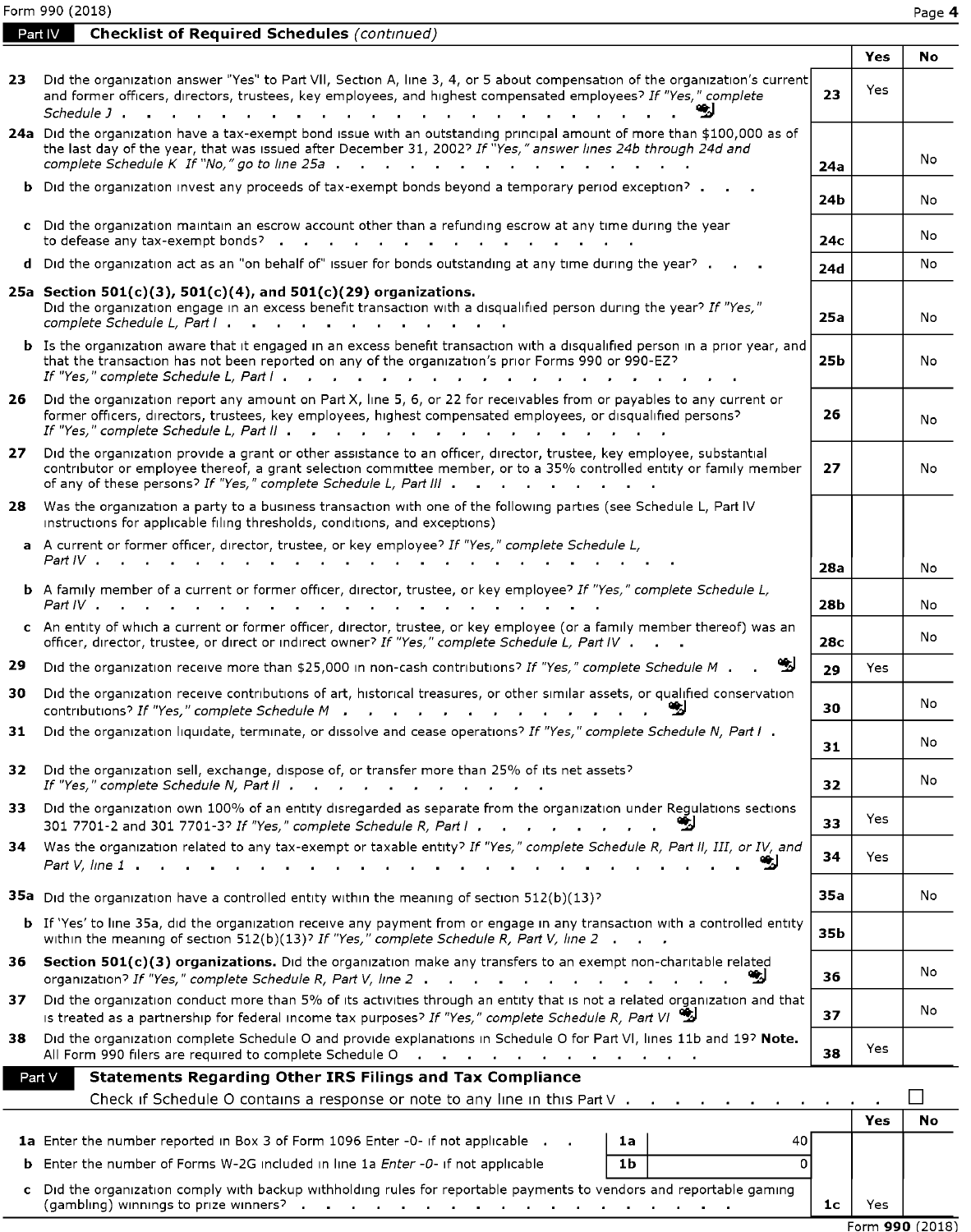Form 990 (2018)

|     | 2a Enter the number of employees reported on Form W-3, Transmittal of Wage and<br>Tax Statements, filed for the calendar year ending with or within the year covered by                                                                                                                                                                           |           |     |                 |
|-----|---------------------------------------------------------------------------------------------------------------------------------------------------------------------------------------------------------------------------------------------------------------------------------------------------------------------------------------------------|-----------|-----|-----------------|
|     | 113<br>this return <b>.</b><br>2a<br>$\mathbf{r}$ and $\mathbf{r}$ and $\mathbf{r}$ and $\mathbf{r}$                                                                                                                                                                                                                                              |           |     |                 |
|     | <b>b</b> If at least one is reported on line 2a, did the organization file all required federal employment tax returns?<br>Note. If the sum of lines 1a and 2a is greater than 250, you may be required to e-file (see instructions)                                                                                                              | 2b        | Yes |                 |
|     | 3a Did the organization have unrelated business gross income of \$1,000 or more during the year?                                                                                                                                                                                                                                                  | За        |     | No              |
|     | b If "Yes," has it filed a Form 990-T for this year?If "No" to line 3b, provide an explanation in Schedule O.                                                                                                                                                                                                                                     | Зb        |     | No              |
|     | 4a At any time during the calendar year, did the organization have an interest in, or a signature or other authority over, a<br>financial account in a foreign country (such as a bank account, securities account, or other financial account)? $\blacksquare$<br><b>b</b> If "Yes," enter the name of the foreign country $\blacktriangleright$ | 4a        |     | No              |
|     | See instructions for filing requirements for FinCEN Form 114, Report of Foreign Bank and Financial Accounts (FBAR)                                                                                                                                                                                                                                |           |     |                 |
|     | 5a Was the organization a party to a prohibited tax shelter transaction at any time during the tax year?                                                                                                                                                                                                                                          | 5a        |     | No              |
|     | <b>b</b> Did any taxable party notify the organization that it was or is a party to a prohibited tax shelter transaction?                                                                                                                                                                                                                         | <b>5b</b> |     | No              |
|     | c If "Yes," to line 5a or 5b, did the organization file Form 8886-T? $\cdot$                                                                                                                                                                                                                                                                      | 5с        |     |                 |
|     | 6a Does the organization have annual gross receipts that are normally greater than \$100,000, and did the organization<br>solicit any contributions that were not tax deductible as charitable contributions?                                                                                                                                     | бa        |     | No              |
|     | b If "Yes," did the organization include with every solicitation an express statement that such contributions or gifts were                                                                                                                                                                                                                       | 6b        |     |                 |
|     | 7 Organizations that may receive deductible contributions under section $170(c)$ .                                                                                                                                                                                                                                                                |           |     |                 |
|     | a Did the organization receive a payment in excess of \$75 made partly as a contribution and partly for goods and services                                                                                                                                                                                                                        | 7a        |     | No              |
|     | <b>b</b> If "Yes," did the organization notify the donor of the value of the goods or services provided?                                                                                                                                                                                                                                          | <b>7b</b> |     |                 |
|     | c Did the organization sell, exchange, or otherwise dispose of tangible personal property for which it was required to file                                                                                                                                                                                                                       | 7с        |     | No              |
|     | d If "Yes," indicate the number of Forms 8282 filed during the year<br><b>7d</b><br>Ω                                                                                                                                                                                                                                                             |           |     |                 |
|     | e Did the organization receive any funds, directly or indirectly, to pay premiums on a personal benefit contract?                                                                                                                                                                                                                                 | 7е        |     | No              |
|     | f Did the organization, during the year, pay premiums, directly or indirectly, on a personal benefit contract? $\cdot$                                                                                                                                                                                                                            | <b>7f</b> |     | No              |
|     | g If the organization received a contribution of qualified intellectual property, did the organization file Form 8899 as                                                                                                                                                                                                                          | 7g        |     | No              |
|     | h If the organization received a contribution of cars, boats, airplanes, or other vehicles, did the organization file a Form                                                                                                                                                                                                                      | 7h        |     | No              |
|     | 8 Sponsoring organizations maintaining donor advised funds.<br>Did a donor advised fund maintained by the sponsoring organization have excess business holdings at any time during                                                                                                                                                                | 8         |     | No              |
|     | 9a Did the sponsoring organization make any taxable distributions under section 4966?                                                                                                                                                                                                                                                             | 9a        |     | No              |
|     | <b>b</b> Did the sponsoring organization make a distribution to a donor, donor advisor, or related person?                                                                                                                                                                                                                                        | 9b        |     | No              |
|     | 10 Section 501(c)(7) organizations. Enter                                                                                                                                                                                                                                                                                                         |           |     |                 |
|     | 10a<br>a Initiation fees and capital contributions included on Part VIII. line 12                                                                                                                                                                                                                                                                 |           |     |                 |
|     | <b>b</b> Gross receipts, included on Form 990, Part VIII, line 12, for public use of club facilities<br>10 <sub>b</sub>                                                                                                                                                                                                                           |           |     |                 |
| 11  | Section 501(c)(12) organizations. Enter                                                                                                                                                                                                                                                                                                           |           |     |                 |
|     | a Gross income from members or shareholders<br>11a                                                                                                                                                                                                                                                                                                |           |     |                 |
|     | <b>b</b> Gross income from other sources (Do not net amounts due or paid to other sources<br>against amounts due or received from them $\mathfrak{f}$ . $\mathfrak{f}$<br>11b<br>$\sim 10$<br><b>Contract Contract</b>                                                                                                                            |           |     |                 |
|     | 12a Section 4947(a)(1) non-exempt charitable trusts. Is the organization filing Form 990 in lieu of Form 1041?                                                                                                                                                                                                                                    | 12a       |     | No              |
|     | <b>b</b> If "Yes," enter the amount of tax-exempt interest received or accrued during the year<br>12b                                                                                                                                                                                                                                             |           |     |                 |
| 13. | Section 501(c)(29) qualified nonprofit health insurance issuers.                                                                                                                                                                                                                                                                                  |           |     |                 |
|     | a Is the organization licensed to issue qualified health plans in more than one state?<br>Note. See the instructions for additional information the organization must report on Schedule O                                                                                                                                                        | 13a       |     | No              |
|     | <b>b</b> Enter the amount of reserves the organization is required to maintain by the states in<br>13b<br>which the organization is licensed to issue qualified health plans                                                                                                                                                                      |           |     |                 |
|     | c Enter the amount of reserves on hand.<br>13 <sub>c</sub>                                                                                                                                                                                                                                                                                        |           |     |                 |
|     | 14a Did the organization receive any payments for indoor tanning services during the tax year?.                                                                                                                                                                                                                                                   | 14a       |     | No              |
|     | <b>b</b> If "Yes," has it filed a Form 720 to report these payments?If "No," provide an explanation in Schedule O $\blacksquare$                                                                                                                                                                                                                  | 14b       |     |                 |
|     | 15 Is the organization subject to the section 4960 tax on payment(s) of more than \$1,000,000 in remuneration or excess<br>parachute payment(s) during the year? If "Yes," see instructions and file Form 4720, Schedule N.                                                                                                                       | 15        |     | No              |
| 16  | Is the organization an educational institution subject to the section 4968 excise tax on net investment income?                                                                                                                                                                                                                                   | 16        |     | No              |
|     |                                                                                                                                                                                                                                                                                                                                                   |           |     | Form 990 (2018) |

Page **5**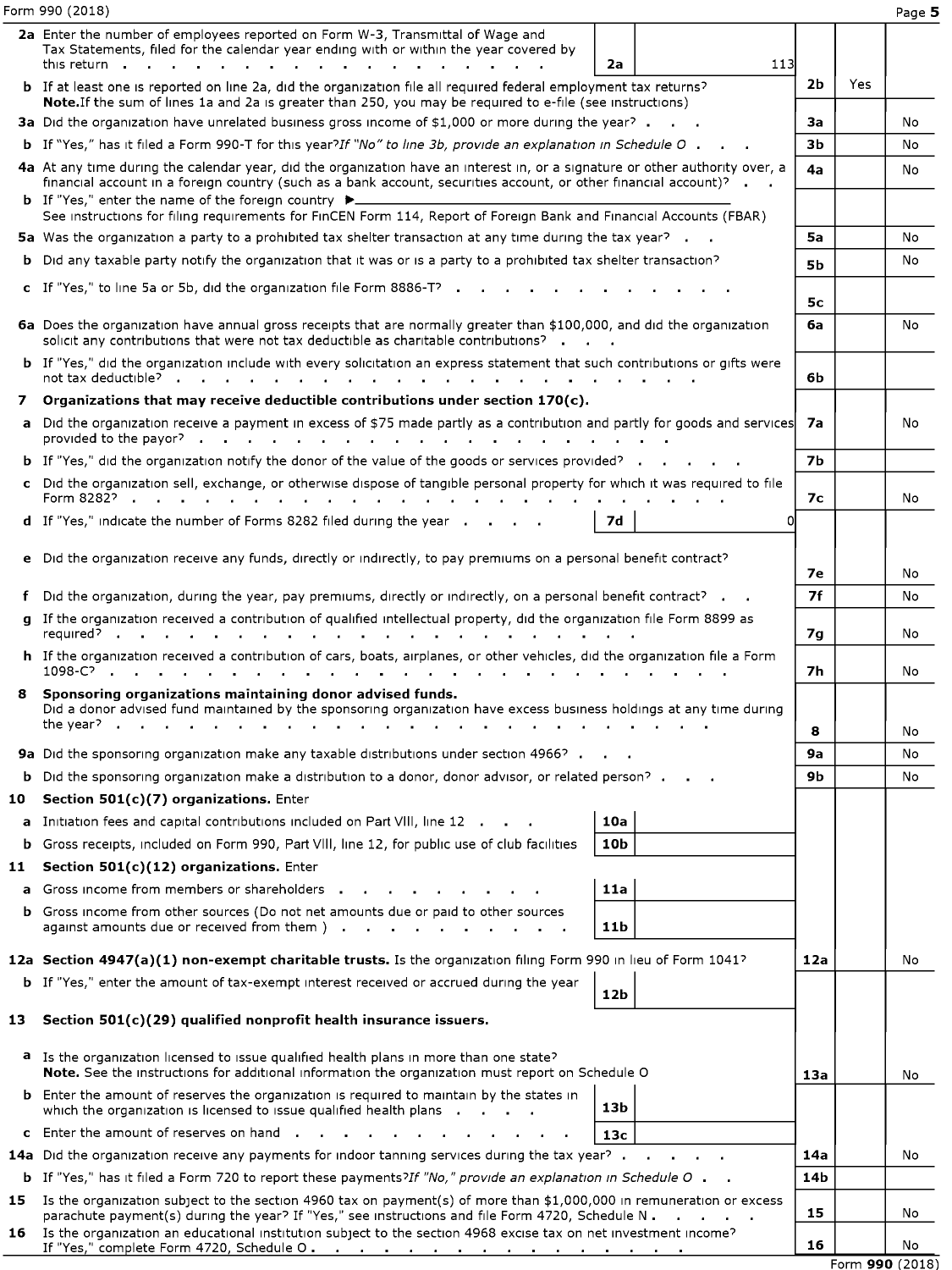|                | Form 990 (2018)<br>Part VI<br>Governance, Management, and Disclosure For each "Yes" response to lines 2 through 7b below, and for a "No" response to lines                                                                                                                                                                                                                                                                                                                                                                    |                        |            | Page 6   |
|----------------|-------------------------------------------------------------------------------------------------------------------------------------------------------------------------------------------------------------------------------------------------------------------------------------------------------------------------------------------------------------------------------------------------------------------------------------------------------------------------------------------------------------------------------|------------------------|------------|----------|
|                | 8a, 8b, or 10b below, describe the circumstances, processes, or changes in Schedule O See instructions<br>Check if Schedule O contains a response or note to any line in this Part VI<br>Section A. Governing Body and Management                                                                                                                                                                                                                                                                                             |                        | <b>Yes</b> | ☑<br>No  |
| b              | 1a Enter the number of voting members of the governing body at the end of the tax year<br>1a<br>я<br>If there are material differences in voting rights among members of the governing<br>body, or if the governing body delegated broad authority to an executive committee or<br>similar committee, explain in Schedule O<br>Enter the number of voting members included in line 1a, above, who are independent<br>1b<br>6                                                                                                  |                        |            |          |
| 2              | Did any officer, director, trustee, or key employee have a family relationship or a business relationship with any other<br>officer, director, trustee, or key employee?<br>3 Did the organization delegate control over management duties customarily performed by or under the direct supervision                                                                                                                                                                                                                           | $\mathbf{z}$<br>3      |            | No<br>No |
| 4<br>5         | of officers, directors or trustees, or key employees to a management company or other person? .<br>Did the organization make any significant changes to its governing documents since the prior Form 990 was filed? .<br>Did the organization become aware during the year of a significant diversion of the organization's assets?                                                                                                                                                                                           | 4<br>5                 |            | No<br>No |
| 6              | Did the organization have members or stockholders?<br>7a Did the organization have members, stockholders, or other persons who had the power to elect or appoint one or more<br>members of the governing body? $\cdot \cdot \cdot \cdot \cdot \cdot \cdot$<br>and a state of<br>$\mathbf{a}$ , $\mathbf{a}$                                                                                                                                                                                                                   | 6<br>7a                |            | No<br>No |
| a              | b Are any governance decisions of the organization reserved to (or subject to approval by) members, stockholders, or<br>8 Did the organization contemporaneously document the meetings held or written actions undertaken during the year by<br>the following<br>The governing body?                                                                                                                                                                                                                                          | 7 <sub>b</sub><br>8а   | Yes        | No       |
| b              | Each committee with authority to act on behalf of the governing body? $\cdots$ $\cdots$ $\cdots$ $\cdots$<br>9 Is there any officer, director, trustee, or key employee listed in Part VII, Section A, who cannot be reached at the<br>organization's mailing address? If "Yes," provide the names and addresses in Schedule O .<br>and a straight and a straight                                                                                                                                                             | 8b<br>9                |            | No<br>No |
|                | Section B. Policies (This Section B requests information about policies not required by the Internal Revenue Code.)<br><b>10a</b> Did the organization have local chapters, branches, or affiliates?                                                                                                                                                                                                                                                                                                                          | 10a                    | Yes        | No<br>No |
|                | b If "Yes," did the organization have written policies and procedures governing the activities of such chapters, affiliates,<br>and branches to ensure their operations are consistent with the organization's exempt purposes?<br>11a Has the organization provided a complete copy of this Form 990 to all members of its governing body before filing the<br>form?<br>the contract of the contract of the contract of the contract of the contract of the contract of the contract of<br>and the company of the company of | 10 <sub>b</sub><br>11a | Yes        |          |
|                |                                                                                                                                                                                                                                                                                                                                                                                                                                                                                                                               | 12a                    | Yes        |          |
|                | <b>b</b> Describe in Schedule O the process, if any, used by the organization to review this Form 990<br>12a Did the organization have a written conflict of interest policy? If "No," go to line 13<br>b Were officers, directors, or trustees, and key employees required to disclose annually interests that could give rise to                                                                                                                                                                                            |                        |            |          |
|                | conflicts?<br>c Did the organization regularly and consistently monitor and enforce compliance with the policy? If "Yes," describe in                                                                                                                                                                                                                                                                                                                                                                                         | 12b<br>12c             | Yes<br>Yes |          |
| 13<br>14<br>15 | Did the organization have a written whistleblower policy? $\cdot \cdot \cdot$ $\cdot \cdot$<br>Did the organization have a written document retention and destruction policy?<br>Did the process for determining compensation of the following persons include a review and approval by independent<br>persons, comparability data, and contemporaneous substantiation of the deliberation and decision?<br>a The organization's CEO, Executive Director, or top management official                                          | 13<br>14<br>15a        | Yes        | No<br>No |
|                | <b>b</b> Other officers or key employees of the organization $\cdot \cdot \cdot \cdot \cdot \cdot \cdot \cdot \cdot \cdot \cdot \cdot \cdot \cdot \cdot \cdot \cdot \cdot \cdot$<br>If "Yes" to line 15a or 15b, describe the process in Schedule O (see instructions)<br>16a Did the organization invest in, contribute assets to, or participate in a joint venture or similar arrangement with a<br>taxable entity during the year? $\cdot \cdot \cdot$ $\cdot \cdot \cdot$ $\cdot \cdot \cdot$ $\cdot \cdot \cdot$        | 15b<br>16a             | Yes        | No       |
|                | b If "Yes," did the organization follow a written policy or procedure requiring the organization to evaluate its participation<br>in joint venture arrangements under applicable federal tax law, and take steps to safeguard the organization's exempt<br>status with respect to such arrangements?                                                                                                                                                                                                                          | 16 <sub>b</sub>        |            |          |
| 17<br>18       | <b>Section C. Disclosure</b><br>List the States with which a copy of this Form 990 is required to be filed><br>CA, DE<br>Section 6104 requires an organization to make its Form 1023 (or 1024-A if applicable), 990, and 990-T (501(c)(3)s                                                                                                                                                                                                                                                                                    |                        |            |          |
| 19             | only) available for public inspection Indicate how you made these available Check all that apply<br>$\Box$ Own website $\Box$ Another's website $\Box$ Upon request $\Box$ Other (explain in Schedule O)<br>Describe in Schedule O whether (and if so, how) the organization made its governing documents, conflict of interest<br>policy, and financial statements available to the public during the tax year                                                                                                               |                        |            |          |

|  |  |  | $\Box$ Own website $\Box$ Another's website $\Box$ Upon request $\Box$ Other (explain in Schedule O) |
|--|--|--|------------------------------------------------------------------------------------------------------|
|--|--|--|------------------------------------------------------------------------------------------------------|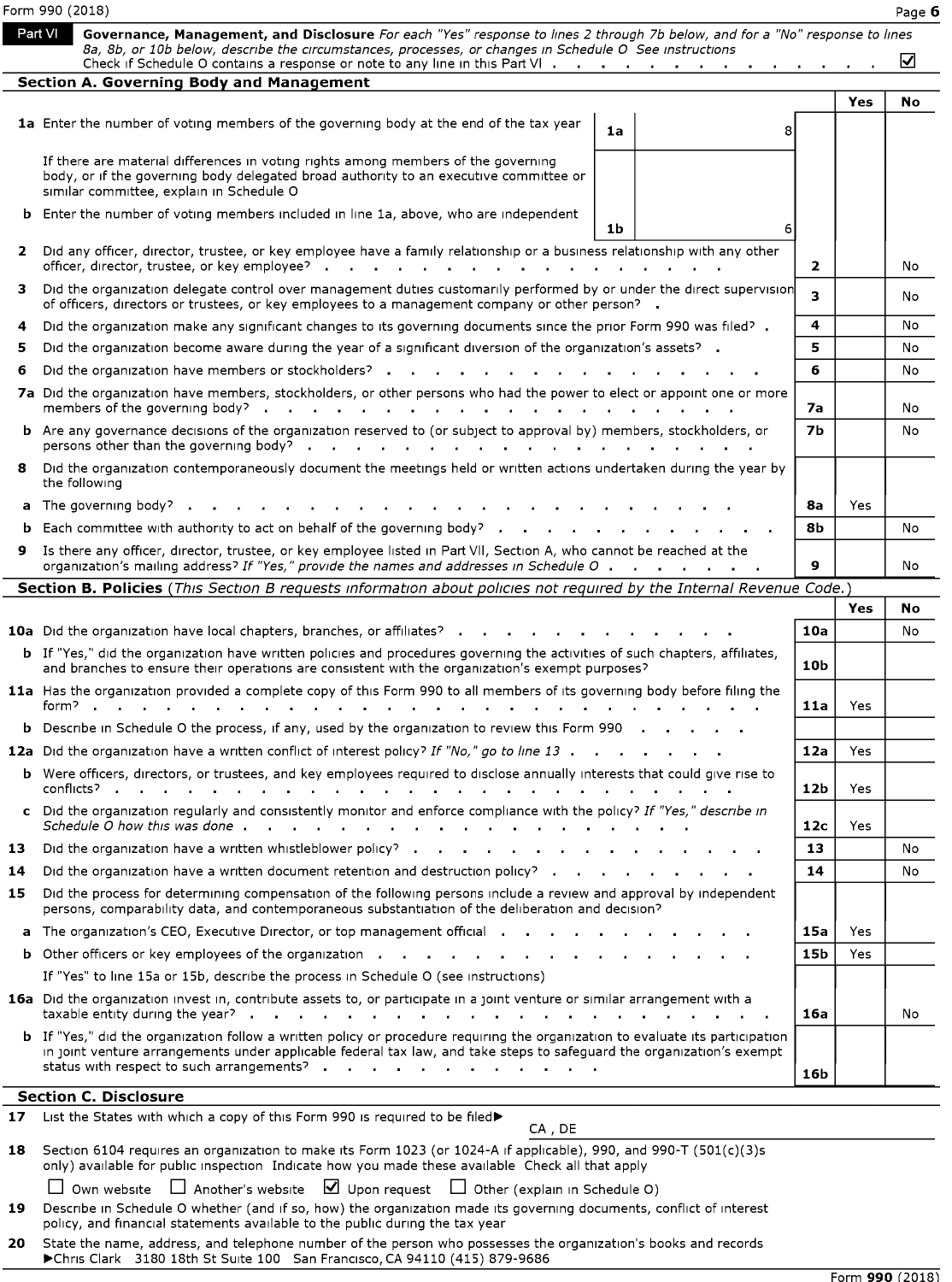1a Complete this table for all persons required to be listed Report compensation for the calendar year ending with or within the organization's tax year

• List all of the organization's **current** officers, directors, trustees (whether individuals or organizations), regardless of amount of compensation Enter -0- in columns (D), (E), and (F) 1f no compensation was paid

• List all of the organ1zat1on's **current** key employees, 1f any See instructions for def1nit1on of "key employee "

• List the organization's five **current** highest compensated employees (other than an officer, director, trustee or key employee) who received reportable compensation (Box 5 of Form W-2 and/or Box 7 of Form 1099-MISC) of more than \$100,000 from the organization and any related organizations

• List all of the organ1zat1on's **former** officers, key employees, or highest compensated employees who received more than \$100,000 of reportable compensation from the organization and any related organizations

• List all of the organ1zat1on's **former directors or trustees** that received, in the capacity as a former director or trustee of the organization, more than \$10,000 of reportable compensation from the organization and any related organizations

List persons in the following order individual trustees or directors, institutional trustees, officers, key employees, highest compensated employees, and former such persons

 $\Box$  Check this box if neither the organization nor any related organization compensated any current officer, director, or trustee

| (A)<br>Name and Title                  | (B)<br>Average<br>hours per<br>week (list<br>any hours<br>for related | Position (do not check more<br>than one box, unless person | director/trustee)               | (C)            |               | is both an officer and a        |        | (D)<br>Reportable<br>compensation<br>from the<br>organization<br>(W-2/1099- | (E)<br>Reportable<br>compensation<br>from related<br>organizations<br>(W-2/1099- | (F)<br>Estimated<br>amount of other<br>compensation<br>from the<br>organization and |
|----------------------------------------|-----------------------------------------------------------------------|------------------------------------------------------------|---------------------------------|----------------|---------------|---------------------------------|--------|-----------------------------------------------------------------------------|----------------------------------------------------------------------------------|-------------------------------------------------------------------------------------|
|                                        | organizations<br>below dotted<br>line)                                | Individual trustee<br>or director                          | Institutional<br>Trustek<br>۰۳. | <b>Officer</b> | Ŧ<br>employee | Highest compensated<br>employee | Former | MISC)                                                                       | MISC)                                                                            | related<br>organizations                                                            |
| (1) Elon Musk Resigned 22118           | 3 0 0<br>                                                             | Х                                                          |                                 |                |               |                                 |        | O                                                                           | 0                                                                                | 0                                                                                   |
| Director                               | 000                                                                   |                                                            |                                 |                |               |                                 |        |                                                                             |                                                                                  |                                                                                     |
| (2) Sam Altman                         | 10 00<br>.                                                            |                                                            |                                 |                |               |                                 |        |                                                                             |                                                                                  |                                                                                     |
| Dır/President                          | 5 00                                                                  | Х                                                          |                                 | $\times$       |               |                                 |        | n                                                                           | 0                                                                                | 0                                                                                   |
| (3) Sue Yoon                           | 3 0 0                                                                 |                                                            |                                 |                |               |                                 |        |                                                                             |                                                                                  |                                                                                     |
| Director                               | ,,,,,,,,,,,,,,,,,<br>20 00                                            | Х                                                          |                                 |                |               |                                 |        | 0                                                                           | 0                                                                                | $\mathbf 0$                                                                         |
| (4) Holden Karnofsky                   | 3 0 0                                                                 |                                                            |                                 |                |               |                                 |        |                                                                             |                                                                                  |                                                                                     |
| Director                               | <br>000                                                               | Х                                                          |                                 |                |               |                                 |        | n                                                                           | $\bf{0}$                                                                         | 0                                                                                   |
| (5) Gregory Brockman                   | 40 00                                                                 |                                                            |                                 |                |               |                                 |        |                                                                             |                                                                                  |                                                                                     |
| Director/CTO                           | <br>0 0 0                                                             | Х                                                          |                                 | Х              |               |                                 |        | 175,000                                                                     | 0                                                                                | 7,570                                                                               |
| (6) Ilya Sutskever                     | 40 00<br>                                                             |                                                            |                                 |                |               |                                 |        |                                                                             |                                                                                  |                                                                                     |
| Reasearch Dir                          | 000                                                                   | Х                                                          |                                 | Χ              |               |                                 |        | 175,000                                                                     | 0                                                                                | 15,938                                                                              |
| (7) Adam D'Angelo<br>.                 | 3 0 0                                                                 | Х                                                          |                                 |                |               |                                 |        | 0                                                                           | 0                                                                                | 0                                                                                   |
| Director                               | 2 0 0                                                                 |                                                            |                                 |                |               |                                 |        |                                                                             |                                                                                  |                                                                                     |
| (8) Tasha McCauley<br>Director         | 3 0 0<br><br>000                                                      | Х                                                          |                                 |                |               |                                 |        | n                                                                           | 0                                                                                | 0                                                                                   |
| (9) David Lansky<br>General Counsel    | 30 00<br><br>000                                                      |                                                            |                                 | Χ              |               |                                 |        | 279,167                                                                     | 0                                                                                | 30,463                                                                              |
| (10) Chris Clark<br><br>COO/Sec        | 40 00<br>                                                             |                                                            |                                 | Χ              |               |                                 |        | 275,000                                                                     | 0                                                                                | 624                                                                                 |
| (11) Jakub Pachocki                    | 000<br>40 00                                                          |                                                            |                                 |                |               |                                 |        |                                                                             |                                                                                  |                                                                                     |
| Research Lead                          | <br>000                                                               |                                                            |                                 |                |               | X                               |        | 416,667                                                                     | 0                                                                                | 14,842                                                                              |
| (12) Szymon Sıdor<br>Technical Staff   | 40 00<br><br>000                                                      |                                                            |                                 |                |               | Х                               |        | 413,334                                                                     | 0                                                                                | 7,684                                                                               |
| (13) Dario Amodei<br>Research Director | 40 00<br><br>000                                                      |                                                            |                                 |                |               | Х                               |        | 384,167                                                                     | 0                                                                                | 15,898                                                                              |
| (14) John Schulman                     | 40 00                                                                 |                                                            |                                 |                |               |                                 |        |                                                                             |                                                                                  |                                                                                     |
| Senior Researcher                      | <br>000                                                               |                                                            |                                 |                |               | Х                               |        | 541,667                                                                     | 0                                                                                | 7,340                                                                               |
| (15) Diederik Kingma                   | 40 00<br>                                                             |                                                            |                                 |                |               | Х                               |        | 385,128                                                                     | 0                                                                                | 8,442                                                                               |
| <b>Technical Staff</b>                 | 000                                                                   |                                                            |                                 |                |               |                                 |        |                                                                             |                                                                                  |                                                                                     |
|                                        |                                                                       |                                                            |                                 |                |               |                                 |        |                                                                             |                                                                                  |                                                                                     |
|                                        |                                                                       |                                                            |                                 |                |               |                                 |        |                                                                             |                                                                                  |                                                                                     |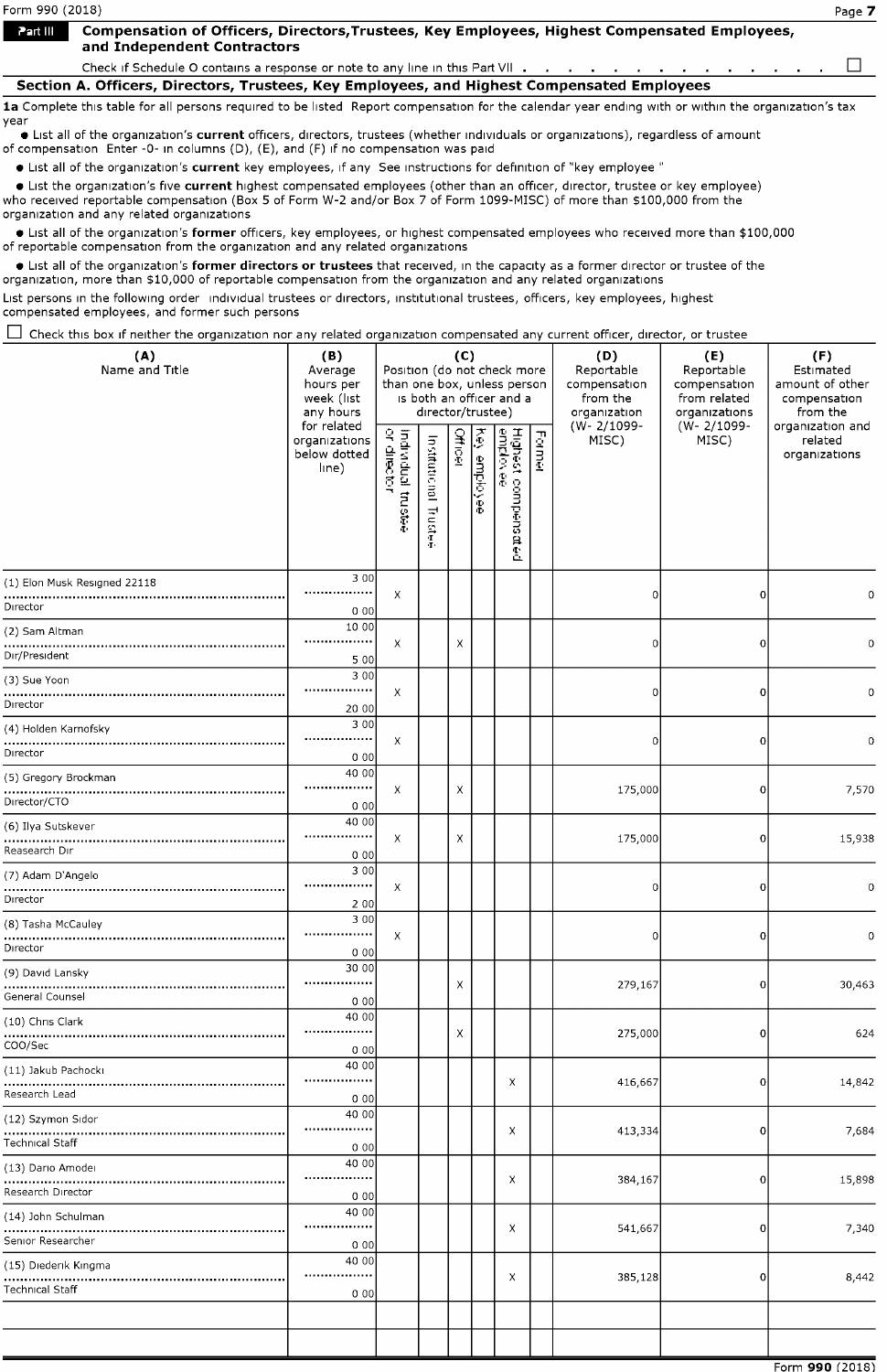|                                                                                                                                                                                                                                                                                                   |                                                                         |                                   |                                                                                                                 |         |                     |                                                            |        |                                               |                                                   |               | Page 8                                                                   |
|---------------------------------------------------------------------------------------------------------------------------------------------------------------------------------------------------------------------------------------------------------------------------------------------------|-------------------------------------------------------------------------|-----------------------------------|-----------------------------------------------------------------------------------------------------------------|---------|---------------------|------------------------------------------------------------|--------|-----------------------------------------------|---------------------------------------------------|---------------|--------------------------------------------------------------------------|
| Section A. Officers, Directors, Trustees, Key Employees, and Highest Compensated Employees (continued)<br>(A)<br>Name and Title                                                                                                                                                                   | (B)<br>Average<br>hours per                                             |                                   |                                                                                                                 | (C)     |                     | Position (do not check more<br>than one box, unless person |        | (D)<br>Reportable<br>compensation<br>from the | (E)<br>Reportable<br>compensation                 |               | (F)<br>Estimated<br>amount of other                                      |
|                                                                                                                                                                                                                                                                                                   | week (list<br>any hours<br>for related<br>organizations<br>below dotted |                                   | director/trustee)                                                                                               |         |                     | is both an officer and a                                   |        | organization (W-<br>2/1099-MISC)              | from related<br>organizations (W-<br>2/1099-MISC) |               | compensation<br>from the<br>organization and<br>related<br>organizations |
|                                                                                                                                                                                                                                                                                                   | line)                                                                   | Individual trustee<br>or director |                                                                                                                 | Officer | <b>Key employee</b> |                                                            | Former |                                               |                                                   |               |                                                                          |
| Part VII                                                                                                                                                                                                                                                                                          |                                                                         |                                   | Institutional Trustee                                                                                           |         |                     | Highest compensated<br> eniplovee                          |        |                                               |                                                   |               |                                                                          |
|                                                                                                                                                                                                                                                                                                   |                                                                         |                                   |                                                                                                                 |         |                     |                                                            |        |                                               |                                                   |               |                                                                          |
|                                                                                                                                                                                                                                                                                                   |                                                                         |                                   |                                                                                                                 |         |                     |                                                            |        |                                               |                                                   |               |                                                                          |
|                                                                                                                                                                                                                                                                                                   |                                                                         |                                   |                                                                                                                 |         |                     |                                                            |        |                                               |                                                   |               |                                                                          |
| $\sim$<br>$\sim 10^{-1}$<br><b>College</b><br>$\sim$ 100 $\pm$                                                                                                                                                                                                                                    | $\mathbf{a} = \mathbf{a} \cdot \mathbf{a}$<br>$\sim 10^{-1}$<br>$\sim$  | $\sim$                            | $\begin{array}{cccccccccccccc} \bullet & \bullet & \bullet & \bullet & \bullet & \bullet & \bullet \end{array}$ |         |                     | Þ.                                                         |        |                                               |                                                   |               |                                                                          |
| c Total from continuation sheets to Part VII, Section A<br>d Total (add lines 1b and 1c)<br>Total number of individuals (including but not limited to those listed above) who received more than \$100,000                                                                                        |                                                                         |                                   |                                                                                                                 |         |                     | ▶<br>▶                                                     |        | 3,045,130                                     |                                                   |               | 108,801                                                                  |
| of reportable compensation from the organization > 9<br>Did the organization list any former officer, director or trustee, key employee, or highest compensated employee on                                                                                                                       |                                                                         |                                   |                                                                                                                 |         |                     |                                                            |        |                                               |                                                   | Yes           | No                                                                       |
| line 1a? If "Yes," complete Schedule J for such individual .<br>For any individual listed on line 1a, is the sum of reportable compensation and other compensation from the<br>organization and related organizations greater than \$150,000? If "Yes," complete Schedule J for such              |                                                                         |                                   |                                                                                                                 |         |                     |                                                            |        |                                               |                                                   | 3             | No                                                                       |
| <i>individual</i> .<br>$\mathbf{r}$<br>$\sim$<br>$\sim$<br>Did any person listed on line 1a receive or accrue compensation from any unrelated organization or individual for<br>services rendered to the organization?If "Yes," complete Schedule J for such person                               |                                                                         |                                   |                                                                                                                 |         |                     |                                                            |        |                                               |                                                   | 4<br>Yes<br>5 | No                                                                       |
| <b>Section B. Independent Contractors</b><br>Complete this table for your five highest compensated independent contractors that received more than \$100,000 of compensation<br>from the organization Report compensation for the calendar year ending with or within the organization's tax year |                                                                         |                                   |                                                                                                                 |         |                     |                                                            |        |                                               |                                                   |               |                                                                          |
|                                                                                                                                                                                                                                                                                                   | (A)<br>Name and business address                                        |                                   |                                                                                                                 |         |                     |                                                            |        | Legal                                         | (B)<br>Description of services                    |               | (C)<br>Compensation<br>368,000                                           |
|                                                                                                                                                                                                                                                                                                   |                                                                         |                                   |                                                                                                                 |         |                     |                                                            |        | Legal                                         |                                                   |               | 180,000                                                                  |
| Form 990 (2018)<br>1b Sub-Total .<br>$\mathbf{2}$<br>з.<br>4<br>5<br>$\mathbf{1}$<br>Goodwin Proctor<br>100 Northern Avenue<br>Boston, MA 02210<br>Adler & Colvin<br>135 Main St 20th Floor<br>San Francisco, CA 94105<br>Orion Security<br>675 East Gish Road                                    |                                                                         |                                   |                                                                                                                 |         |                     |                                                            |        | Security Services                             |                                                   |               | 103,000                                                                  |

|   | 1b Sub-Total<br>c Total from continuation sheets to Part VII, Section A $\cdot \cdot \cdot$<br>d Total (add lines 1b and 1c) $\cdots$ $\cdots$ $\cdots$ $\cdots$ $\cdots$ $\cdots$                                                    |  |  |  | 3,045,130 |  |     | 108,801   |  |
|---|---------------------------------------------------------------------------------------------------------------------------------------------------------------------------------------------------------------------------------------|--|--|--|-----------|--|-----|-----------|--|
| 2 | Total number of individuals (including but not limited to those listed above) who received more than \$100,000<br>of reportable compensation from the organization ▶ 9                                                                |  |  |  |           |  |     |           |  |
| 3 | Did the organization list any former officer, director or trustee, key employee, or highest compensated employee on<br>line 1a? If "Yes," complete Schedule J for such individual in the content of the content of the content of the |  |  |  |           |  | Yes | No.<br>No |  |
|   |                                                                                                                                                                                                                                       |  |  |  |           |  |     |           |  |

|              | 1b Sub-Total                                                                                                                                                                                                         |  |  |        |  |           |  |   |      |         |
|--------------|----------------------------------------------------------------------------------------------------------------------------------------------------------------------------------------------------------------------|--|--|--------|--|-----------|--|---|------|---------|
|              | c Total from continuation sheets to Part VII, Section A<br>d Total (add lines 1b and 1c) $\cdots$ $\cdots$ $\cdots$ $\cdots$ $\cdots$ $\cdots$                                                                       |  |  | ∙<br>▶ |  | 3,045,130 |  |   |      | 108,801 |
| $\mathbf{z}$ | Total number of individuals (including but not limited to those listed above) who received more than \$100,000<br>of reportable compensation from the organization > 9                                               |  |  |        |  |           |  |   |      |         |
|              |                                                                                                                                                                                                                      |  |  |        |  |           |  |   | Yes  | No.     |
| 3.           | Did the organization list any former officer, director or trustee, key employee, or highest compensated employee on                                                                                                  |  |  |        |  |           |  |   |      |         |
|              | line 1a? If "Yes," complete Schedule J for such individual                                                                                                                                                           |  |  |        |  |           |  | з |      | No      |
| 4            | For any individual listed on line 1a, is the sum of reportable compensation and other compensation from the<br>organization and related organizations greater than \$150,000? If "Yes," complete Schedule J for such |  |  |        |  |           |  |   |      |         |
|              |                                                                                                                                                                                                                      |  |  |        |  |           |  | 4 | Yes. |         |
| 5            | Did any person listed on line 1a receive or accrue compensation from any unrelated organization or individual for                                                                                                    |  |  |        |  |           |  |   |      |         |
|              | services rendered to the organization?If "Yes," complete Schedule J for such person                                                                                                                                  |  |  |        |  |           |  | 5 |      | No      |

## Section B. Independent Contractors **Section B. Independent Contractors**

| (A)                                                                                                                             | (B)                     | (C)          |
|---------------------------------------------------------------------------------------------------------------------------------|-------------------------|--------------|
| Name and business address                                                                                                       | Description of services | Compensation |
| Goodwin Proctor                                                                                                                 | Legal                   | 368,000      |
| 100 Northern Avenue<br>Boston, MA 02210                                                                                         |                         |              |
| Adler & Colvin                                                                                                                  | Legal                   | 180,000      |
| 135 Main St 20th Floor<br>San Francisco, CA 94105                                                                               |                         |              |
| Orion Security                                                                                                                  | Security Services       | 103,000      |
| 675 East Gish Road<br>San Jose, CA 95112                                                                                        |                         |              |
|                                                                                                                                 |                         |              |
|                                                                                                                                 |                         |              |
| 2 Total number of independent contractors (including but not limited to those listed above) who received more than \$100,000 of |                         |              |

Form named of independent contractors (including but not infined to those listed above) who received more than \$100,000 or Form 990 (2018) **2** Total number of independent contractors (including but not limited to those listed above) who received more than \$100,000 of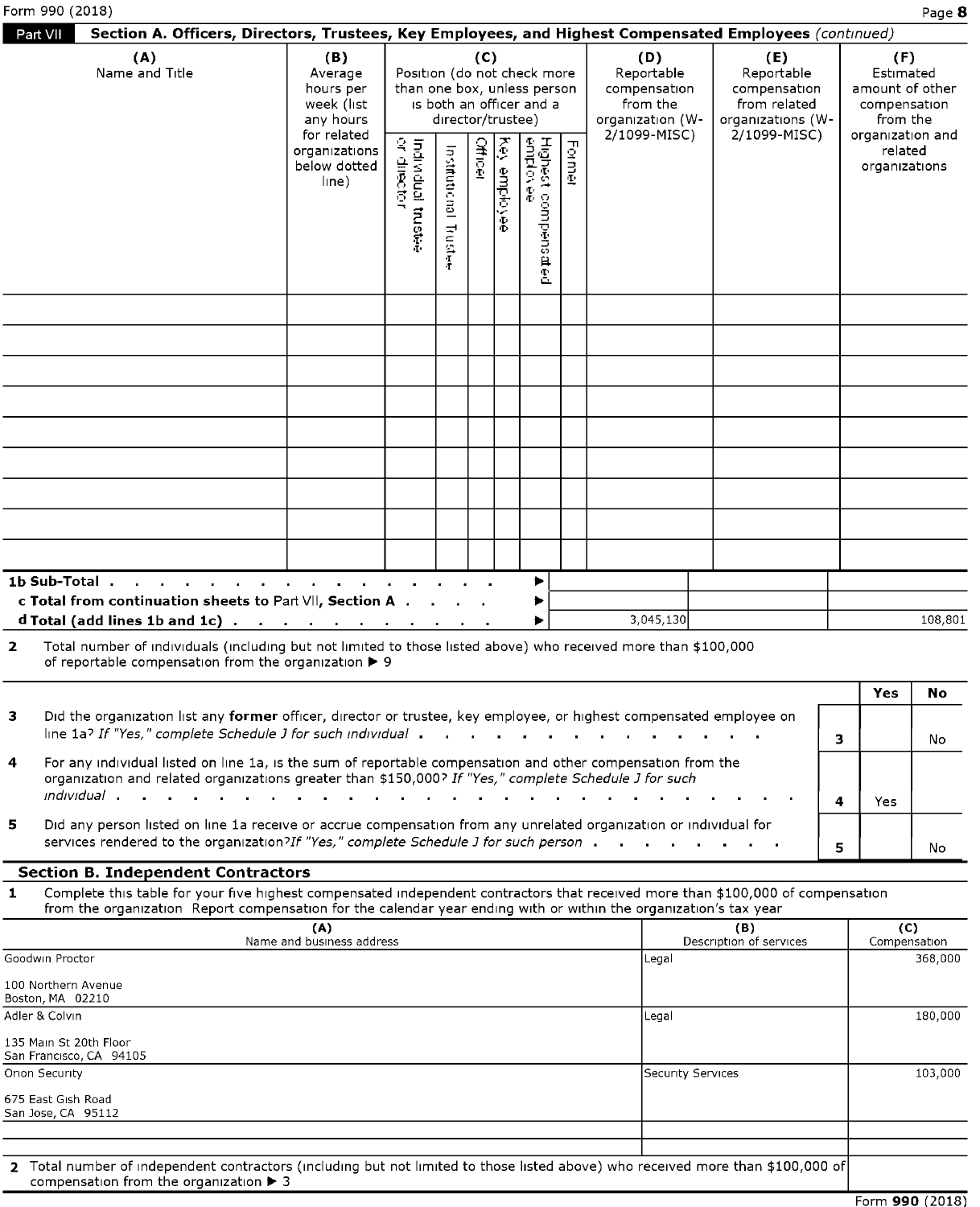| Form 990 (2018) | - Page <sub>&gt;</sub> |
|-----------------|------------------------|
|                 |                        |

|--|

|                              | Form 990 (2018)                                                                                                                                                                                                                                                   |                                        |                         |                                     |                               |                               |                               | Page 9                                             |
|------------------------------|-------------------------------------------------------------------------------------------------------------------------------------------------------------------------------------------------------------------------------------------------------------------|----------------------------------------|-------------------------|-------------------------------------|-------------------------------|-------------------------------|-------------------------------|----------------------------------------------------|
| Part VIII                    | <b>Statement of Revenue</b><br>Check if Schedule O contains a response or note to any line in this Part VIII                                                                                                                                                      |                                        |                         |                                     | (A)<br>Total revenue          | (B)<br>Related or             | $\overline{(c)}$<br>Unrelated | ΙI<br>(D)<br>Revenue                               |
|                              | 1a Federated campaigns                                                                                                                                                                                                                                            | 1a                                     |                         |                                     |                               | exempt<br>function<br>revenue | business<br>revenue           | excluded from<br>tax under sections<br>$512 - 514$ |
| <b>Other Similar Amounts</b> | <b>b</b> Membership dues<br>c Fundraising events<br>d Related organizations                                                                                                                                                                                       | 1 <sub>b</sub><br>1 <sub>c</sub><br>1d |                         |                                     |                               |                               |                               |                                                    |
|                              | e Government grants (contributions)<br>f All other contributions, gifts, grants,<br>and similar amounts not included                                                                                                                                              | 1e                                     |                         |                                     |                               |                               |                               |                                                    |
| Contributions, Gifts, Grants | above<br>g Noncash contributions included                                                                                                                                                                                                                         | 1f                                     | 5,619,531               | 49,917,797                          |                               |                               |                               |                                                    |
| and                          | h Total. Add lines 1a-1f<br>2a                                                                                                                                                                                                                                    |                                        |                         | ▶<br><b>Business Code</b>           | 49,917,797                    |                               |                               |                                                    |
| Program Service Revenue      | <u> 1989 - Johann Barn, mars ann an t-Aonaich an t-Aonaich an t-Aonaich an t-Aonaich an t-Aonaich ann an t-Aonaich</u><br><u> 1989 - Johann Barn, mars eta bainar eta idazlea (</u><br>ь.<br><u> 1989 - Johann Barn, fransk politik amerikansk politik (</u><br>c |                                        |                         |                                     |                               |                               |                               |                                                    |
|                              | <u> 1989 - Johann Barn, mars eta bainar eta idazlea (</u><br>d<br>e.<br>f All other program service revenue                                                                                                                                                       |                                        |                         |                                     |                               |                               |                               |                                                    |
|                              | <b>gTotal.</b> Add lines 2a-2f<br>3 Investment income (including dividends, interest, and other<br>similar amounts)                                                                                                                                               |                                        |                         | ▶                                   | 0                             | $\overline{0}$                |                               |                                                    |
|                              | 4 Income from investment of tax-exempt bond proceeds<br>5 Royalties<br>(i) Real                                                                                                                                                                                   |                                        | $\sim 100$ km s $^{-1}$ | ▶<br>▶<br>(II) Personal             | $\overline{0}$<br>$\mathbf 0$ |                               |                               |                                                    |
|                              | 6a Gross rents<br><b>b</b> Less rental expenses                                                                                                                                                                                                                   |                                        |                         |                                     |                               |                               |                               |                                                    |
|                              | c Rental income or<br>(loss)                                                                                                                                                                                                                                      |                                        |                         |                                     |                               | 0                             |                               |                                                    |
|                              |                                                                                                                                                                                                                                                                   |                                        |                         | $\blacktriangleright$<br>(II) Other |                               |                               |                               |                                                    |
|                              | d Net rental income or (loss)<br>(i) Securities<br><b>7a</b> Gross amount<br>from sales of                                                                                                                                                                        |                                        |                         |                                     |                               |                               |                               |                                                    |
|                              | assets other<br>than inventory<br><b>b</b> Less cost or<br>other basis and                                                                                                                                                                                        |                                        |                         |                                     |                               |                               |                               |                                                    |
|                              | sales expenses<br>C Gain or (loss)<br>d Net gain or (loss)                                                                                                                                                                                                        |                                        |                         | ▶                                   |                               | 0                             |                               |                                                    |
|                              | 8a Gross income from fundraising events<br>(not including $$$<br>_____________________ of<br>contributions reported on line $1c$ )<br>See Part IV, line 18                                                                                                        | $\mathbf{a}$                           |                         |                                     |                               |                               |                               |                                                    |
|                              | <b>b</b> Less direct expenses<br>c Net income or (loss) from fundraising events                                                                                                                                                                                   | ь                                      |                         | ▶                                   |                               | 0                             |                               |                                                    |
| <b>Other Revenue</b>         | 9a Gross income from gaming activities<br>See Part IV, line 19<br><b>b</b> Less direct expenses                                                                                                                                                                   | a<br>b                                 |                         |                                     |                               |                               |                               |                                                    |
|                              | c Net income or (loss) from gaming activities<br>10aGross sales of inventory, less<br>returns and allowances                                                                                                                                                      |                                        |                         | ▶                                   |                               | 0                             |                               |                                                    |
|                              | b Less cost of goods sold<br><b>c</b> Net income or (loss) from sales of inventory                                                                                                                                                                                | a <br>$\mathbf b$                      |                         | ▶                                   |                               | 0                             |                               |                                                    |
|                              | Miscellaneous Revenue<br>11a <sub>Other</sub> Revenue                                                                                                                                                                                                             |                                        |                         | <b>Business Code</b>                | 50,834                        | 50,834                        |                               |                                                    |
|                              | ь                                                                                                                                                                                                                                                                 |                                        |                         |                                     |                               |                               |                               |                                                    |
|                              | c<br>d All other revenue                                                                                                                                                                                                                                          |                                        |                         |                                     |                               |                               |                               |                                                    |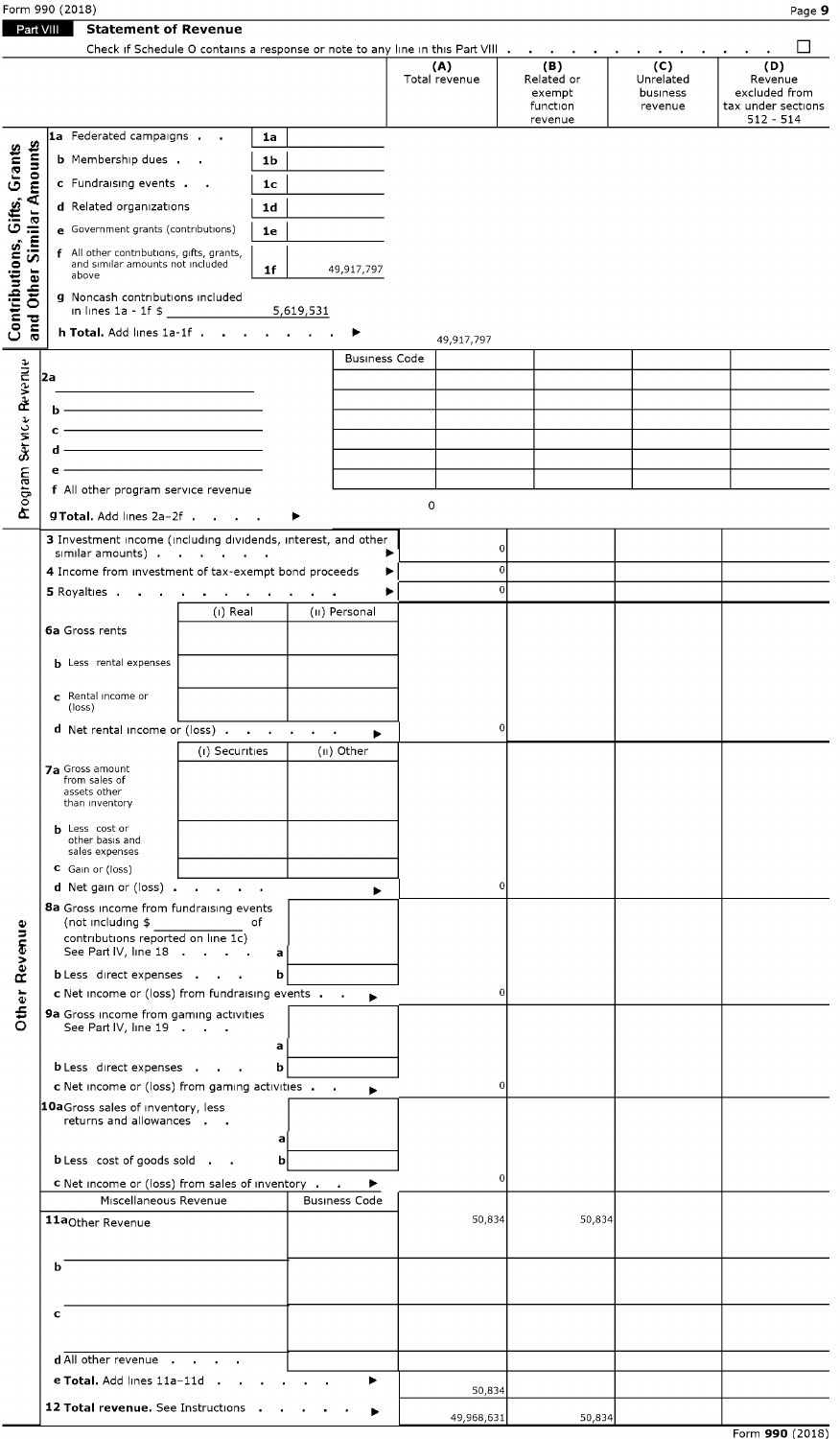Form **990** (2018)

**Mightary Expenses Part IV Statement of Functional Expenses** 

Section 501(c)(3) and 501(c)(4) organizations must complete all columns All other organizations must complete column (A)

| Check if Schedule O contains a response or note to any line in this Part IX                                                                                                                                                                           |                       |                                    | $\sim$<br><b>Contract</b><br>$\sim$ 10 $\pm$ |                            |
|-------------------------------------------------------------------------------------------------------------------------------------------------------------------------------------------------------------------------------------------------------|-----------------------|------------------------------------|----------------------------------------------|----------------------------|
| Do not include amounts reported on lines 6b,<br>7b, 8b, 9b, and 10b of Part VIII.                                                                                                                                                                     | (A)<br>Total expenses | (B)<br>Program service<br>expenses | (C)<br>Management and<br>general expenses    | (D)<br>Fundraisingexpenses |
| 1 Grants and other assistance to domestic organizations and<br>domestic governments See Part IV, line 21                                                                                                                                              | $\Omega$              |                                    |                                              |                            |
| 2 Grants and other assistance to domestic individuals See<br>Part IV, line 22                                                                                                                                                                         | $\mathbf 0$           |                                    |                                              |                            |
| 3 Grants and other assistance to foreign organizations, foreign<br>governments, and foreign individuals See Part IV, line 15<br>and 16                                                                                                                | $\Omega$              |                                    |                                              |                            |
| 4 Benefits paid to or for members                                                                                                                                                                                                                     | $\Omega$              |                                    |                                              |                            |
| 5 Compensation of current officers, directors, trustees, and<br>key employees <b>.</b>                                                                                                                                                                | 958,762               | 751,855                            | 206,907                                      |                            |
| 6 Compensation not included above, to disqualified persons (as<br>defined under section $4958(f)(1)$ ) and persons described in<br>section $4958(c)(3)(B)$                                                                                            | $\mathbf 0$           |                                    |                                              |                            |
| 7 Other salaries and wages                                                                                                                                                                                                                            | 12,231,679            | 9,592,016                          | 2,639,663                                    |                            |
| 8 Pension plan accruals and contributions (include section 401<br>$(k)$ and 403(b) employer contributions).                                                                                                                                           | $\Omega$              |                                    |                                              |                            |
| 9 Other employee benefits                                                                                                                                                                                                                             | 1,243,247             | 974,949                            | 268,298                                      |                            |
| 10 Payroll taxes.                                                                                                                                                                                                                                     | 973,233               | 763,204                            | 210,029                                      |                            |
| 11 Fees for services (non-employees)                                                                                                                                                                                                                  |                       |                                    |                                              |                            |
| <b>a</b> Management                                                                                                                                                                                                                                   | $\Omega$              |                                    |                                              |                            |
| $b$ Legal.<br>$\sim$ 10 $\pm$                                                                                                                                                                                                                         | 724,846               |                                    | 724,846                                      |                            |
| c Accounting .                                                                                                                                                                                                                                        | 30,193                |                                    | 30,193                                       |                            |
| $d$ Lobbying $\ldots$<br><b>Contract Contract</b><br>$\sim$                                                                                                                                                                                           | 0                     |                                    |                                              |                            |
| e Professional fundraising services See Part IV, line 17                                                                                                                                                                                              | $\mathbf 0$           |                                    |                                              |                            |
| f Investment management fees                                                                                                                                                                                                                          | $\Omega$              |                                    |                                              |                            |
| <b>g</b> Other (If line 11g amount exceeds 10% of line 25, column<br>(A) amount, list line 11g expenses on Schedule O)                                                                                                                                | 450,858               | 361,540                            | 89,318                                       |                            |
| 12 Advertising and promotion                                                                                                                                                                                                                          | 160,048               |                                    | 160,048                                      |                            |
| <b>13</b> Office expenses                                                                                                                                                                                                                             | 205,745               |                                    | 205,745                                      |                            |
| 14 Information technology .                                                                                                                                                                                                                           | 231,825               | 181,795                            | 50,030                                       |                            |
| 15 Royalties .                                                                                                                                                                                                                                        | $\Omega$              |                                    |                                              |                            |
| <b>16</b> Occupancy .                                                                                                                                                                                                                                 | 2,270,548             | 1,780,551                          | 489,997                                      |                            |
| 17 Travel                                                                                                                                                                                                                                             | 266,106               | 208,679                            | 57,427                                       |                            |
| 18 Payments of travel or entertainment expenses for any<br>federal, state, or local public officials                                                                                                                                                  | $\Omega$              |                                    |                                              |                            |
| 19 Conferences, conventions, and meetings                                                                                                                                                                                                             | 231,499               | 181,540                            | 49,959                                       |                            |
| <b>20</b> Interest                                                                                                                                                                                                                                    | 29,161                |                                    | 29,161                                       |                            |
| 21 Payments to affiliates                                                                                                                                                                                                                             | $\Omega$              |                                    |                                              |                            |
| 22 Depreciation, depletion, and amortization.                                                                                                                                                                                                         | 547,402               | 429,270                            | 118,132                                      |                            |
| 23 Insurance                                                                                                                                                                                                                                          | 59,050                |                                    | 59,050                                       |                            |
| 24 Other expenses Itemize expenses not covered above (List<br>miscellaneous expenses in line 24e If line 24e amount<br>exceeds 10% of line 25, column (A) amount, list line 24e<br>expenses on Schedule O )                                           |                       |                                    |                                              |                            |
| a Cloud Computing Expenses                                                                                                                                                                                                                            | 30,574,302            | 30,574,302                         |                                              |                            |
| <b>b</b> Recruiting                                                                                                                                                                                                                                   | 130,894               |                                    | 130,894                                      |                            |
| c Professional Development                                                                                                                                                                                                                            | 103,861               | 81,447                             | 22,414                                       |                            |
| d Other Expenses                                                                                                                                                                                                                                      | 52,238                | 40,965                             | 11,273                                       |                            |
| e All other expenses                                                                                                                                                                                                                                  | 73,512                | 40,705                             | 32,807                                       |                            |
| 25 Total functional expenses. Add lines 1 through 24e                                                                                                                                                                                                 | 51,549,009            | 45,962,818                         | 5,586,191                                    | 0                          |
| 26 Joint costs. Complete this line only if the organization<br>reported in column (B) joint costs from a combined<br>educational campaign and fundraising solicitation<br>Check here $\blacktriangleright$ $\Box$ if following SOP 98-2 (ASC 958-720) |                       |                                    |                                              |                            |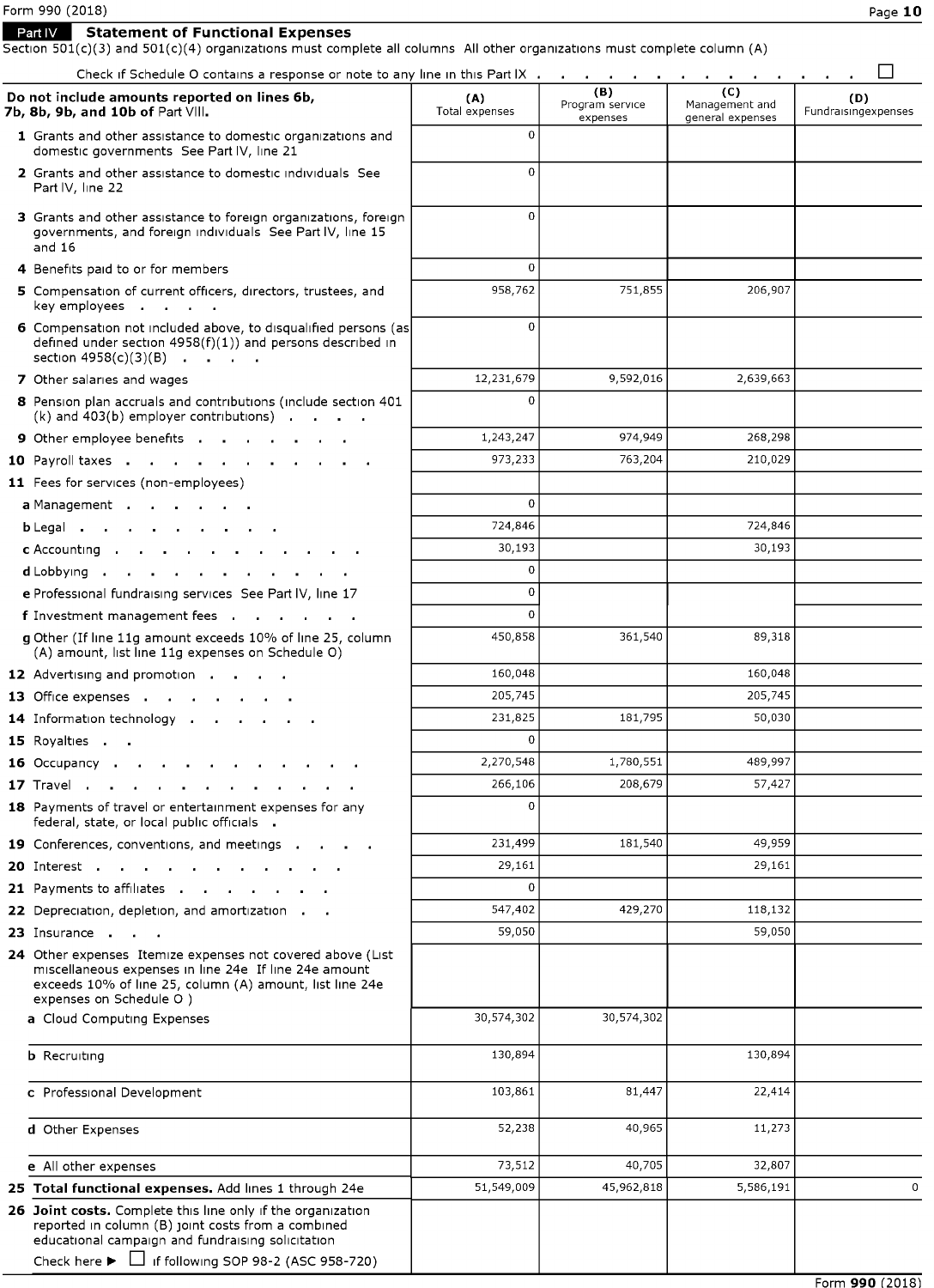Form 990 (2018) Page **11** 

**Part X Balance Sheet** 

|                         |        | Check if Schedule O contains a response or note to any line in this Part IX                                                                                                                                                                                                                        |            |                 |                          |                     |                    |
|-------------------------|--------|----------------------------------------------------------------------------------------------------------------------------------------------------------------------------------------------------------------------------------------------------------------------------------------------------|------------|-----------------|--------------------------|---------------------|--------------------|
|                         |        |                                                                                                                                                                                                                                                                                                    |            |                 | (A)<br>Beginning of year |                     | (B)<br>End of year |
|                         | 1      | Cash-non-interest-bearing                                                                                                                                                                                                                                                                          |            |                 | 6,528,091                | $\mathbf{1}$        | 18,866,283         |
|                         | 2      | Savings and temporary cash investments                                                                                                                                                                                                                                                             |            |                 | 300,154                  | $\overline{2}$      | 310,016            |
|                         | з      | Pledges and grants receivable, net                                                                                                                                                                                                                                                                 |            |                 |                          | з                   | 0                  |
| Assets                  | 4      | Accounts receivable, net                                                                                                                                                                                                                                                                           | 312,008    | 4               | 1,499,126                |                     |                    |
|                         | 5<br>6 | Loans and other receivables from current and former officers, directors,<br>trustees, key employees, and highest compensated employees Complete<br>Loans and other receivables from other disqualified persons (as defined under                                                                   |            | 5               | 0                        |                     |                    |
|                         | 7      | section $4958(f)(1)$ , persons described in section $4958(c)(3)(B)$ , and<br>contributing employers and sponsoring organizations of section $501(c)(9)$<br>voluntary employees' beneficiary organizations (see instructions) Complete<br>Part II of Schedule L<br>Notes and loans receivable, net. |            |                 |                          | 6<br>$\overline{ }$ | 0<br>$\mathbf 0$   |
|                         | 8      | Inventories for sale or use the control of the control of the control of the control of the control of the control of the control of the control of the control of the control of the control of the control of the control of                                                                     |            |                 |                          | 8                   | $\circ$            |
|                         | 9      | Prepaid expenses and deferred charges                                                                                                                                                                                                                                                              |            |                 | 1,862,429                | 9                   | 1,309,402          |
|                         |        | 10a Land, buildings, and equipment cost or other<br>basis Complete Part VI of Schedule D                                                                                                                                                                                                           | 10a        | 2,473,384       |                          |                     |                    |
|                         |        | <b>b</b> Less accumulated depreciation                                                                                                                                                                                                                                                             | 1,441,670  | 10 <sub>c</sub> | 1,597,982                |                     |                    |
|                         | 11     | Investments-publicly traded securities .                                                                                                                                                                                                                                                           |            | 11              | $\mathbf 0$              |                     |                    |
|                         | 12     | Investments-other securities See Part IV, line 11                                                                                                                                                                                                                                                  |            | 12              | $\mathbf 0$              |                     |                    |
|                         | 13     | Investments-program-related See Part IV, line 11                                                                                                                                                                                                                                                   |            |                 | 13                       | $\Omega$            |                    |
|                         | 14     | Intangible assets in the contract of the contract of the contract of the contract of the contract of the contract of the contract of the contract of the contract of the contract of the contract of the contract of the contr                                                                     |            | 14              | 31,495                   |                     |                    |
|                         | 15     | Other assets See Part IV, line 11                                                                                                                                                                                                                                                                  | 43,872     | 15              | 2,311,977                |                     |                    |
|                         | 16     | Total assets. Add lines 1 through 15 (must equal line 34)                                                                                                                                                                                                                                          | 10,488,224 | 16              | 25,926,281               |                     |                    |
|                         | 17     | Accounts payable and accrued expenses                                                                                                                                                                                                                                                              |            |                 | 351.814                  | 17                  | 5,650,918          |
|                         | 18     | Grants payable                                                                                                                                                                                                                                                                                     |            |                 | 18                       |                     |                    |
|                         | 19     | Deferred revenue                                                                                                                                                                                                                                                                                   |            |                 |                          | 19                  | 15,339,251         |
|                         | 20     | Tax-exempt bond liabilities                                                                                                                                                                                                                                                                        |            |                 |                          | 20                  |                    |
|                         | 21     | Escrow or custodial account liability Complete Part IV of Schedule D                                                                                                                                                                                                                               |            |                 |                          | 21                  |                    |
| Liabilities             | 22     | Loans and other payables to current and former officers, directors, trustees,<br>key employees, highest compensated employees, and disqualified                                                                                                                                                    |            |                 |                          |                     |                    |
|                         |        | persons Complete Part II of Schedule L                                                                                                                                                                                                                                                             |            |                 | 3,006,575                | 22                  |                    |
|                         | 23     | Secured mortgages and notes payable to unrelated third parties                                                                                                                                                                                                                                     |            |                 |                          | 23                  |                    |
|                         | 24     | Unsecured notes and loans payable to unrelated third parties                                                                                                                                                                                                                                       |            |                 |                          | 24                  |                    |
|                         | 25     | Other liabilities (including federal income tax, payables to related third parties,<br>and other liabilities not included on lines 17 - 24)<br>Complete Part X of Schedule D                                                                                                                       |            |                 |                          | 25                  | 2,763,727          |
|                         | 26     | Total liabilities. Add lines 17 through 25                                                                                                                                                                                                                                                         |            | 3,358,389       | 26                       | 23,753,896          |                    |
|                         |        |                                                                                                                                                                                                                                                                                                    |            |                 |                          |                     |                    |
| Assets or Fund Balances | 27     | Organizations that follow SFAS 117 (ASC 958), check here $\blacktriangleright \ \ \blacksquare$ and<br>complete lines 27 through 29, and lines 33 and 34.<br>Unrestricted net assets                                                                                                               |            |                 | 7,129,835                | 27                  | 2,172,385          |
|                         | 28     | Temporarily restricted net assets                                                                                                                                                                                                                                                                  |            |                 |                          | 28                  |                    |
|                         | 29     | Permanently restricted net assets                                                                                                                                                                                                                                                                  |            |                 |                          | 29                  |                    |
|                         |        | Organizations that do not follow SFAS 117 (ASC 958),                                                                                                                                                                                                                                               |            |                 |                          |                     |                    |
|                         | 30     | check here $\blacktriangleright \Box$ and complete lines 30 through 34.<br>Capital stock or trust principal, or current funds .                                                                                                                                                                    |            |                 |                          | 30                  |                    |
|                         | 31     | Paid-in or capital surplus, or land, building or equipment fund                                                                                                                                                                                                                                    |            |                 |                          | 31                  |                    |
|                         | 32     | Retained earnings, endowment, accumulated income, or other funds                                                                                                                                                                                                                                   |            |                 |                          | 32                  |                    |
|                         | 33     | Total net assets or fund balances                                                                                                                                                                                                                                                                  |            |                 | 7,129,835                | 33                  | 2,172,385          |
| ă                       | 34     | Total liabilities and net assets/fund balances<br>$\sim 10^{-10}$                                                                                                                                                                                                                                  |            |                 | 10,488,224               | 34                  | 25,926,281         |
|                         |        |                                                                                                                                                                                                                                                                                                    |            |                 |                          |                     |                    |

Form **990** (2018)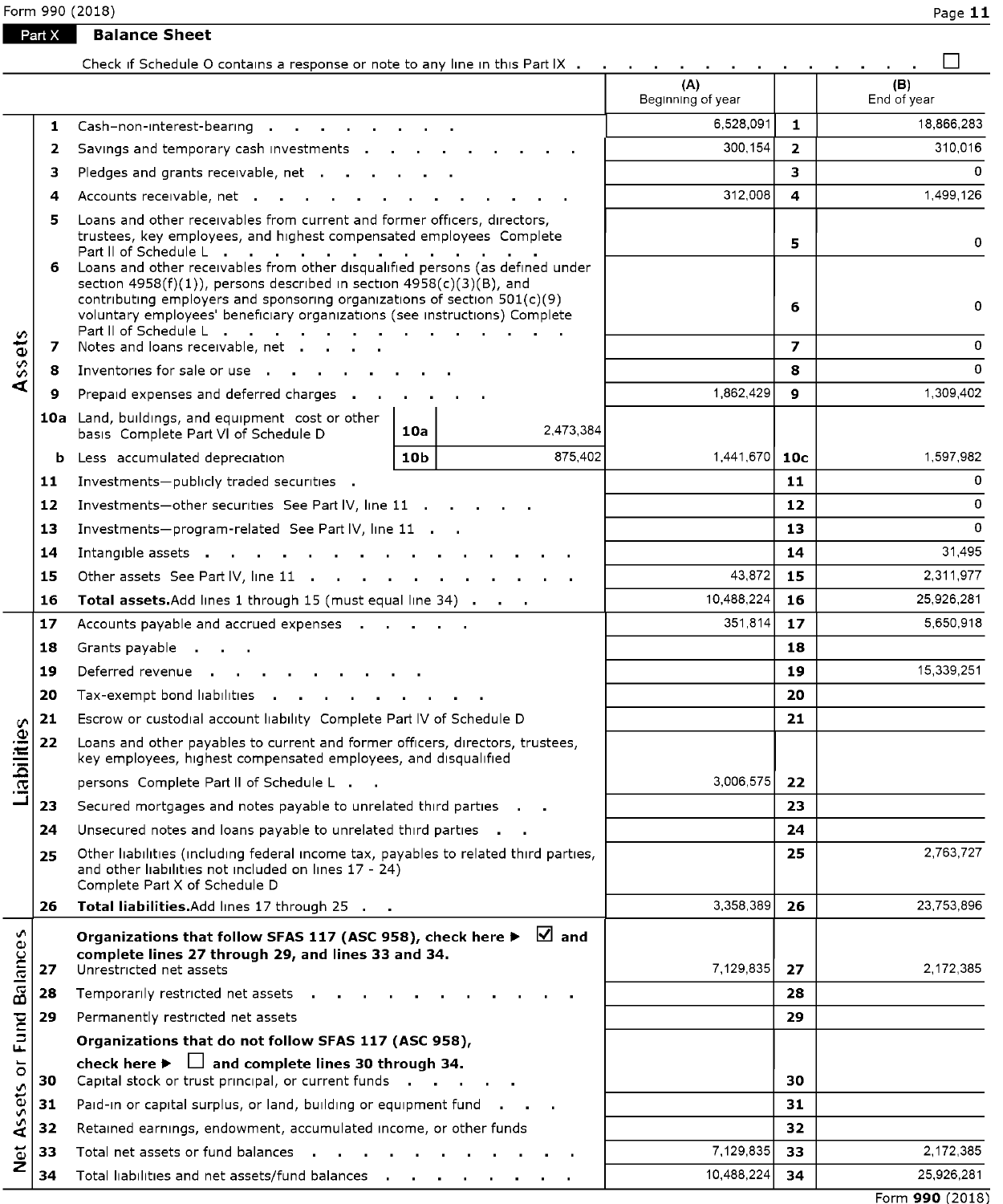|  | Form 990 (2018) |  |
|--|-----------------|--|
|  |                 |  |

|              | Form 990 (2018)                                                                                                                                                                                                                                                                                                          |                |                |     | Page 12      |
|--------------|--------------------------------------------------------------------------------------------------------------------------------------------------------------------------------------------------------------------------------------------------------------------------------------------------------------------------|----------------|----------------|-----|--------------|
|              | <b>Reconcilliation of Net Assets</b><br>Part XI                                                                                                                                                                                                                                                                          |                |                |     |              |
|              | Check if Schedule O contains a response or note to any line in this Part XI                                                                                                                                                                                                                                              |                |                |     | ☑            |
| 1            | Total revenue (must equal Part VIII, column (A), line 12)                                                                                                                                                                                                                                                                | $\mathbf{1}$   |                |     | 49,968,631   |
| $\mathbf{z}$ |                                                                                                                                                                                                                                                                                                                          | $\overline{2}$ |                |     | 51,549,009   |
| 3            | Revenue less expenses Subtract line 2 from line 1                                                                                                                                                                                                                                                                        | 3.             |                |     | $-1,580,378$ |
| 4            | Net assets or fund balances at beginning of year (must equal Part X, line 33, column $(A)$ ).                                                                                                                                                                                                                            | 4              |                |     | 7,129,835    |
| 5            |                                                                                                                                                                                                                                                                                                                          | 5              |                |     |              |
| 6            |                                                                                                                                                                                                                                                                                                                          | 6              |                |     |              |
| 7            | Investment expenses .<br>the company of the company of the company<br>$\mathbf{r}$ and $\mathbf{r}$ are a set of the set of the set of the set of the set of the set of the set of the set of the set of the set of the set of the set of the set of the set of the set of the set of the set of the set of<br>$\sim 10$ | $\overline{ }$ |                |     |              |
| 8            | Prior period adjustments and a series are a series of the series of the series of the series of the series of                                                                                                                                                                                                            | 8              |                |     |              |
| 9            | Other changes in net assets or fund balances (explain in Schedule O)                                                                                                                                                                                                                                                     | $\mathbf{Q}$   |                |     | $-3,377,072$ |
|              | 10 Net assets or fund balances at end of year Combine lines 3 through 9 (must equal Part X, line 33, column (B))                                                                                                                                                                                                         | 10             |                |     | 2,172,385    |
|              | <b>Financial Statements and Reporting</b><br>Part XII                                                                                                                                                                                                                                                                    |                |                |     |              |
|              | Check if Schedule O contains a response or note to any line in this Part XII                                                                                                                                                                                                                                             |                |                |     |              |
|              |                                                                                                                                                                                                                                                                                                                          |                |                | Yes | <b>No</b>    |
|              | $\Box$ Cash $\Box$ Accrual<br>l lother<br>1 Accounting method used to prepare the Form 990                                                                                                                                                                                                                               |                |                |     |              |
|              | If the organization changed its method of accounting from a prior year or checked "Other," explain in<br>Schedule O                                                                                                                                                                                                      |                |                |     |              |
|              | 2a Were the organization's financial statements compiled or reviewed by an independent accountant?                                                                                                                                                                                                                       |                | 2a             |     | No           |
|              | If 'Yes,' check a box below to indicate whether the financial statements for the year were compiled or reviewed on a<br>separate basis, consolidated basis, or both                                                                                                                                                      |                |                |     |              |
|              | $\Box$ Separate basis<br>□ Consolidated basis<br>$\Box$ Both consolidated and separate basis                                                                                                                                                                                                                             |                |                |     |              |
|              | <b>b</b> Were the organization's financial statements audited by an independent accountant?                                                                                                                                                                                                                              |                | 2b             | Yes |              |
|              | If 'Yes,' check a box below to indicate whether the financial statements for the year were audited on a separate basis,<br>consolidated basis, or both                                                                                                                                                                   |                |                |     |              |
|              | $\overline{\mathbf{y}}$ Separate basis<br>$\Box$ Consolidated basis<br>Both consolidated and separate basis                                                                                                                                                                                                              |                |                |     |              |
|              | c If "Yes," to line 2a or 2b, does the organization have a committee that assumes responsibility for oversight<br>of the audit, review, or compilation of its financial statements and selection of an independent accountant?                                                                                           |                | 2 <sub>c</sub> |     | No           |
|              | If the organization changed either its oversight process or selection process during the tax year, explain in Schedule O                                                                                                                                                                                                 |                |                |     |              |
|              | 3a As a result of a federal award, was the organization required to undergo an audit or audits as set forth in the Single<br>Audit Act and OMB Circular A-133?                                                                                                                                                           |                | 3a             |     | No           |
|              | <b>b</b> If "Yes," did the organization undergo the required audit or audits? If the organization did not undergo the required<br>audit or audits, explain why in Schedule O and describe any steps taken to undergo such audits                                                                                         |                | 3b             |     |              |

Form **990** (2018)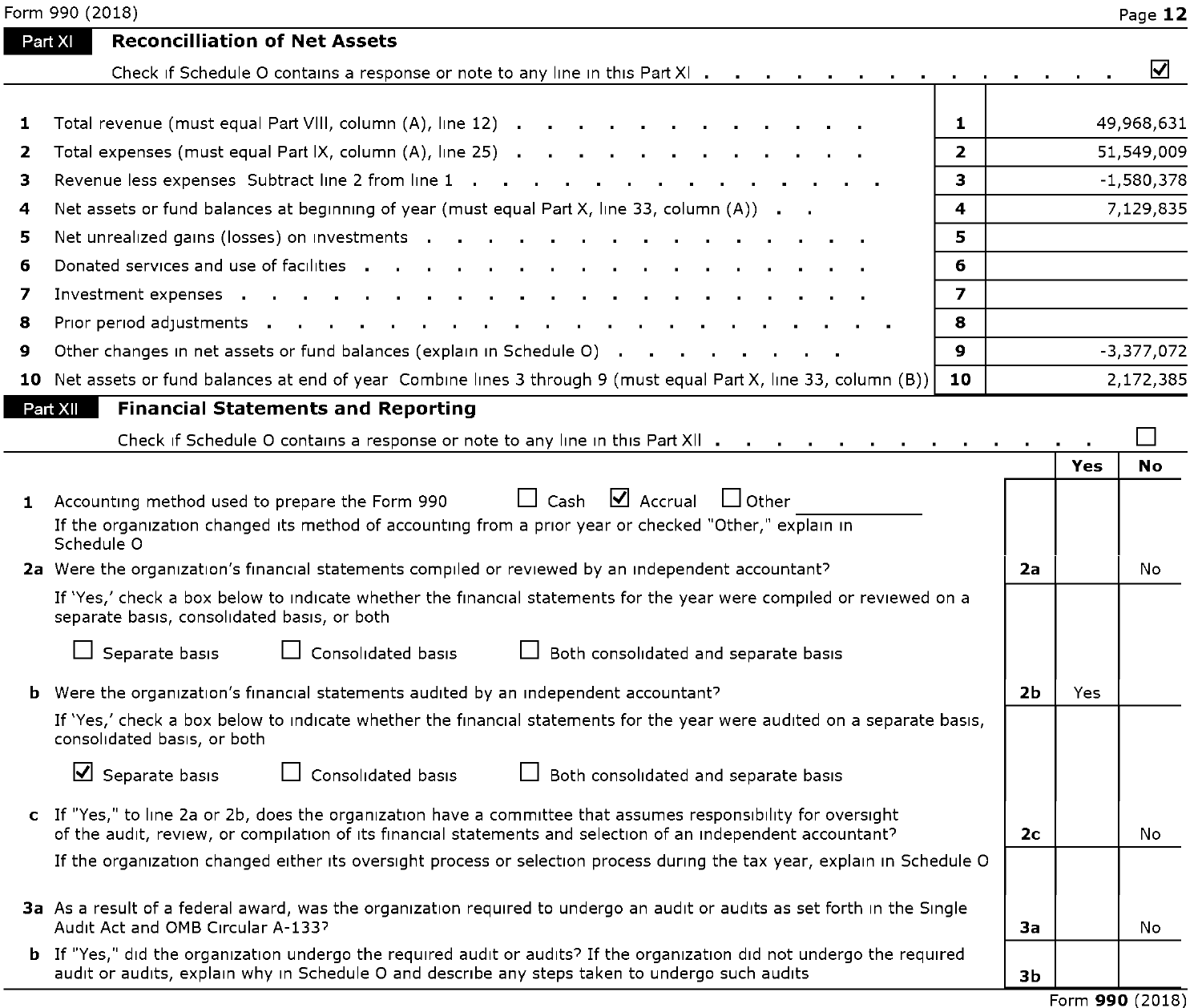## **Additional Data**

**Software ID:** 18007218 **Software Version:** 2018v3.1 **EIN:** 81-0861541 **Name:** OpenAI Inc

Form 990 (2018)

#### **Form 990, Part** III, **Line 4a:**

In 2018, OpenAI released its Charter detailing the principles it uses to execute our mission and launched the OpenAI Fellows and Scholars programs Technical accomplishments included training a human-like robot hand to manipulate physical objects with unprecedented dexterity and scaling its reinforcement learning algorithms to beat a team of 99 95th percentile Dota 2 players at the Benchmark event Jack Clark (Policy Director) and Greg Brockman (Chairman and Co-Founder) also each testified before Congress to discuss the importance of developing shared ethical norms, the need to support AI development & education, and the need for government-led measurement and forecasting of AI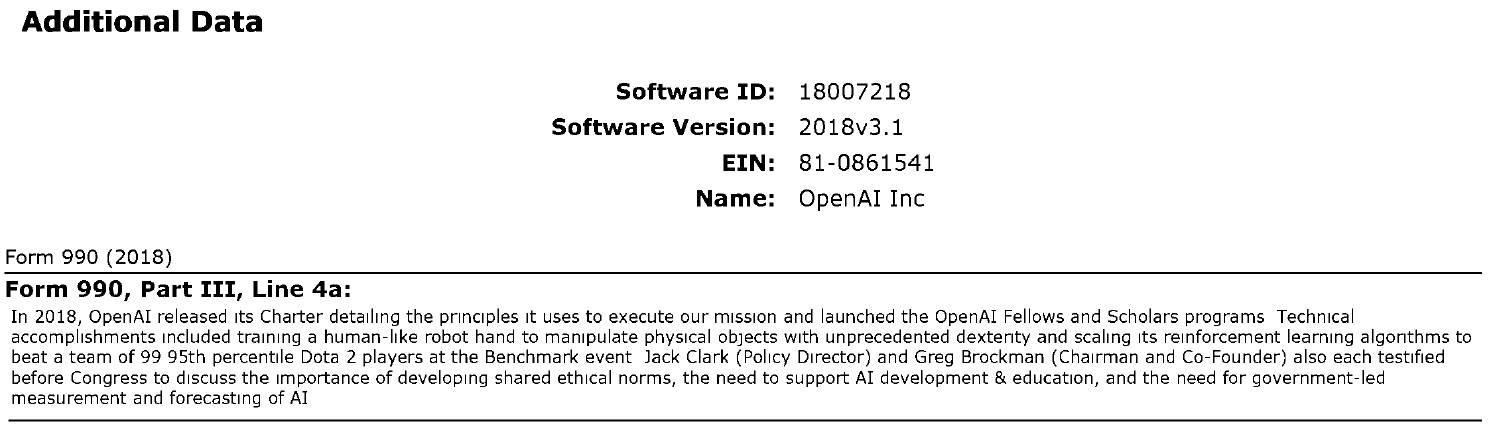|              |              |                                                                                                                                                                                                                                                                                                                                                                                                                                                                                       |                                      | efile GRAPHIC print - DO NOT PROCESS                                            | As Filed Data                                                                                                                                                                                                                                                                                                                                                                                                                                                                                                                                                                                                                                                                             |               |                                                                |                                                           | DLN: 93493319183999                                   |  |  |
|--------------|--------------|---------------------------------------------------------------------------------------------------------------------------------------------------------------------------------------------------------------------------------------------------------------------------------------------------------------------------------------------------------------------------------------------------------------------------------------------------------------------------------------|--------------------------------------|---------------------------------------------------------------------------------|-------------------------------------------------------------------------------------------------------------------------------------------------------------------------------------------------------------------------------------------------------------------------------------------------------------------------------------------------------------------------------------------------------------------------------------------------------------------------------------------------------------------------------------------------------------------------------------------------------------------------------------------------------------------------------------------|---------------|----------------------------------------------------------------|-----------------------------------------------------------|-------------------------------------------------------|--|--|
| 990EZ)       | (Form 990 or | <b>SCHEDULE A</b>                                                                                                                                                                                                                                                                                                                                                                                                                                                                     |                                      |                                                                                 | <b>Public Charity Status and Public Support</b><br>Complete if the organization is a section $501(c)(3)$ organization or a section<br>4947(a)(1) nonexempt charitable trust.<br>Attach to Form 990 or Form 990-EZ.                                                                                                                                                                                                                                                                                                                                                                                                                                                                        |               |                                                                |                                                           | OMB No 1545-0047<br>2018                              |  |  |
| OpenAI Inc   |              | Department of the Treasury<br>Internal Revenue Service<br>Name of the organization                                                                                                                                                                                                                                                                                                                                                                                                    |                                      |                                                                                 | Go to www.irs.gov/Form990 for the latest information.                                                                                                                                                                                                                                                                                                                                                                                                                                                                                                                                                                                                                                     |               |                                                                | <b>Employer identification number</b><br>81-0861541       | <b>Open to Public</b><br><b>Inspection</b>            |  |  |
| Part I<br>1  |              |                                                                                                                                                                                                                                                                                                                                                                                                                                                                                       |                                      |                                                                                 | Reason for Public Charity Status (All organizations must complete this part.) See instructions.<br>The organization is not a private foundation because it is (For lines 1 through 12, check only one box)<br>A church, convention of churches, or association of churches described in section $170(b)(1)(A)(i)$ .                                                                                                                                                                                                                                                                                                                                                                       |               |                                                                |                                                           |                                                       |  |  |
| 2<br>з<br>4  |              |                                                                                                                                                                                                                                                                                                                                                                                                                                                                                       |                                      |                                                                                 | A school described in section $170(b)(1)(A)(ii)$ . (Attach Schedule E (Form 990 or 990-EZ))<br>A hospital or a cooperative hospital service organization described in section $170(b)(1)(A)(iii)$ .<br>A medical research organization operated in conjunction with a hospital described in section 170(b)(1)(A)(iii). Enter the hospital's                                                                                                                                                                                                                                                                                                                                               |               |                                                                |                                                           |                                                       |  |  |
| 5<br>6       |              | name, city, and state                                                                                                                                                                                                                                                                                                                                                                                                                                                                 | $(b)(1)(A)(iv)$ . (Complete Part II) |                                                                                 | An organization operated for the benefit of a college or university owned or operated by a governmental unit described in section 170<br>A federal, state, or local government or governmental unit described in section $170(b)(1)(A)(v)$ .                                                                                                                                                                                                                                                                                                                                                                                                                                              |               |                                                                |                                                           |                                                       |  |  |
| 7<br>8       | ☑            |                                                                                                                                                                                                                                                                                                                                                                                                                                                                                       |                                      | section 170(b)(1)(A)(vi). (Complete Part II)                                    | An organization that normally receives a substantial part of its support from a governmental unit or from the general public described in                                                                                                                                                                                                                                                                                                                                                                                                                                                                                                                                                 |               |                                                                |                                                           |                                                       |  |  |
| 9<br>10      |              | A community trust described in section 170(b)(1)(A)(vi) (Complete Part II)<br>An agricultural research organization described in $170(b)(1)(A)(ix)$ operated in conjunction with a land-grant college or university or a<br>non-land grant college of agriculture See instructions Enter the name, city, and state of the college or university<br>An organization that normally receives (1) more than 331/3% of its support from contributions, membership fees, and gross receipts |                                      |                                                                                 |                                                                                                                                                                                                                                                                                                                                                                                                                                                                                                                                                                                                                                                                                           |               |                                                                |                                                           |                                                       |  |  |
| 11           |              | from activities related to its exempt functions-subject to certain exceptions, and (2) no more than 331/3% of its support from gross<br>investment income and unrelated business taxable income (less section 511 tax) from businesses acquired by the organization after June<br>30, 1975 See section 509(a)(2). (Complete Part III)<br>An organization organized and operated exclusively to test for public safety See section 509(a)(4).                                          |                                      |                                                                                 |                                                                                                                                                                                                                                                                                                                                                                                                                                                                                                                                                                                                                                                                                           |               |                                                                |                                                           |                                                       |  |  |
| 12<br>а      |              |                                                                                                                                                                                                                                                                                                                                                                                                                                                                                       |                                      |                                                                                 | An organization organized and operated exclusively for the benefit of, to perform the functions of, or to carry out the purposes of one or<br>more publicly supported organizations described in section 509(a)(1) or section 509(a)(2). See section 509(a)(3). Check the box<br>in lines 12a through 12d that describes the type of supporting organization and complete lines 12e, 12f, and 12g<br>Type I. A supporting organization operated, supervised, or controlled by its supported organization(s), typically by giving the supported<br>organization(s) the power to regularly appoint or elect a majority of the directors or trustees of the supporting organization You must |               |                                                                |                                                           |                                                       |  |  |
| b            |              |                                                                                                                                                                                                                                                                                                                                                                                                                                                                                       |                                      | complete Part IV, Sections A and B.<br>must complete Part IV, Sections A and C. | Type II. A supporting organization supervised or controlled in connection with its supported organization(s), by having control or<br>management of the supporting organization vested in the same persons that control or manage the supported organization(s) You                                                                                                                                                                                                                                                                                                                                                                                                                       |               |                                                                |                                                           |                                                       |  |  |
| с<br>d       |              |                                                                                                                                                                                                                                                                                                                                                                                                                                                                                       |                                      |                                                                                 | Type III functionally integrated. A supporting organization operated in connection with, and functionally integrated with, its<br>supported organization(s) (see instructions) You must complete Part IV, Sections A, D, and E.<br>Type III non-functionally integrated. A supporting organization operated in connection with its supported organization(s) that is not<br>functionally integrated The organization generally must satisfy a distribution requirement and an attentiveness requirement (see<br>instructions) You must complete Part IV, Sections A and D, and Part V.                                                                                                    |               |                                                                |                                                           |                                                       |  |  |
| е<br>f<br>g  |              |                                                                                                                                                                                                                                                                                                                                                                                                                                                                                       |                                      | Enter the number of supported organizations                                     | Check this box if the organization received a written determination from the IRS that it is a Type I, Type II, Type III functionally<br>integrated, or Type III non-functionally integrated supporting organization<br>Provide the following information about the supported organization(s)                                                                                                                                                                                                                                                                                                                                                                                              |               |                                                                |                                                           |                                                       |  |  |
|              |              | (i) Name of supported<br>organization                                                                                                                                                                                                                                                                                                                                                                                                                                                 |                                      | $(ii)$ EIN                                                                      | (iii) Type of<br>organization<br>(described on lines<br>1-10 above (see<br>instructions))                                                                                                                                                                                                                                                                                                                                                                                                                                                                                                                                                                                                 |               | (iv) Is the organization listed<br>in your governing document? | $(v)$ Amount of<br>monetary support<br>(see instructions) | (vi) Amount of<br>other support (see<br>instructions) |  |  |
|              |              |                                                                                                                                                                                                                                                                                                                                                                                                                                                                                       |                                      |                                                                                 |                                                                                                                                                                                                                                                                                                                                                                                                                                                                                                                                                                                                                                                                                           | Yes           | No                                                             |                                                           |                                                       |  |  |
| <b>Total</b> |              |                                                                                                                                                                                                                                                                                                                                                                                                                                                                                       |                                      |                                                                                 | For Paperwork Reduction Act Notice, see the Instructions for                                                                                                                                                                                                                                                                                                                                                                                                                                                                                                                                                                                                                              | Cat No 11285F |                                                                | Schedule A (Form 990 or 990-EZ) 2018                      |                                                       |  |  |

,一个人的人都是一个人的人,但是,我们的人都是一个人的人,我们也不会不会不会。""我们,我们的人,我们也不会不会不会不会。""我们,我们的人,我们也不会不会不会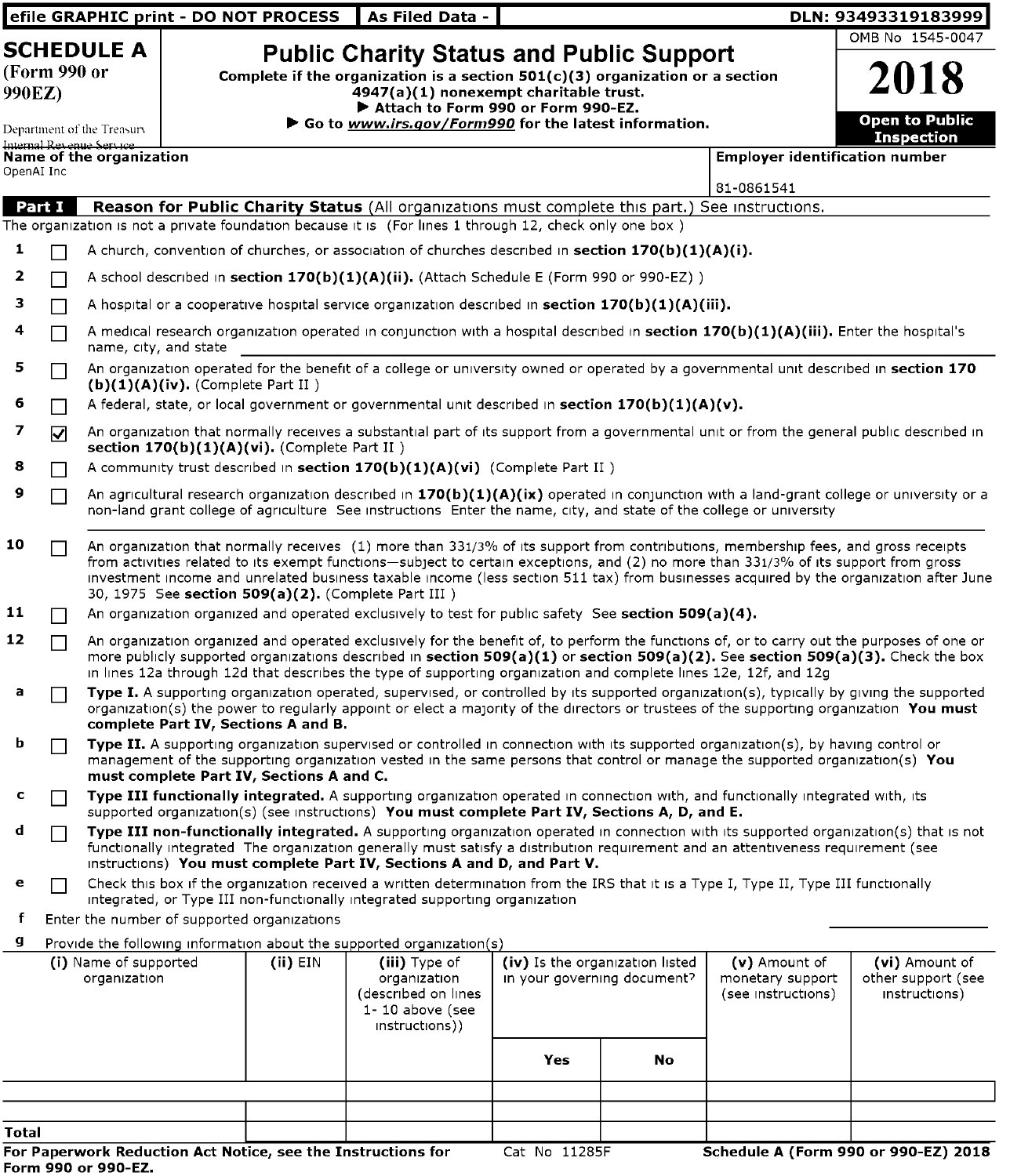1nstruct1ons

|    | Schedule A (Form 990 or 990-EZ) 2018                                                                                      |          |            |            |                                                                                                                                                                                                                                                                                                                                                                                                                                                                                                                                                                                                                                                                                                                                                                                                                                                                                                                                                                                                                                                                                                                                                                                                                                                                                                                                                                                                                                                                                                                                                                      |    |        | Page 2      |
|----|---------------------------------------------------------------------------------------------------------------------------|----------|------------|------------|----------------------------------------------------------------------------------------------------------------------------------------------------------------------------------------------------------------------------------------------------------------------------------------------------------------------------------------------------------------------------------------------------------------------------------------------------------------------------------------------------------------------------------------------------------------------------------------------------------------------------------------------------------------------------------------------------------------------------------------------------------------------------------------------------------------------------------------------------------------------------------------------------------------------------------------------------------------------------------------------------------------------------------------------------------------------------------------------------------------------------------------------------------------------------------------------------------------------------------------------------------------------------------------------------------------------------------------------------------------------------------------------------------------------------------------------------------------------------------------------------------------------------------------------------------------------|----|--------|-------------|
|    | <b>Part II</b>                                                                                                            |          |            |            |                                                                                                                                                                                                                                                                                                                                                                                                                                                                                                                                                                                                                                                                                                                                                                                                                                                                                                                                                                                                                                                                                                                                                                                                                                                                                                                                                                                                                                                                                                                                                                      |    |        |             |
|    | (b)(1)(A)(ix)                                                                                                             |          |            |            |                                                                                                                                                                                                                                                                                                                                                                                                                                                                                                                                                                                                                                                                                                                                                                                                                                                                                                                                                                                                                                                                                                                                                                                                                                                                                                                                                                                                                                                                                                                                                                      |    |        |             |
|    |                                                                                                                           |          |            |            |                                                                                                                                                                                                                                                                                                                                                                                                                                                                                                                                                                                                                                                                                                                                                                                                                                                                                                                                                                                                                                                                                                                                                                                                                                                                                                                                                                                                                                                                                                                                                                      |    |        |             |
|    |                                                                                                                           |          |            |            |                                                                                                                                                                                                                                                                                                                                                                                                                                                                                                                                                                                                                                                                                                                                                                                                                                                                                                                                                                                                                                                                                                                                                                                                                                                                                                                                                                                                                                                                                                                                                                      |    |        |             |
|    | <b>Section A. Public Support</b>                                                                                          |          |            |            |                                                                                                                                                                                                                                                                                                                                                                                                                                                                                                                                                                                                                                                                                                                                                                                                                                                                                                                                                                                                                                                                                                                                                                                                                                                                                                                                                                                                                                                                                                                                                                      |    |        |             |
|    | Calendar year                                                                                                             | (a) 2014 | $(b)$ 2015 | $(c)$ 2016 |                                                                                                                                                                                                                                                                                                                                                                                                                                                                                                                                                                                                                                                                                                                                                                                                                                                                                                                                                                                                                                                                                                                                                                                                                                                                                                                                                                                                                                                                                                                                                                      |    |        |             |
|    | (or fiscal year beginning in) $\blacktriangleright$                                                                       |          |            |            |                                                                                                                                                                                                                                                                                                                                                                                                                                                                                                                                                                                                                                                                                                                                                                                                                                                                                                                                                                                                                                                                                                                                                                                                                                                                                                                                                                                                                                                                                                                                                                      |    |        |             |
|    | 1 Gifts, grants, contributions, and                                                                                       |          |            | 13,784,637 |                                                                                                                                                                                                                                                                                                                                                                                                                                                                                                                                                                                                                                                                                                                                                                                                                                                                                                                                                                                                                                                                                                                                                                                                                                                                                                                                                                                                                                                                                                                                                                      |    |        |             |
|    | membership fees received (Do not<br>include any "unusual grant")                                                          |          |            |            |                                                                                                                                                                                                                                                                                                                                                                                                                                                                                                                                                                                                                                                                                                                                                                                                                                                                                                                                                                                                                                                                                                                                                                                                                                                                                                                                                                                                                                                                                                                                                                      |    |        |             |
|    | 2 Tax revenues levied for the                                                                                             |          |            |            |                                                                                                                                                                                                                                                                                                                                                                                                                                                                                                                                                                                                                                                                                                                                                                                                                                                                                                                                                                                                                                                                                                                                                                                                                                                                                                                                                                                                                                                                                                                                                                      |    |        |             |
|    | organization's benefit and either paid                                                                                    |          |            |            |                                                                                                                                                                                                                                                                                                                                                                                                                                                                                                                                                                                                                                                                                                                                                                                                                                                                                                                                                                                                                                                                                                                                                                                                                                                                                                                                                                                                                                                                                                                                                                      |    |        | $\mathbf 0$ |
|    | to or expended on its behalf                                                                                              |          |            |            |                                                                                                                                                                                                                                                                                                                                                                                                                                                                                                                                                                                                                                                                                                                                                                                                                                                                                                                                                                                                                                                                                                                                                                                                                                                                                                                                                                                                                                                                                                                                                                      |    |        |             |
| з. | The value of services or facilities                                                                                       |          |            |            |                                                                                                                                                                                                                                                                                                                                                                                                                                                                                                                                                                                                                                                                                                                                                                                                                                                                                                                                                                                                                                                                                                                                                                                                                                                                                                                                                                                                                                                                                                                                                                      |    |        |             |
|    | furnished by a governmental unit to                                                                                       |          |            |            |                                                                                                                                                                                                                                                                                                                                                                                                                                                                                                                                                                                                                                                                                                                                                                                                                                                                                                                                                                                                                                                                                                                                                                                                                                                                                                                                                                                                                                                                                                                                                                      |    |        |             |
|    | the organization without charge                                                                                           |          |            |            |                                                                                                                                                                                                                                                                                                                                                                                                                                                                                                                                                                                                                                                                                                                                                                                                                                                                                                                                                                                                                                                                                                                                                                                                                                                                                                                                                                                                                                                                                                                                                                      |    |        |             |
| 4  | Total. Add lines 1 through 3<br>The portion of total contributions by                                                     |          |            | 13,784,637 |                                                                                                                                                                                                                                                                                                                                                                                                                                                                                                                                                                                                                                                                                                                                                                                                                                                                                                                                                                                                                                                                                                                                                                                                                                                                                                                                                                                                                                                                                                                                                                      |    |        |             |
| 5. | each person (other than a                                                                                                 |          |            |            |                                                                                                                                                                                                                                                                                                                                                                                                                                                                                                                                                                                                                                                                                                                                                                                                                                                                                                                                                                                                                                                                                                                                                                                                                                                                                                                                                                                                                                                                                                                                                                      |    |        |             |
|    | governmental unit or publicly                                                                                             |          |            |            |                                                                                                                                                                                                                                                                                                                                                                                                                                                                                                                                                                                                                                                                                                                                                                                                                                                                                                                                                                                                                                                                                                                                                                                                                                                                                                                                                                                                                                                                                                                                                                      |    |        |             |
|    | supported organization) included on                                                                                       |          |            |            |                                                                                                                                                                                                                                                                                                                                                                                                                                                                                                                                                                                                                                                                                                                                                                                                                                                                                                                                                                                                                                                                                                                                                                                                                                                                                                                                                                                                                                                                                                                                                                      |    |        | 43,222,291  |
|    | line 1 that exceeds 2% of the                                                                                             |          |            |            |                                                                                                                                                                                                                                                                                                                                                                                                                                                                                                                                                                                                                                                                                                                                                                                                                                                                                                                                                                                                                                                                                                                                                                                                                                                                                                                                                                                                                                                                                                                                                                      |    |        |             |
|    | amount shown on line 11, column (f)                                                                                       |          |            |            |                                                                                                                                                                                                                                                                                                                                                                                                                                                                                                                                                                                                                                                                                                                                                                                                                                                                                                                                                                                                                                                                                                                                                                                                                                                                                                                                                                                                                                                                                                                                                                      |    |        |             |
|    |                                                                                                                           |          |            |            |                                                                                                                                                                                                                                                                                                                                                                                                                                                                                                                                                                                                                                                                                                                                                                                                                                                                                                                                                                                                                                                                                                                                                                                                                                                                                                                                                                                                                                                                                                                                                                      |    |        |             |
| 6  | Public support. Subtract line 5 from<br>line 4                                                                            |          |            |            |                                                                                                                                                                                                                                                                                                                                                                                                                                                                                                                                                                                                                                                                                                                                                                                                                                                                                                                                                                                                                                                                                                                                                                                                                                                                                                                                                                                                                                                                                                                                                                      |    |        | 53,708,698  |
|    | <b>Section B. Total Support</b>                                                                                           |          |            |            |                                                                                                                                                                                                                                                                                                                                                                                                                                                                                                                                                                                                                                                                                                                                                                                                                                                                                                                                                                                                                                                                                                                                                                                                                                                                                                                                                                                                                                                                                                                                                                      |    |        |             |
|    | Calendar year                                                                                                             |          |            |            |                                                                                                                                                                                                                                                                                                                                                                                                                                                                                                                                                                                                                                                                                                                                                                                                                                                                                                                                                                                                                                                                                                                                                                                                                                                                                                                                                                                                                                                                                                                                                                      |    |        |             |
|    | (or fiscal year beginning in) $\blacktriangleright$                                                                       | (a)2014  | $(b)$ 2015 | $(c)$ 2016 |                                                                                                                                                                                                                                                                                                                                                                                                                                                                                                                                                                                                                                                                                                                                                                                                                                                                                                                                                                                                                                                                                                                                                                                                                                                                                                                                                                                                                                                                                                                                                                      |    |        |             |
|    | 7 Amounts from line 4                                                                                                     |          |            | 13,784,637 | 33,228,555                                                                                                                                                                                                                                                                                                                                                                                                                                                                                                                                                                                                                                                                                                                                                                                                                                                                                                                                                                                                                                                                                                                                                                                                                                                                                                                                                                                                                                                                                                                                                           |    |        | 96,930,989  |
| 8  | Gross income from interest,                                                                                               |          |            |            |                                                                                                                                                                                                                                                                                                                                                                                                                                                                                                                                                                                                                                                                                                                                                                                                                                                                                                                                                                                                                                                                                                                                                                                                                                                                                                                                                                                                                                                                                                                                                                      |    |        |             |
|    | dividends, payments received on                                                                                           |          |            |            |                                                                                                                                                                                                                                                                                                                                                                                                                                                                                                                                                                                                                                                                                                                                                                                                                                                                                                                                                                                                                                                                                                                                                                                                                                                                                                                                                                                                                                                                                                                                                                      |    |        |             |
|    | securities loans, rents, royalties and                                                                                    |          |            |            |                                                                                                                                                                                                                                                                                                                                                                                                                                                                                                                                                                                                                                                                                                                                                                                                                                                                                                                                                                                                                                                                                                                                                                                                                                                                                                                                                                                                                                                                                                                                                                      |    |        |             |
| 9  | income from similar sources<br>Net income from unrelated business                                                         |          |            |            |                                                                                                                                                                                                                                                                                                                                                                                                                                                                                                                                                                                                                                                                                                                                                                                                                                                                                                                                                                                                                                                                                                                                                                                                                                                                                                                                                                                                                                                                                                                                                                      |    |        |             |
|    | activities, whether or not the                                                                                            |          |            |            |                                                                                                                                                                                                                                                                                                                                                                                                                                                                                                                                                                                                                                                                                                                                                                                                                                                                                                                                                                                                                                                                                                                                                                                                                                                                                                                                                                                                                                                                                                                                                                      |    |        |             |
|    | business is regularly carried on                                                                                          |          |            |            |                                                                                                                                                                                                                                                                                                                                                                                                                                                                                                                                                                                                                                                                                                                                                                                                                                                                                                                                                                                                                                                                                                                                                                                                                                                                                                                                                                                                                                                                                                                                                                      |    |        |             |
| 10 | Other income Do not include gain                                                                                          |          |            |            |                                                                                                                                                                                                                                                                                                                                                                                                                                                                                                                                                                                                                                                                                                                                                                                                                                                                                                                                                                                                                                                                                                                                                                                                                                                                                                                                                                                                                                                                                                                                                                      |    |        |             |
|    | or loss from the sale of capital                                                                                          |          |            |            |                                                                                                                                                                                                                                                                                                                                                                                                                                                                                                                                                                                                                                                                                                                                                                                                                                                                                                                                                                                                                                                                                                                                                                                                                                                                                                                                                                                                                                                                                                                                                                      |    | 50,834 | 50,834      |
|    | assets (Explain in Part VI)                                                                                               |          |            |            |                                                                                                                                                                                                                                                                                                                                                                                                                                                                                                                                                                                                                                                                                                                                                                                                                                                                                                                                                                                                                                                                                                                                                                                                                                                                                                                                                                                                                                                                                                                                                                      |    |        |             |
| 11 | Total support. Add lines 7 through<br>10                                                                                  |          |            |            |                                                                                                                                                                                                                                                                                                                                                                                                                                                                                                                                                                                                                                                                                                                                                                                                                                                                                                                                                                                                                                                                                                                                                                                                                                                                                                                                                                                                                                                                                                                                                                      |    |        | 96,981,977  |
|    | 12 Gross receipts from related activities, etc (see instructions)                                                         |          |            |            |                                                                                                                                                                                                                                                                                                                                                                                                                                                                                                                                                                                                                                                                                                                                                                                                                                                                                                                                                                                                                                                                                                                                                                                                                                                                                                                                                                                                                                                                                                                                                                      |    |        |             |
|    |                                                                                                                           |          |            |            |                                                                                                                                                                                                                                                                                                                                                                                                                                                                                                                                                                                                                                                                                                                                                                                                                                                                                                                                                                                                                                                                                                                                                                                                                                                                                                                                                                                                                                                                                                                                                                      |    |        |             |
|    |                                                                                                                           |          |            |            |                                                                                                                                                                                                                                                                                                                                                                                                                                                                                                                                                                                                                                                                                                                                                                                                                                                                                                                                                                                                                                                                                                                                                                                                                                                                                                                                                                                                                                                                                                                                                                      |    |        |             |
|    |                                                                                                                           |          |            |            |                                                                                                                                                                                                                                                                                                                                                                                                                                                                                                                                                                                                                                                                                                                                                                                                                                                                                                                                                                                                                                                                                                                                                                                                                                                                                                                                                                                                                                                                                                                                                                      |    |        |             |
|    | Section C. Computation of Public Support Percentage                                                                       |          |            |            |                                                                                                                                                                                                                                                                                                                                                                                                                                                                                                                                                                                                                                                                                                                                                                                                                                                                                                                                                                                                                                                                                                                                                                                                                                                                                                                                                                                                                                                                                                                                                                      |    |        |             |
|    | 14 Public support percentage for 2018 (line 6, column (f) divided by line 11, column (f))                                 |          |            |            |                                                                                                                                                                                                                                                                                                                                                                                                                                                                                                                                                                                                                                                                                                                                                                                                                                                                                                                                                                                                                                                                                                                                                                                                                                                                                                                                                                                                                                                                                                                                                                      | 14 |        | $0\%$       |
|    | 15 Public support percentage for 2017 Schedule A, Part II, line 14                                                        |          |            |            |                                                                                                                                                                                                                                                                                                                                                                                                                                                                                                                                                                                                                                                                                                                                                                                                                                                                                                                                                                                                                                                                                                                                                                                                                                                                                                                                                                                                                                                                                                                                                                      |    |        |             |
|    |                                                                                                                           |          |            |            |                                                                                                                                                                                                                                                                                                                                                                                                                                                                                                                                                                                                                                                                                                                                                                                                                                                                                                                                                                                                                                                                                                                                                                                                                                                                                                                                                                                                                                                                                                                                                                      |    |        |             |
|    | and stop here. The organization qualifies as a publicly supported organization                                            |          |            |            |                                                                                                                                                                                                                                                                                                                                                                                                                                                                                                                                                                                                                                                                                                                                                                                                                                                                                                                                                                                                                                                                                                                                                                                                                                                                                                                                                                                                                                                                                                                                                                      |    |        |             |
|    |                                                                                                                           |          |            |            | Support Schedule for Organizations Described in Sections 170(b)(1)(A)(iv), 170(b)(1)(A)(vi), and 170<br>(Complete only if you checked the box on line 5, 7, 8, or 9 of Part I or if the organization failed to qualify under Part<br>III. If the organization fails to qualify under the tests listed below, please complete Part III.)<br>$(d)$ 2017<br>(e) 2018<br>(f) Total<br>96,930,989<br>49,917,797<br>33,228,555<br>$\mathbf 0$<br>33,228,555<br>49,917,797<br>96,930,989<br>$(d)$ 2017<br>(e)2018<br>(f)Total<br>49,917,797<br>110<br>154<br>44<br>0<br>12<br>13 First five years. If the Form 990 is for the organization's first, second, third, fourth, or fifth tax year as a section 501(c)(3) organization,<br>15<br>16a 33 1/3% support test-2018. If the organization did not check the box on line 13, and line 14 is 33 1/3% or more, check this box<br>▶□<br><b>b</b> 33 1/3% support test-2017. If the organization did not check a box on line 13 or 16a, and line 15 is 33 1/3% or more, check this<br>$\perp$<br>17a 10%-facts-and-circumstances test-2018. If the organization did not check a box on line 13, 16a, or 16b, and line 14<br>is 10% or more, and if the organization meets the "facts-and-circumstances" test, check this box and stop here. Explain<br>in Part VI how the organization meets the "facts-and-circumstances" test The organization qualifies as a publicly supported<br>▶ │ │<br>h 10%-facts-and-circumstances test-2017. If the organization did not check a box on line 13, 16a, 16b, or 17a, and line<br>▶□ |    |        |             |
|    |                                                                                                                           |          |            |            |                                                                                                                                                                                                                                                                                                                                                                                                                                                                                                                                                                                                                                                                                                                                                                                                                                                                                                                                                                                                                                                                                                                                                                                                                                                                                                                                                                                                                                                                                                                                                                      |    |        |             |
|    | box and <b>stop here.</b> The organization qualifies as a publicly supported organization                                 |          |            |            |                                                                                                                                                                                                                                                                                                                                                                                                                                                                                                                                                                                                                                                                                                                                                                                                                                                                                                                                                                                                                                                                                                                                                                                                                                                                                                                                                                                                                                                                                                                                                                      |    |        |             |
|    |                                                                                                                           |          |            |            |                                                                                                                                                                                                                                                                                                                                                                                                                                                                                                                                                                                                                                                                                                                                                                                                                                                                                                                                                                                                                                                                                                                                                                                                                                                                                                                                                                                                                                                                                                                                                                      |    |        |             |
|    |                                                                                                                           |          |            |            |                                                                                                                                                                                                                                                                                                                                                                                                                                                                                                                                                                                                                                                                                                                                                                                                                                                                                                                                                                                                                                                                                                                                                                                                                                                                                                                                                                                                                                                                                                                                                                      |    |        |             |
|    |                                                                                                                           |          |            |            |                                                                                                                                                                                                                                                                                                                                                                                                                                                                                                                                                                                                                                                                                                                                                                                                                                                                                                                                                                                                                                                                                                                                                                                                                                                                                                                                                                                                                                                                                                                                                                      |    |        |             |
|    | organization                                                                                                              |          |            |            |                                                                                                                                                                                                                                                                                                                                                                                                                                                                                                                                                                                                                                                                                                                                                                                                                                                                                                                                                                                                                                                                                                                                                                                                                                                                                                                                                                                                                                                                                                                                                                      |    |        |             |
|    | 15 is 10% or more, and if the organization meets the "facts-and-circumstances" test, check this box and stop here.        |          |            |            |                                                                                                                                                                                                                                                                                                                                                                                                                                                                                                                                                                                                                                                                                                                                                                                                                                                                                                                                                                                                                                                                                                                                                                                                                                                                                                                                                                                                                                                                                                                                                                      |    |        |             |
|    | Explain in Part VI how the organization meets the "facts-and-circumstances" test The organization qualifies as a publicly |          |            |            |                                                                                                                                                                                                                                                                                                                                                                                                                                                                                                                                                                                                                                                                                                                                                                                                                                                                                                                                                                                                                                                                                                                                                                                                                                                                                                                                                                                                                                                                                                                                                                      |    |        |             |
|    | supported organization                                                                                                    |          |            |            |                                                                                                                                                                                                                                                                                                                                                                                                                                                                                                                                                                                                                                                                                                                                                                                                                                                                                                                                                                                                                                                                                                                                                                                                                                                                                                                                                                                                                                                                                                                                                                      |    |        |             |
|    | 18 Private foundation. If the organization did not check a box on line 13, 16a, 16b, 17a, or 17b, check this box and see  |          |            |            |                                                                                                                                                                                                                                                                                                                                                                                                                                                                                                                                                                                                                                                                                                                                                                                                                                                                                                                                                                                                                                                                                                                                                                                                                                                                                                                                                                                                                                                                                                                                                                      |    |        |             |
|    | instructions                                                                                                              |          |            |            |                                                                                                                                                                                                                                                                                                                                                                                                                                                                                                                                                                                                                                                                                                                                                                                                                                                                                                                                                                                                                                                                                                                                                                                                                                                                                                                                                                                                                                                                                                                                                                      |    |        | ►∣          |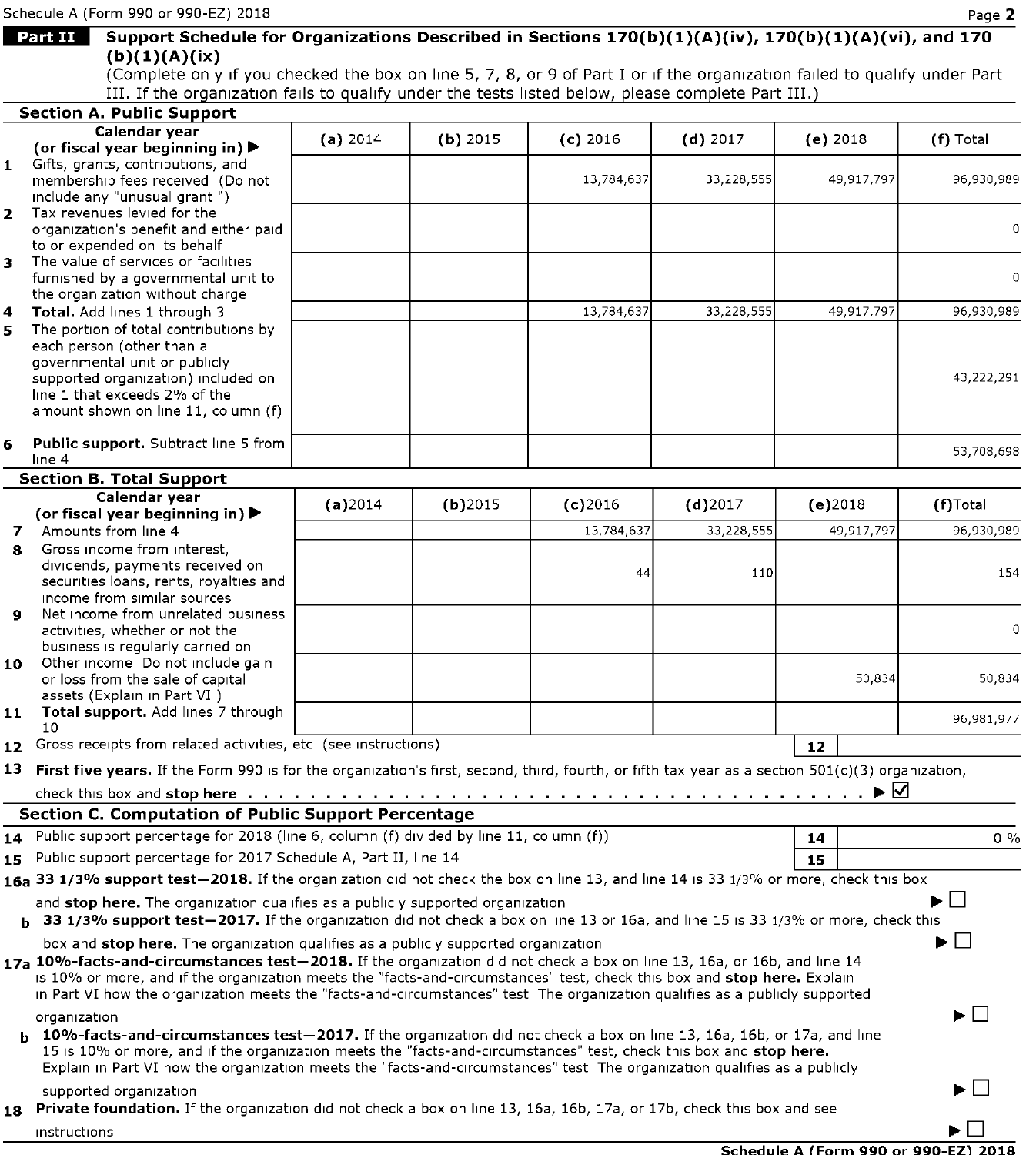# **Mart 111 Support Schedule for Organizations Described in Section 509(a)(2)**

(Complete only if you checked the box on line 10 of Part I or if the organization failed to qualify under Part II. If the organization fails to qualify under the tests listed below, please complete Part II.)

|              | <b>Section A. Public Support</b>                                                                                                                       |            |            |            |            |                                      |                   |
|--------------|--------------------------------------------------------------------------------------------------------------------------------------------------------|------------|------------|------------|------------|--------------------------------------|-------------------|
|              | Calendar year                                                                                                                                          | (a) 2014   | $(b)$ 2015 | $(c)$ 2016 | $(d)$ 2017 | (e) $2018$                           | (f) Total         |
|              | (or fiscal year beginning in) $\blacktriangleright$                                                                                                    |            |            |            |            |                                      |                   |
| $\mathbf{1}$ | Gifts, grants, contributions, and                                                                                                                      |            |            |            |            |                                      |                   |
|              | membership fees received (Do not<br>include any "unusual grants")                                                                                      |            |            |            |            |                                      |                   |
| $\mathbf{2}$ | Gross receipts from admissions,                                                                                                                        |            |            |            |            |                                      |                   |
|              | merchandise sold or services                                                                                                                           |            |            |            |            |                                      |                   |
|              | performed, or facilities furnished in                                                                                                                  |            |            |            |            |                                      |                   |
|              | any activity that is related to the                                                                                                                    |            |            |            |            |                                      |                   |
|              | organization's tax-exempt purpose                                                                                                                      |            |            |            |            |                                      |                   |
| з.           | Gross receipts from activities that are<br>not an unrelated trade or business                                                                          |            |            |            |            |                                      |                   |
|              | under section 513                                                                                                                                      |            |            |            |            |                                      |                   |
| 4            | Tax revenues levied for the                                                                                                                            |            |            |            |            |                                      |                   |
|              | organization's benefit and either paid                                                                                                                 |            |            |            |            |                                      |                   |
|              | to or expended on its behalf                                                                                                                           |            |            |            |            |                                      |                   |
| 5.           | The value of services or facilities                                                                                                                    |            |            |            |            |                                      |                   |
|              | furnished by a governmental unit to<br>the organization without charge                                                                                 |            |            |            |            |                                      |                   |
| 6.           | Total. Add lines 1 through 5                                                                                                                           |            |            |            |            |                                      |                   |
|              | 7a Amounts included on lines 1, 2, and                                                                                                                 |            |            |            |            |                                      |                   |
|              | 3 received from disqualified persons                                                                                                                   |            |            |            |            |                                      |                   |
|              | <b>b</b> Amounts included on lines 2 and 3                                                                                                             |            |            |            |            |                                      |                   |
|              | received from other than disqualified                                                                                                                  |            |            |            |            |                                      |                   |
|              | persons that exceed the greater of<br>\$5,000 or 1% of the amount on line                                                                              |            |            |            |            |                                      |                   |
|              | 13 for the year                                                                                                                                        |            |            |            |            |                                      |                   |
|              | c Add lines 7a and 7b                                                                                                                                  |            |            |            |            |                                      |                   |
| 8            | Public support. (Subtract line 7c                                                                                                                      |            |            |            |            |                                      |                   |
|              | from line 6)                                                                                                                                           |            |            |            |            |                                      |                   |
|              | <b>Section B. Total Support</b>                                                                                                                        |            |            |            |            |                                      |                   |
|              | Calendar year                                                                                                                                          | (a) $2014$ | $(b)$ 2015 | $(c)$ 2016 | $(d)$ 2017 | (e) 2018                             | (f) Total         |
|              | (or fiscal year beginning in) $\blacktriangleright$                                                                                                    |            |            |            |            |                                      |                   |
| 9.           | Amounts from line 6<br>Gross income from interest,                                                                                                     |            |            |            |            |                                      |                   |
| 10a          | dividends, payments received on                                                                                                                        |            |            |            |            |                                      |                   |
|              | securities loans, rents, royalties and                                                                                                                 |            |            |            |            |                                      |                   |
|              | income from similar sources                                                                                                                            |            |            |            |            |                                      |                   |
| b            | Unrelated business taxable income                                                                                                                      |            |            |            |            |                                      |                   |
|              | (less section 511 taxes) from                                                                                                                          |            |            |            |            |                                      |                   |
|              | businesses acquired after June 30,<br>1975                                                                                                             |            |            |            |            |                                      |                   |
| C            | Add lines 10a and 10b                                                                                                                                  |            |            |            |            |                                      |                   |
| 11           | Net income from unrelated business                                                                                                                     |            |            |            |            |                                      |                   |
|              | activities not included in line 10b,                                                                                                                   |            |            |            |            |                                      |                   |
|              | whether or not the business is                                                                                                                         |            |            |            |            |                                      |                   |
|              | requiarly carried on                                                                                                                                   |            |            |            |            |                                      |                   |
| 12           | Other income Do not include gain or<br>loss from the sale of capital assets                                                                            |            |            |            |            |                                      |                   |
|              | (Explain in Part VI)                                                                                                                                   |            |            |            |            |                                      |                   |
| 13           | Total support. (Add lines 9, 10c,                                                                                                                      |            |            |            |            |                                      |                   |
|              | $11,$ and $12)$                                                                                                                                        |            |            |            |            |                                      |                   |
| 14           | First five years. If the Form 990 is for the organization's first, second, third, fourth, or fifth tax year as a section 501(c)(3) organization,       |            |            |            |            |                                      |                   |
|              | check this box and stop here                                                                                                                           |            |            |            |            |                                      | ▶∟                |
|              | Section C. Computation of Public Support Percentage<br>Public support percentage for 2018 (line 8, column (f) divided by line 13, column (f))          |            |            |            |            |                                      |                   |
| 15           |                                                                                                                                                        |            |            |            |            | 15                                   |                   |
| 16           | Public support percentage from 2017 Schedule A, Part III, line 15                                                                                      |            |            |            |            | 16                                   |                   |
|              | Section D. Computation of Investment Income Percentage                                                                                                 |            |            |            |            |                                      |                   |
| 17           | Investment income percentage for 2018 (line 10c, column (f) divided by line 13, column (f))                                                            |            |            |            |            | 17                                   |                   |
| 18           | Investment income percentage from 2017 Schedule A, Part III, line 17                                                                                   |            |            |            |            | 18                                   |                   |
|              | 19a 331/3% support tests-2018. If the organization did not check the box on line 14, and line 15 is more than 33 1/3%, and line 17 is not              |            |            |            |            |                                      |                   |
|              | more than 33 1/3%, check this box and stop here. The organization qualifies as a publicly supported organization                                       |            |            |            |            |                                      | $\mathbf{1}$      |
|              | <b>b</b> 33 1/3% support tests - 2017. If the organization did not check a box on line 14 or line 19a, and line 16 is more than 33 1/3% and line 18 is |            |            |            |            |                                      |                   |
|              | not more than 33 1/3%, check this box and stop here. The organization qualifies as a publicly supported organization                                   |            |            |            |            |                                      | ▶<br>$\mathbf{I}$ |
| 20           | <b>Private foundation.</b> If the organization did not check a box on line 14, 19a, or 19b, check this box and see instructions                        |            |            |            |            |                                      | ▶                 |
|              |                                                                                                                                                        |            |            |            |            | Schedule A (Form 990 or 990-F7) 2018 |                   |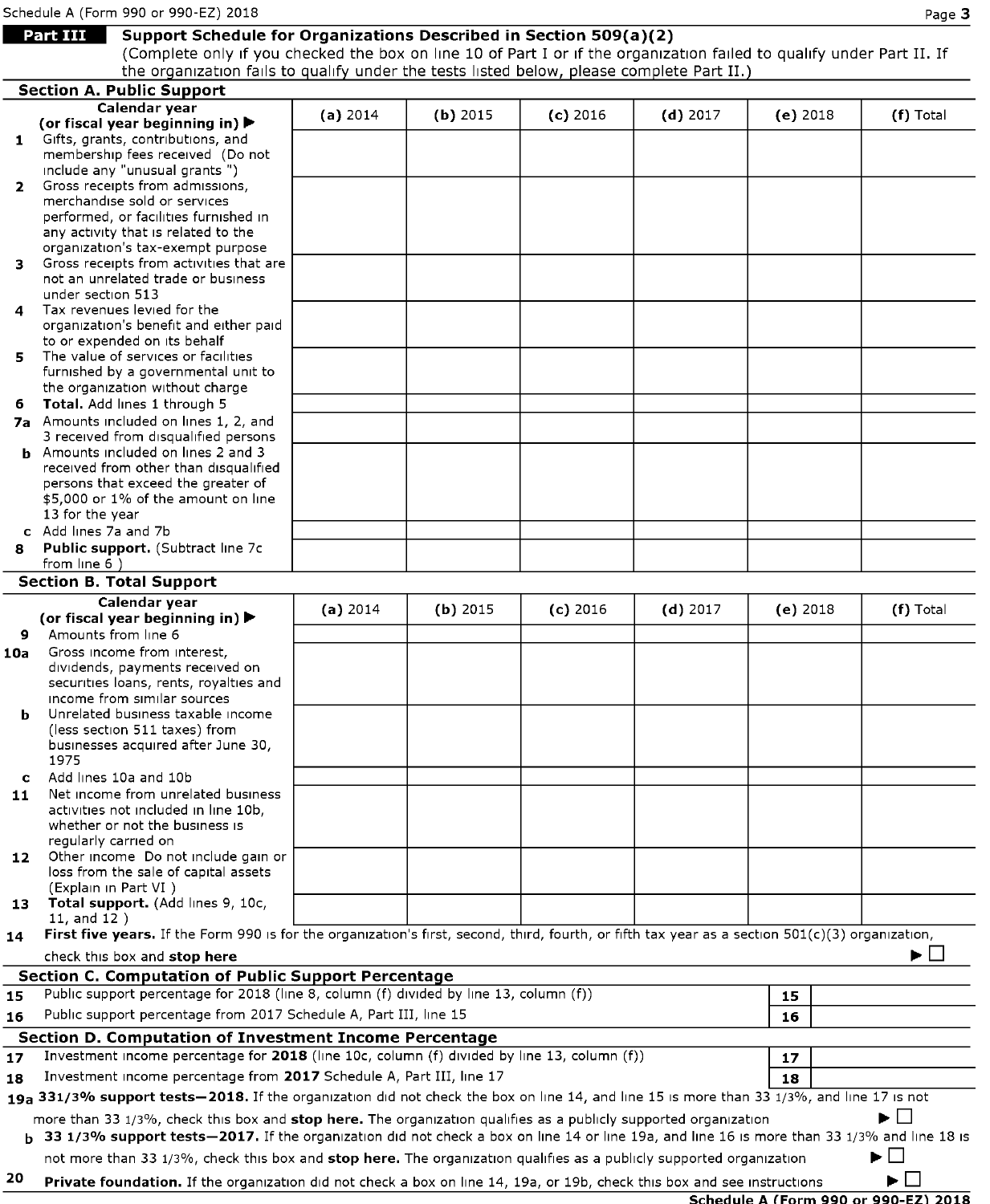### **Part IV** Supporting Organizations

(Complete only 1f you checked a box on line 12 of Part I If you checked 12a of Part I, complete Sections A and B If you checked 12b of Part I, complete Sections A and C If you checked 12c of Part I, complete Sections A, D, and E If you checked 12d of Part I, complete Sections A and D, and complete Part V )

### **Section A. All Supporting Organizations**

**Yes No**  1 Are all of the organization's supported organizations listed by name in the organization's governing documents? If "No," describe in Part VI how the supported organizations are designated If designated by class or purpose,  $\alpha$  describe the designation If historic and continuing relationship, explain  $\alpha$ **2** Did the organization have any supported organization that does not have an IRS determination of status under section 509 (a)(1) or (2)? If "Yes," explain in **Part VI** how the organization determined that the supported organization was described in section 509(a)(1) or (2) **2 3a** Did the organization have a supported organization described in section 501(c)(4), (5), or (6)? If "Yes," answer (b) and (c) below below **3a b** Did the organization confirm that each supported organization qualified under section  $501(c)(4)$ ,  $(5)$ , or  $(6)$  and satisfied the public support tests under section 509(a)(2)? If <sup>"y</sup>es," describe in **Part VI** when and how the organization made the<br>determination determination **3b 3b 3b c** D1d the organization ensure that all support to such organizations was used exclusively for section  $170(c)(2)(B)$  purposes? If "Yes," explain in **Part VI** what controls the organization put in place to ensure such use  $\overline{3c}$ 4a Was any supported organization not organized in the United States ("foreign supported organization")? If "Yes" and if you checked 12a or 12b in Part I, answer (b) and (c) below **4a**  Did the organization have ultimate control and discretion in deciding whether to make grants to the foreign supported organization? If "Yes," describe in **Part VI** how the organization had such control and discretion despite being controlled or **4b**<br>supervised by or in connection with its supported organizations **C**D1d the organization support any foreign supported organization that does not have an IRS determination under sections  $501(c)(3)$  and  $509(a)(1)$  or (2)? If "Yes," explain in **Part VI** what controls the organization used to ensure that all support to the foreign supported organization was used exclusively for section  $170(c)(2)(B)$  purposes  $4c$ **5a** Did the organization add, substitute, or remove any supported organizations during the tax year? If "Yes," answer (b) and ( c) below (tf applicable) Also, provide detail in *Part VI,* including (1) the names and EIN numbers of the supported organizations added, substituted, or removed, (ii) the reasons for each such action, (iii) the authority under the organization's organizing document authorizing such action, and (iv) how the action was accomplished (such as by **Sa** <br>amendment to the organizing document) **b** Type I or Type II only. Was any added or substituted supported organization part of a class already designated in the organization's organizing document? **Sb Sb Sb Sb Sb Sb Sb Sb Sb Sb Sb Sb Sb Sb Sb Sb Sb Sb Sb Sb Sb Sb Sb Sb Sb Sb Sb Sb Sb Sb Sb CSubstitutions only.** Was the substitution the result of an event beyond the organization's control? **Sc Sc 6** Did the organization provide support (whether in the form of grants or the provision of services or facilities) to anyone other than (i) its supported organizations, (ii) individuals that are part of the charitable class benefited by one or more of its supported organizations, or (iii) other supporting organizations that also support or benefit one or more of the filing organization's supported organizations? If "Yes," provide detail in **Part VI.**  $\overline{\phantom{a}}$  **6 7** Did the organization provide a grant, loan, compensation, or other similar payment to a substantial contributor (defined in section 4958(c)(3)(C)), a family member of a substantial contributor, or a 35% controlled entity with regard to a substantial contributor? If "Yes," complete Part I of Schedule L (Form 990 or 990-EZ) **<sup>7</sup>** 8 Did the organization make a loan to a disqualified person (as defined in section 4958) not described in line 7? If "Yes," complete Part I of Schedule L (Form 990 or 990-EZ) **<sup>8</sup> 9a** Was the organization controlled directly or indirectly at any time during the tax year by one or more disqualified persons as defined in section 4946 (other than foundation managers and organizations described in section 509(a)(1) or (2))? If "Yes," provide detatl in *Part VI.* **9a b** Did one or more disqualified persons (as defined in line 9a) hold a controlling interest in any entity in which the supporting organization had an interest? If "Yes," provide detail in **Part VI. 19b 9b 19b 19b 19b 19b 19b 19b 19b 19b 19b 19b 19b 19b 19b 19b 19b 19b 19b 19b 19b 19b 19b 19b 19b 1 c** Did a disqualified person (as defined in line 9a) have an ownership interest in, or derive any personal benefit from, assets in which the supporting organization also had an interest? If "Yes," provide detail in **Part VI.** 10a Was the organization subject to the excess business holdings rules of section 4943 because of section 4943(f) (regarding certain Type II supporting organizations, and all Type III non-functionally integrated supporting organizations)? If "Yes,"<br>answer line 10b below answer line 10b below **10a b** Did the organization have any excess business holdings in the tax year? (Use Schedule C, Form 4720, to determine whether the organization had excess business holdings) **10b 10b 10b 10b 10b**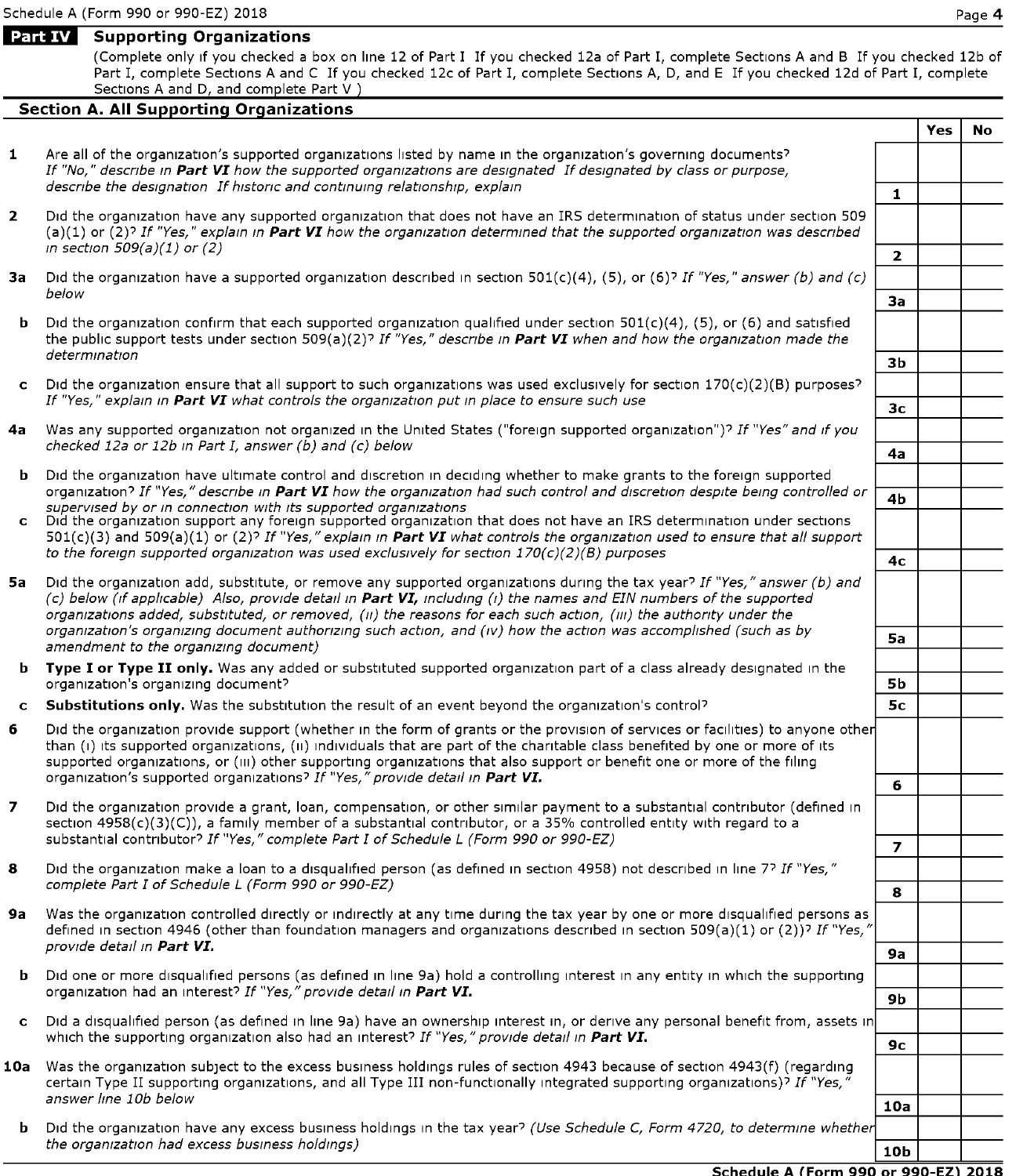Schedule A (Form 990 or 990-EZ) 2018 Page **5** 

|                                                                                                                         |                                             | 'es | Nc |  |  |
|-------------------------------------------------------------------------------------------------------------------------|---------------------------------------------|-----|----|--|--|
| Has the organization accepted a gift or contribution from any of the following persons?                                 |                                             |     |    |  |  |
| A person who directly or indirectly controls, either alone or together with persons described in (b) and (c) below, the |                                             |     |    |  |  |
|                                                                                                                         |                                             |     |    |  |  |
| A family member of a person described in (a) above?                                                                     | 11 <sub>b</sub>                             |     |    |  |  |
| A 35% controlled entity of a person described in (a) or (b) above? If "Yes" to a, b, or c, provide detail in Part VI    | 11c                                         |     |    |  |  |
|                                                                                                                         | governing body of a supported organization? | 11a |    |  |  |

#### **section B. Type I Supporting Organizations**

**Part IV Supporting Organizations** (continued)

- **1** D1d the directors, trustees, or membership of one or more supported organizations have the power to regularly appoint or elect at least a majority of the organization's directors or trustees at all times during the tax year? If "No," describe in Part VI how the supported organization(s) effectively operated, supervised, or controlled the organization's activities If the organization had more than one supported organization, descnbe how the powers to appoint and/or remove directors or trustees were allocated among the supported organizations and what conditions or restrictions, if any, applied to such powers dunng the tax year
- **2** Did the organization operate for the benefit of any supported organization other than the supported organization(s) that operated, supervised, or controlled the supporting organization<sup>7</sup> If "Yes," explain in **Part VI** how providing such benefit carried out the purposes of the supported organization(s) that operated, supervised or controlled the supporting <br> **2** *organization*

#### **section C. Type II Supporting Organizations**

|                                                                                                                                                                                                                                                               | Yes |  |
|---------------------------------------------------------------------------------------------------------------------------------------------------------------------------------------------------------------------------------------------------------------|-----|--|
| Were a majority of the organization's directors or trustees during the tax year also a majority of the directors or trustees of<br>each of the organization's supported organization(s)? If "No," describe in <b>Part VI</b> how control or management of the |     |  |
| supporting organization was vested in the same persons that controlled or managed the supported organization(s)                                                                                                                                               |     |  |

### **Section D. All Type III Supporting Organizations**

| 1 | Did the organization provide to each of its supported organizations, by the last day of the fifth month of the organization's<br>tax year, (i) a written notice describing the type and amount of support provided during the prior tax year, (ii) a copy of the<br>Form 990 that was most recently filed as of the date of notification, and (iii) copies of the organization's governing<br>documents in effect on the date of notification, to the extent not previously provided? |  |  |
|---|---------------------------------------------------------------------------------------------------------------------------------------------------------------------------------------------------------------------------------------------------------------------------------------------------------------------------------------------------------------------------------------------------------------------------------------------------------------------------------------|--|--|
|   |                                                                                                                                                                                                                                                                                                                                                                                                                                                                                       |  |  |
| 2 | Were any of the organization's officers, directors, or trustees either (i) appointed or elected by the supported organization<br>(s) or (ii) serving on the governing body of a supported organization? If "No," explain in Part VI how the organization<br>maintained a close and continuous working relationship with the supported organization(s)                                                                                                                                 |  |  |
|   |                                                                                                                                                                                                                                                                                                                                                                                                                                                                                       |  |  |
| з | By reason of the relationship described in (2), did the organization's supported organizations have a significant voice in the<br>organization's investment policies and in directing the use of the organization's income or assets at all times during the tax                                                                                                                                                                                                                      |  |  |
|   | year? If "Yes," describe in Part VI the role the organization's supported organizations played in this regard                                                                                                                                                                                                                                                                                                                                                                         |  |  |

#### **Section E. Type III Functionally-Integrated Supporting Organizations**

- 1 Check the box next to the method that the organization used to satisfy the Integral Part Test during the year (see instructions)
	- **a**  $\Box$  The organization satisfied the Activities Test Complete **line 2** below
	- **b**  $\Box$  The organization is the parent of each of its supported organizations Complete **line 3** below
	- **c** □ The organization supported a governmental entity Describe in **Part VI** how you supported a government entity (see instructions)

## **2** Activities Test **Answer (a) and (b) below.** Activities **Yes** No **Yes** No

| a Did substantially all of the organization's activities during the tax year directly further the exempt purposes of the<br>supported organization(s) to which the organization was responsive? If "Yes," then in Part VI identify those supported<br>organizations and explain how these activities directly furthered their exempt purposes, how the organization was<br>responsive to those supported organizations, and how the organization determined that these activities constituted |    |  |
|-----------------------------------------------------------------------------------------------------------------------------------------------------------------------------------------------------------------------------------------------------------------------------------------------------------------------------------------------------------------------------------------------------------------------------------------------------------------------------------------------|----|--|
| substantially all of its activities                                                                                                                                                                                                                                                                                                                                                                                                                                                           | 2a |  |
| <b>b</b> Did the activities described in (a) constitute activities that, but for the organization's involvement, one or more of the<br>organization's supported organization(s) would have been engaged in? If "Yes," explain in Part VI the reasons for the<br>organization's position that its supported organization(s) would have engaged in these activities but for the organization's                                                                                                  |    |  |
| <i>involvement</i>                                                                                                                                                                                                                                                                                                                                                                                                                                                                            | 2b |  |
|                                                                                                                                                                                                                                                                                                                                                                                                                                                                                               |    |  |

- **3** Parent of Supported Organizations Answer (a) and (b) below.
	- **a** Did the organization have the power to regularly appoint or elect a majority of the officers, directors, or trustees of each of | 3a the supported organizations? Provide details in **Part VI.**
	- **b** Did the organization exercise a substantial degree of direction over the policies, programs and activities of each of its supported organizations? If "Yes," describe in **Part VI.** the role played by the organization in this regard **3b**

**Yes No** 

**1**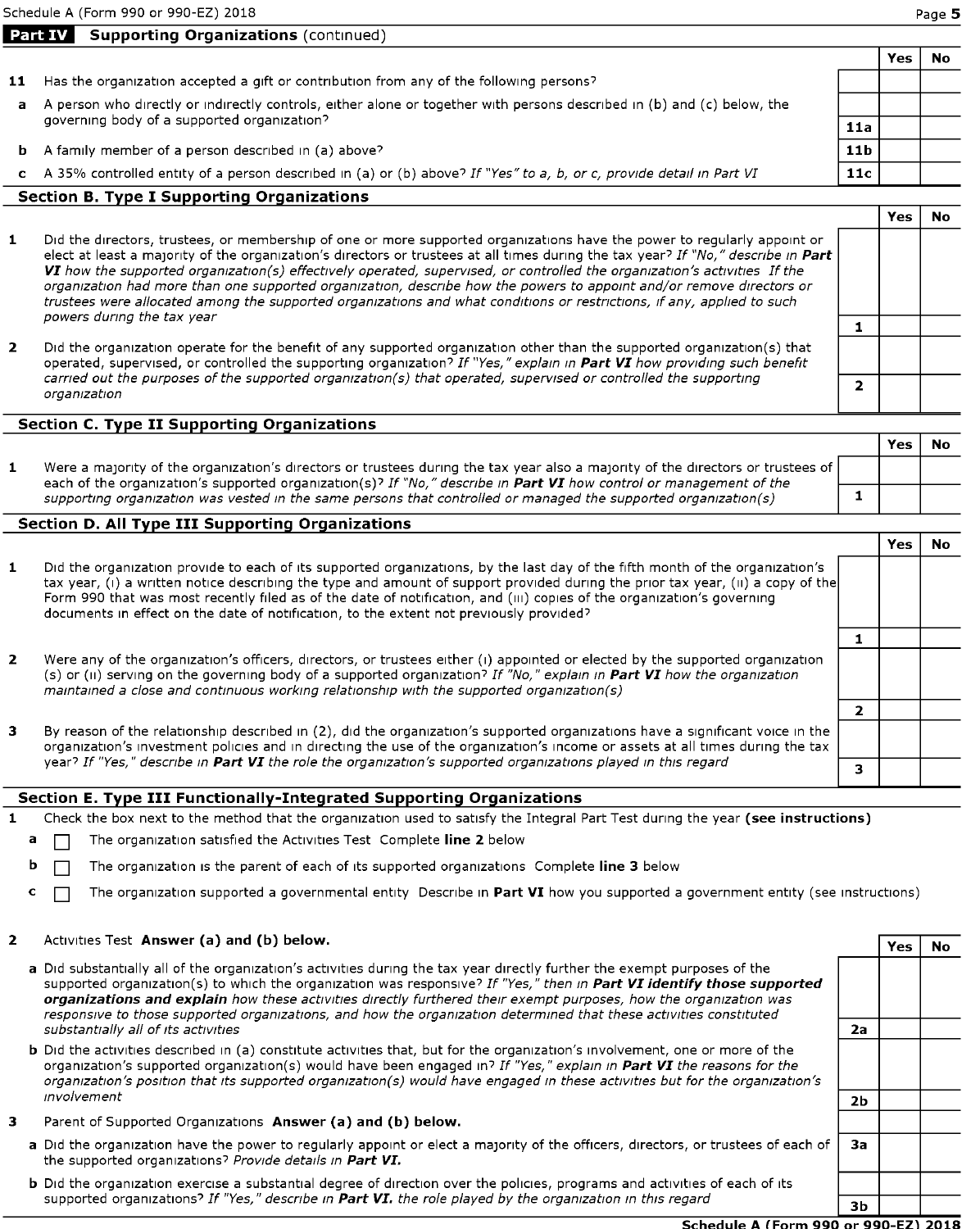|                | Schedule A (Form 990 or 990-EZ) 2018                                                                                                                                                                                                                       |                         |                | Page 6                         |
|----------------|------------------------------------------------------------------------------------------------------------------------------------------------------------------------------------------------------------------------------------------------------------|-------------------------|----------------|--------------------------------|
|                | Part V   Type III Non-Functionally Integrated 509(a)(3) Supporting Organizations                                                                                                                                                                           |                         |                |                                |
| 1              | Check here if the organization satisfied the Integral Part Test as a qualifying trust on Nov 20, 1970 (explain in Part VI) See<br>instructions. All other Type III non-functionally integrated supporting organizations must complete Sections A through E |                         |                |                                |
|                | <b>Section A - Adjusted Net Income</b>                                                                                                                                                                                                                     |                         | (A) Prior Year | (B) Current Year<br>(optional) |
| 1              | Net short-term capital gain                                                                                                                                                                                                                                | 1                       |                |                                |
| 2              | Recoveries of prior-year distributions                                                                                                                                                                                                                     | $\overline{2}$          |                |                                |
| 3              | Other gross income (see instructions)                                                                                                                                                                                                                      | 3                       |                |                                |
| 4              | Add lines 1 through 3                                                                                                                                                                                                                                      | 4                       |                |                                |
| 5              | Depreciation and depletion                                                                                                                                                                                                                                 | 5                       |                |                                |
| 6              | Portion of operating expenses paid or incurred for production or collection of gross<br>income or for management, conservation, or maintenance of property held for<br>production of income (see instructions)                                             | 6                       |                |                                |
| $\overline{ }$ | Other expenses (see instructions)                                                                                                                                                                                                                          | $\overline{\mathbf{z}}$ |                |                                |
| 8              | Adjusted Net Income (subtract lines 5, 6 and 7 from line 4)                                                                                                                                                                                                | 8                       |                |                                |
|                | <b>Section B - Minimum Asset Amount</b>                                                                                                                                                                                                                    |                         | (A) Prior Year | (B) Current Year<br>(optional) |
| 1              | Aggregate fair market value of all non-exempt-use assets (see instructions for short<br>tax year or assets held for part of year)                                                                                                                          | 1                       |                |                                |
|                | a Average monthly value of securities                                                                                                                                                                                                                      | 1a                      |                |                                |
|                | <b>b</b> Average monthly cash balances                                                                                                                                                                                                                     | 1 <sub>b</sub>          |                |                                |
|                | c Fair market value of other non-exempt-use assets                                                                                                                                                                                                         | 1 <sub>c</sub>          |                |                                |
|                | d Total (add lines 1a, 1b, and 1c)                                                                                                                                                                                                                         | 1 <sub>d</sub>          |                |                                |
|                | e Discount claimed for blockage or other factors<br>(explain in detail in Part VI)                                                                                                                                                                         |                         |                |                                |
| 2              | Acquisition indebtedness applicable to non-exempt use assets                                                                                                                                                                                               | $\overline{2}$          |                |                                |
| 3              | Subtract line 2 from line 1d                                                                                                                                                                                                                               | 3                       |                |                                |
| 4              | Cash deemed held for exempt use Enter 1-1/2% of line 3 (for greater amount, see<br>instructions)                                                                                                                                                           | 4                       |                |                                |
| 5              | Net value of non-exempt-use assets (subtract line 4 from line 3)                                                                                                                                                                                           | 5                       |                |                                |
| 6              | Multiply line 5 by 035                                                                                                                                                                                                                                     | 6                       |                |                                |
| 7              | Recoveries of prior-year distributions                                                                                                                                                                                                                     | 7                       |                |                                |
| 8              | Minimum Asset Amount (add line 7 to line 6)                                                                                                                                                                                                                | 8                       |                |                                |
|                | <b>Section C - Distributable Amount</b>                                                                                                                                                                                                                    |                         |                | <b>Current Year</b>            |
| 1              | Adjusted net income for prior year (from Section A, line 8, Column A)                                                                                                                                                                                      | 1.                      |                |                                |
| $\overline{2}$ | Enter 85% of line 1                                                                                                                                                                                                                                        | $\overline{2}$          |                |                                |
| з              | Minimum asset amount for prior year (from Section B, line 8, Column A)                                                                                                                                                                                     | 3                       |                |                                |
| 4              | Enter greater of line 2 or line 3                                                                                                                                                                                                                          | 4                       |                |                                |
| 5              | Income tax imposed in prior year                                                                                                                                                                                                                           | 5                       |                |                                |
| 6              | <b>Distributable Amount.</b> Subtract line 5 from line 4, unless subject to emergency<br>temporary reduction (see instructions)                                                                                                                            | 6                       |                |                                |
| 7              | Check here if the current year is the organization's first as a non-functionally-integrated Type III supporting organization (see<br>instructions)                                                                                                         |                         |                |                                |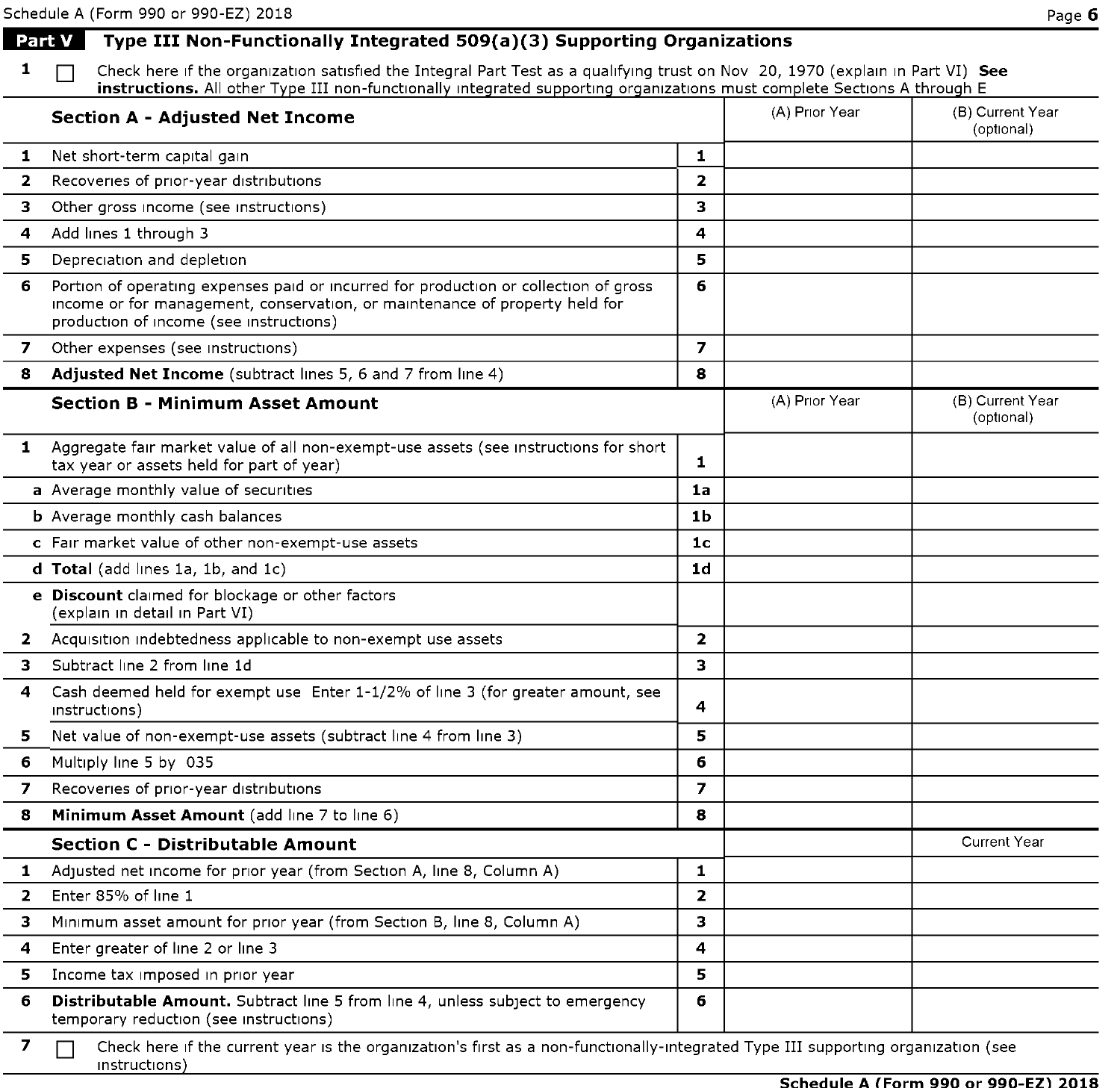Schedule A (Form 990 or 990-EZ) 2018 Page **7** 

| Type III Non-Functionally Integrated 509(a)(3) Supporting Organizations (continued)<br>Part V                                                                                        |                                    |                                               |                                                         |  |
|--------------------------------------------------------------------------------------------------------------------------------------------------------------------------------------|------------------------------------|-----------------------------------------------|---------------------------------------------------------|--|
| <b>Section D - Distributions</b>                                                                                                                                                     |                                    |                                               | <b>Current Year</b>                                     |  |
| <b>1</b> Amounts paid to supported organizations to accomplish exempt purposes                                                                                                       |                                    |                                               |                                                         |  |
| 2 Amounts paid to perform activity that directly furthers exempt purposes of supported organizations, in<br>excess of income from activity                                           |                                    |                                               |                                                         |  |
| 3 Administrative expenses paid to accomplish exempt purposes of supported organizations                                                                                              |                                    |                                               |                                                         |  |
| 4 Amounts paid to acquire exempt-use assets                                                                                                                                          |                                    |                                               |                                                         |  |
| 5 Qualified set-aside amounts (prior IRS approval required)                                                                                                                          |                                    |                                               |                                                         |  |
| 6 Other distributions (describe in Part VI) See instructions                                                                                                                         |                                    |                                               |                                                         |  |
| 7 Total annual distributions. Add lines 1 through 6                                                                                                                                  |                                    |                                               |                                                         |  |
| Distributions to attentive supported organizations to which the organization is responsive (provide<br>8<br>details in Part VI) See instructions                                     |                                    |                                               |                                                         |  |
| Distributable amount for 2018 from Section C, line 6<br>9                                                                                                                            |                                    |                                               |                                                         |  |
| 10 Line 8 amount divided by Line 9 amount                                                                                                                                            |                                    |                                               |                                                         |  |
| <b>Section E - Distribution Allocations (see</b><br>instructions)                                                                                                                    | (i)<br><b>Excess Distributions</b> | (ii)<br><b>Underdistributions</b><br>Pre-2018 | (iii)<br><b>Distributable</b><br><b>Amount for 2018</b> |  |
| 1 Distributable amount for 2018 from Section C, line<br>6                                                                                                                            |                                    |                                               |                                                         |  |
| 2 Underdistributions, if any, for years prior to 2018<br>(reasonable cause required-- explain in Part VI)<br>See instructions                                                        |                                    |                                               |                                                         |  |
| 3 Excess distributions carryover, if any, to 2018                                                                                                                                    |                                    |                                               |                                                         |  |
| a From 2013.                                                                                                                                                                         |                                    |                                               |                                                         |  |
| <b>b</b> From 2014.                                                                                                                                                                  |                                    |                                               |                                                         |  |
| c From 2015. <u>.</u>                                                                                                                                                                |                                    |                                               |                                                         |  |
| <b>d</b> From 2016.<br>e From 2017.                                                                                                                                                  |                                    |                                               |                                                         |  |
| f Total of lines 3a through e                                                                                                                                                        |                                    |                                               |                                                         |  |
| g Applied to underdistributions of prior years                                                                                                                                       |                                    |                                               |                                                         |  |
| h Applied to 2018 distributable amount                                                                                                                                               |                                    |                                               |                                                         |  |
| i Carryover from 2013 not applied (see<br>instructions)                                                                                                                              |                                    |                                               |                                                         |  |
| Remainder Subtract lines 3g, 3h, and 3i from 3f                                                                                                                                      |                                    |                                               |                                                         |  |
| 4 Distributions for 2018 from Section D, line 7                                                                                                                                      |                                    |                                               |                                                         |  |
| \$                                                                                                                                                                                   |                                    |                                               |                                                         |  |
| a Applied to underdistributions of prior years                                                                                                                                       |                                    |                                               |                                                         |  |
| <b>b</b> Applied to 2018 distributable amount                                                                                                                                        |                                    |                                               |                                                         |  |
| c Remainder Subtract lines 4a and 4b from 4                                                                                                                                          |                                    |                                               |                                                         |  |
| 5 Remaining underdistributions for years prior to<br>2018, if any Subtract lines 3q and 4a from line 2<br>If the amount is greater than zero, explain in Part VI<br>See instructions |                                    |                                               |                                                         |  |
| 6 Remaining underdistributions for 2018 Subtract<br>lines 3h and 4b from line 1 If the amount is greater<br>than zero, explain in Part VI See instructions                           |                                    |                                               |                                                         |  |
| 7 Excess distributions carryover to 2019. Add lines<br>$31$ and $4c$                                                                                                                 |                                    |                                               |                                                         |  |
| 8 Breakdown of line 7                                                                                                                                                                |                                    |                                               |                                                         |  |
| a Excess from 2014.                                                                                                                                                                  |                                    |                                               |                                                         |  |
| <b>b</b> Excess from 2015.<br><b>Contract Contract</b>                                                                                                                               |                                    |                                               |                                                         |  |
| c Excess from 2016.<br>and a strain and<br>Excess from 2017.<br>d.<br>$\mathbf{r}=\mathbf{r}+\mathbf{r}+\mathbf{r}$                                                                  |                                    |                                               |                                                         |  |
| e Excess from 2018.<br>and a strong of the                                                                                                                                           |                                    |                                               |                                                         |  |

**Schedule A (Form 990 or 990-EZ)** (2018)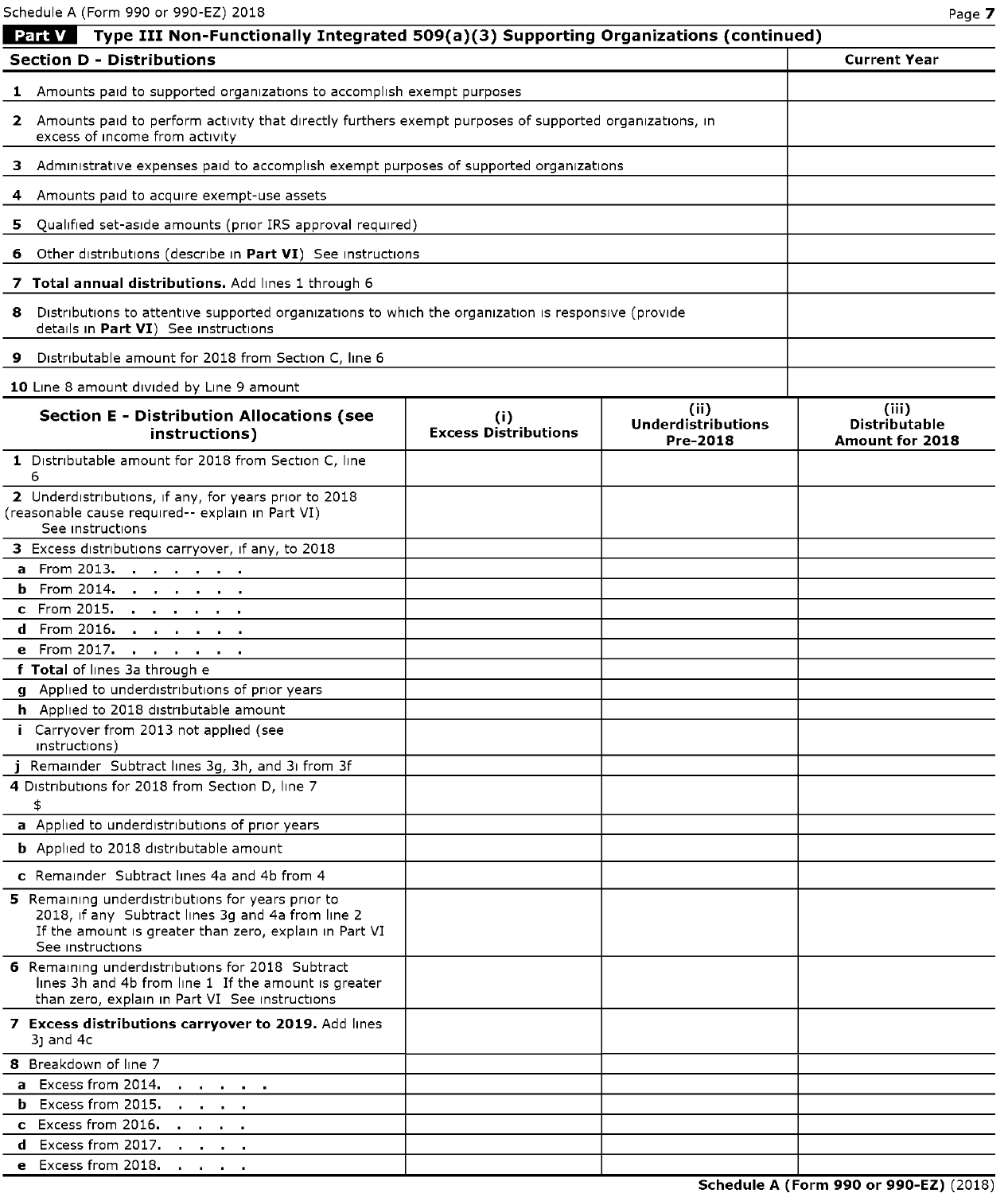## **Additional Data**

**Software ID:** 18007218

**Software Version:** 2018v3.1

**EIN:** 81-0861541

**Name:** OpenAI Inc

Schedule A (Form 990 or 990-EZ) 2018

Page **8** 

**Supplemental Information.** Provide the explanations required by Part II, line 10, Part II, line 17a or 17b, Part III, line 12, Part IV, Part VI Section A, lines 1, 2, 3b, 3c, 4b, 4c, Sa, 6, 9a, 9b, 9c, 11a, 11b, and 11c, Part IV, Section B, lines 1 and 2, Part IV, Section C, line 1, Part IV, Section D, lines 2 and 3, Part IV, Section E, lines 1c, 2a, 2b, 3a and 3b, Part V, line 1, Part V, Section B, line 1e, Part V Section D, lines 5, 6, and 8, and Part V, Section E, lines 2, 5, and 6 Also complete this part for any additional information (See instructions

**Facts And Circumstances Test**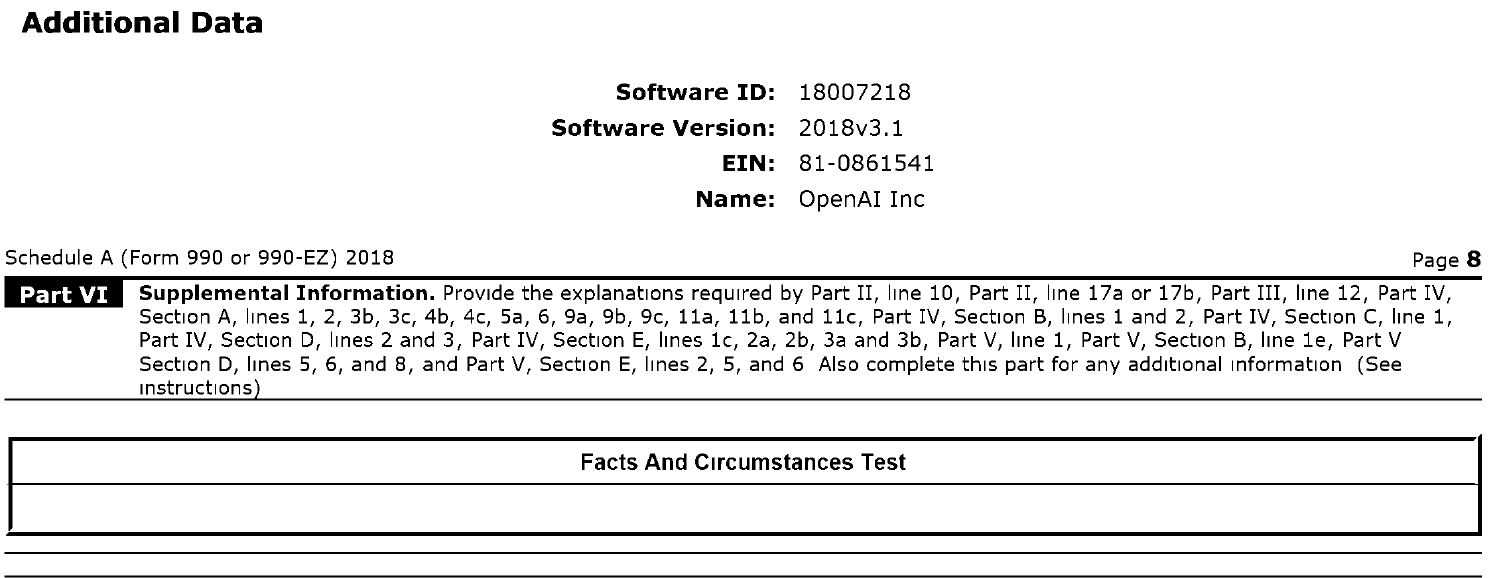|                   |                                                                                                                                                                                                                                                                                                                   | efile GRAPHIC print - DO NOT PROCESS                                                                                                                                                                                                                                                                                                                                                       | <b>LAs Filed Data -</b> |                         |                                                     |                      |                                       |            | DLN: 93493319183999                      |
|-------------------|-------------------------------------------------------------------------------------------------------------------------------------------------------------------------------------------------------------------------------------------------------------------------------------------------------------------|--------------------------------------------------------------------------------------------------------------------------------------------------------------------------------------------------------------------------------------------------------------------------------------------------------------------------------------------------------------------------------------------|-------------------------|-------------------------|-----------------------------------------------------|----------------------|---------------------------------------|------------|------------------------------------------|
|                   | <b>SCHEDULE D</b><br>(Form 990)                                                                                                                                                                                                                                                                                   | <b>Supplemental Financial Statements</b>                                                                                                                                                                                                                                                                                                                                                   |                         |                         |                                                     |                      |                                       |            | OMB No 1545-0047                         |
|                   | Department of the Treasury                                                                                                                                                                                                                                                                                        | ▶ Complete if the organization answered "Yes," on Form 990,<br>Part IV, line 6, 7, 8, 9, 10, 11a, 11b, 11c, 11d, 11e, 11f, 12a, or 12b.                                                                                                                                                                                                                                                    | Attach to Form 990.     |                         |                                                     |                      |                                       |            | 2018<br><b>Open to Public</b>            |
|                   | Internal Revenue Service                                                                                                                                                                                                                                                                                          | ▶ Go to www.irs.gov/Form990 for the latest information.                                                                                                                                                                                                                                                                                                                                    |                         |                         |                                                     |                      |                                       |            | <b>Inspection</b>                        |
|                   | <b>Name of the organization</b><br>OpenAI Inc                                                                                                                                                                                                                                                                     |                                                                                                                                                                                                                                                                                                                                                                                            |                         |                         |                                                     |                      | <b>Employer identification number</b> |            |                                          |
|                   | Part I                                                                                                                                                                                                                                                                                                            | Organizations Maintaining Donor Advised Funds or Other Similar Funds or Accounts.                                                                                                                                                                                                                                                                                                          |                         |                         |                                                     |                      | 81-0861541                            |            |                                          |
|                   |                                                                                                                                                                                                                                                                                                                   | Complete if the organization answered "Yes" on Form 990, Part IV, line 6.                                                                                                                                                                                                                                                                                                                  |                         |                         |                                                     |                      |                                       |            |                                          |
|                   |                                                                                                                                                                                                                                                                                                                   |                                                                                                                                                                                                                                                                                                                                                                                            |                         | (a) Donor advised funds |                                                     |                      | (b)Funds and other accounts           |            |                                          |
| 1                 | Total number at end of year                                                                                                                                                                                                                                                                                       |                                                                                                                                                                                                                                                                                                                                                                                            |                         |                         |                                                     |                      |                                       |            |                                          |
| $\mathbf{z}$<br>з |                                                                                                                                                                                                                                                                                                                   | Aggregate value of contributions to (during year)<br>Aggregate value of grants from (during year)                                                                                                                                                                                                                                                                                          |                         |                         |                                                     |                      |                                       |            |                                          |
| 4                 | Aggregate value at end of year                                                                                                                                                                                                                                                                                    |                                                                                                                                                                                                                                                                                                                                                                                            |                         |                         |                                                     |                      |                                       |            |                                          |
| 5                 |                                                                                                                                                                                                                                                                                                                   | Did the organization inform all donors and donor advisors in writing that the assets held in donor advised funds are the<br>organization's property, subject to the organization's exclusive legal control?                                                                                                                                                                                |                         |                         |                                                     |                      |                                       |            | $\Box$ Yes $\Box$ No                     |
| 6                 | private benefit?                                                                                                                                                                                                                                                                                                  | Did the organization inform all grantees, donors, and donor advisors in writing that grant funds can be used only for<br>charitable purposes and not for the benefit of the donor or donor advisor, or for any other purpose conferring impermissible                                                                                                                                      |                         |                         |                                                     |                      |                                       |            | Yes I No                                 |
|                   | Part II                                                                                                                                                                                                                                                                                                           | Conservation Easements. Complete if the organization answered "Yes" on Form 990, Part IV, line 7.                                                                                                                                                                                                                                                                                          |                         |                         |                                                     |                      |                                       |            |                                          |
| $\mathbf{1}$      |                                                                                                                                                                                                                                                                                                                   | Purpose(s) of conservation easements held by the organization (check all that apply)                                                                                                                                                                                                                                                                                                       |                         |                         |                                                     |                      |                                       |            |                                          |
|                   |                                                                                                                                                                                                                                                                                                                   | Preservation of land for public use (e g, recreation or education)                                                                                                                                                                                                                                                                                                                         |                         |                         | Preservation of an historically important land area |                      |                                       |            |                                          |
|                   |                                                                                                                                                                                                                                                                                                                   | Protection of natural habitat                                                                                                                                                                                                                                                                                                                                                              |                         |                         | Preservation of a certified historic structure      |                      |                                       |            |                                          |
|                   |                                                                                                                                                                                                                                                                                                                   | Preservation of open space                                                                                                                                                                                                                                                                                                                                                                 |                         |                         |                                                     |                      |                                       |            |                                          |
| $\mathbf{z}$      |                                                                                                                                                                                                                                                                                                                   | Complete lines 2a through 2d if the organization held a qualified conservation contribution in the form of a conservation<br>easement on the last day of the tax year                                                                                                                                                                                                                      |                         |                         |                                                     |                      |                                       |            | Held at the End of the Year              |
| a                 |                                                                                                                                                                                                                                                                                                                   | Total number of conservation easements<br>Total acreage restricted by conservation easements                                                                                                                                                                                                                                                                                               |                         |                         |                                                     | 2a                   |                                       |            |                                          |
| b<br>C            |                                                                                                                                                                                                                                                                                                                   | Number of conservation easements on a certified historic structure included in (a)                                                                                                                                                                                                                                                                                                         |                         |                         |                                                     | 2b<br>2 <sub>c</sub> |                                       |            |                                          |
| d                 |                                                                                                                                                                                                                                                                                                                   | Number of conservation easements included in (c) acquired after 7/25/06, and not on a historic                                                                                                                                                                                                                                                                                             |                         |                         |                                                     | 2d                   |                                       |            |                                          |
| з                 |                                                                                                                                                                                                                                                                                                                   | structure listed in the National Register<br>Number of conservation easements modified, transferred, released, extinguished, or terminated by the organization during the                                                                                                                                                                                                                  |                         |                         |                                                     |                      |                                       |            |                                          |
|                   | tax year $\blacktriangleright$                                                                                                                                                                                                                                                                                    |                                                                                                                                                                                                                                                                                                                                                                                            |                         |                         |                                                     |                      |                                       |            |                                          |
| 4                 |                                                                                                                                                                                                                                                                                                                   | Number of states where property subject to conservation easement is located ▶                                                                                                                                                                                                                                                                                                              |                         |                         |                                                     |                      |                                       |            |                                          |
| 5                 |                                                                                                                                                                                                                                                                                                                   | Does the organization have a written policy regarding the periodic monitoring, inspection, handling of violations,<br>and enforcement of the conservation easements it holds?                                                                                                                                                                                                              |                         |                         |                                                     |                      |                                       | 」Yes       | No                                       |
| 6                 |                                                                                                                                                                                                                                                                                                                   | Staff and volunteer hours devoted to monitoring, inspecting, handling of violations, and enforcing conservation easements during the year                                                                                                                                                                                                                                                  |                         |                         |                                                     |                      |                                       |            |                                          |
| 7                 | ▶ \$                                                                                                                                                                                                                                                                                                              | Amount of expenses incurred in monitoring, inspecting, handling of violations, and enforcing conservation easements during the year                                                                                                                                                                                                                                                        |                         |                         |                                                     |                      |                                       |            |                                          |
| 8                 | and section $170(h)(4)(B)(ii)$ ?                                                                                                                                                                                                                                                                                  | Does each conservation easement reported on line $2(d)$ above satisfy the requirements of section $170(h)(4)(B)(i)$                                                                                                                                                                                                                                                                        |                         |                         |                                                     |                      |                                       | $\Box$ Yes | $\Box$ No                                |
| 9                 | In Part XIII, describe how the organization reports conservation easements in its revenue and expense statement, and<br>balance sheet, and include, if applicable, the text of the footnote to the organization's financial statements that describes<br>the organization's accounting for conservation easements |                                                                                                                                                                                                                                                                                                                                                                                            |                         |                         |                                                     |                      |                                       |            |                                          |
|                   | Part III                                                                                                                                                                                                                                                                                                          | Organizations Maintaining Collections of Art, Historical Treasures, or Other Similar Assets.<br>Complete if the organization answered "Yes" on Form 990, Part IV, line 8.                                                                                                                                                                                                                  |                         |                         |                                                     |                      |                                       |            |                                          |
| 1a                |                                                                                                                                                                                                                                                                                                                   | If the organization elected, as permitted under SFAS 116 (ASC 958), not to report in its revenue statement and balance sheet works of<br>art, historical treasures, or other similar assets held for public exhibition, education, or research in furtherance of public service,<br>provide, in Part XIII, the text of the footnote to its financial statements that describes these items |                         |                         |                                                     |                      |                                       |            |                                          |
| b                 |                                                                                                                                                                                                                                                                                                                   | If the organization elected, as permitted under SFAS 116 (ASC 958), to report in its revenue statement and balance sheet works of art,<br>historical treasures, or other similar assets held for public exhibition, education, or research in furtherance of public service, provide the<br>following amounts relating to these items                                                      |                         |                         |                                                     |                      |                                       |            |                                          |
|                   |                                                                                                                                                                                                                                                                                                                   | (i) Revenue included on Form 990, Part VIII, line 1                                                                                                                                                                                                                                                                                                                                        |                         |                         |                                                     |                      |                                       |            |                                          |
|                   |                                                                                                                                                                                                                                                                                                                   | (ii) Assets included in Form 990, Part X                                                                                                                                                                                                                                                                                                                                                   |                         |                         |                                                     |                      |                                       |            |                                          |
| $\overline{2}$    |                                                                                                                                                                                                                                                                                                                   | If the organization received or held works of art, historical treasures, or other similar assets for financial gain, provide the<br>following amounts required to be reported under SFAS 116 (ASC 958) relating to these items                                                                                                                                                             |                         |                         |                                                     |                      |                                       |            |                                          |
| a                 |                                                                                                                                                                                                                                                                                                                   | Revenue included on Form 990, Part VIII, line 1                                                                                                                                                                                                                                                                                                                                            |                         |                         |                                                     |                      |                                       |            |                                          |
| b                 |                                                                                                                                                                                                                                                                                                                   | Assets included in Form 990, Part X                                                                                                                                                                                                                                                                                                                                                        |                         |                         |                                                     |                      | ▶ \$                                  |            |                                          |
|                   |                                                                                                                                                                                                                                                                                                                   | For Paperwork Reduction Act Notice, see the Instructions for Form 990.                                                                                                                                                                                                                                                                                                                     |                         |                         |                                                     |                      |                                       |            | Cat No 52283D Schedule D (Form 990) 2018 |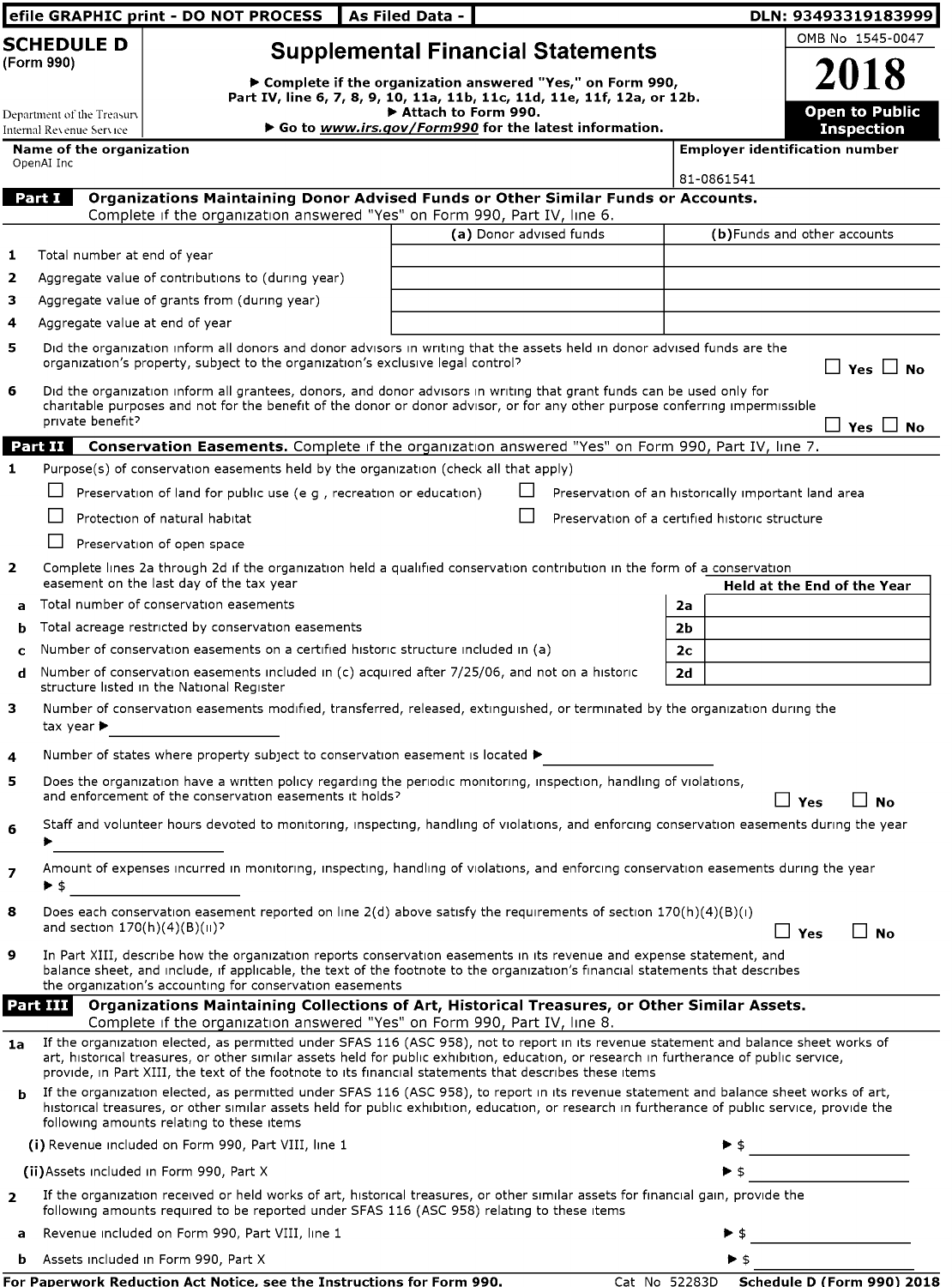|             |                | Schedule D (Form 990) 2018                                                                                                                                                                                                  |                                         |                  |                                 |   |               |           |                           |    |                                         |               |                     | Page 2    |
|-------------|----------------|-----------------------------------------------------------------------------------------------------------------------------------------------------------------------------------------------------------------------------|-----------------------------------------|------------------|---------------------------------|---|---------------|-----------|---------------------------|----|-----------------------------------------|---------------|---------------------|-----------|
|             | Part III       | Organizations Maintaining Collections of Art, Historical Treasures, or Other Similar Assets (continued)                                                                                                                     |                                         |                  |                                 |   |               |           |                           |    |                                         |               |                     |           |
| з           |                | Using the organization's acquisition, accession, and other records, check any of the following that are a significant use of its collection<br>items (check all that apply)                                                 |                                         |                  |                                 |   |               |           |                           |    |                                         |               |                     |           |
| a           |                | Public exhibition                                                                                                                                                                                                           |                                         |                  |                                 | d |               |           | Loan or exchange programs |    |                                         |               |                     |           |
| b           |                | Scholarly research                                                                                                                                                                                                          |                                         |                  |                                 | e |               | Other     |                           |    |                                         |               |                     |           |
| c           |                | Preservation for future generations                                                                                                                                                                                         |                                         |                  |                                 |   |               |           |                           |    |                                         |               |                     |           |
| 4           | Part XIII      | Provide a description of the organization's collections and explain how they further the organization's exempt purpose in                                                                                                   |                                         |                  |                                 |   |               |           |                           |    |                                         |               |                     |           |
| 5           |                | During the year, did the organization solicit or receive donations of art, historical treasures or other similar<br>assets to be sold to raise funds rather than to be maintained as part of the organization's collection? |                                         |                  |                                 |   |               |           |                           |    |                                         | ΙI<br>Yes     |                     | <b>No</b> |
|             | <b>Part IV</b> | <b>Escrow and Custodial Arrangements.</b><br>Complete if the organization answered "Yes" on Form 990, Part IV, line 9, or reported an amount on Form 990, Part<br>X, line 21.                                               |                                         |                  |                                 |   |               |           |                           |    |                                         |               |                     |           |
| 1a          |                | Is the organization an agent, trustee, custodian or other intermediary for contributions or other assets not<br>included on Form 990, Part X?                                                                               |                                         |                  |                                 |   |               |           |                           |    |                                         | $\Box$ Yes    | ⊿ No                |           |
| b           |                | If "Yes," explain the arrangement in Part XIII and complete the following table                                                                                                                                             |                                         |                  |                                 |   |               |           |                           |    |                                         | <b>Amount</b> |                     |           |
| с           |                | Beginning balance                                                                                                                                                                                                           |                                         |                  |                                 |   |               |           |                           | 1c |                                         |               |                     |           |
| d           |                | Additions during the year                                                                                                                                                                                                   |                                         |                  |                                 |   |               |           |                           | 1d |                                         |               |                     |           |
| e           |                | Distributions during the year                                                                                                                                                                                               |                                         |                  |                                 |   |               |           |                           | 1e |                                         |               |                     |           |
| f           |                | Ending balance                                                                                                                                                                                                              |                                         |                  |                                 |   |               |           |                           | 1f |                                         |               |                     |           |
| 2a          |                | Did the organization include an amount on Form 990, Part X, line 21, for escrow or custodial account liability? $\Box$ Yes                                                                                                  |                                         |                  |                                 |   |               |           |                           |    |                                         |               | $\Box$              | <b>No</b> |
| b           |                | If "Yes," explain the arrangement in Part XIII Check here if the explanation has been provided in Part XIII $\dots$ .                                                                                                       |                                         |                  |                                 |   |               |           |                           |    |                                         |               |                     |           |
|             | Part V         | Endowment Funds. Complete if the organization answered "Yes" on Form 990, Part IV, line 10.                                                                                                                                 |                                         |                  |                                 |   |               |           |                           |    |                                         |               |                     |           |
|             |                |                                                                                                                                                                                                                             |                                         | (a) Current year |                                 |   | (b)Prior year |           |                           |    | (c)Two years back   (d)Three years back |               | (e) Four years back |           |
|             |                | <b>1a</b> Beginning of year balance.                                                                                                                                                                                        |                                         |                  |                                 |   |               |           |                           |    |                                         |               |                     |           |
|             |                | <b>b</b> Contributions                                                                                                                                                                                                      |                                         |                  |                                 |   |               |           |                           |    |                                         |               |                     |           |
|             |                | c Net investment earnings, gains, and losses                                                                                                                                                                                |                                         |                  |                                 |   |               |           |                           |    |                                         |               |                     |           |
|             |                | <b>d</b> Grants or scholarships <b>.</b><br>e Other expenditures for facilities                                                                                                                                             |                                         |                  |                                 |   |               |           |                           |    |                                         |               |                     |           |
|             |                | and programs<br>f Administrative expenses.                                                                                                                                                                                  |                                         |                  |                                 |   |               |           |                           |    |                                         |               |                     |           |
|             |                | <b>g</b> End of year balance.                                                                                                                                                                                               |                                         |                  |                                 |   |               |           |                           |    |                                         |               |                     |           |
| 2           |                | Provide the estimated percentage of the current year end balance (line 1g, column (a)) held as                                                                                                                              |                                         |                  |                                 |   |               |           |                           |    |                                         |               |                     |           |
| a           |                | Board designated or quasi-endowment ▶                                                                                                                                                                                       |                                         |                  |                                 |   |               |           |                           |    |                                         |               |                     |           |
| b           |                | Permanent endowment ▶                                                                                                                                                                                                       |                                         |                  |                                 |   |               |           |                           |    |                                         |               |                     |           |
| $\mathbf c$ |                | Temporarily restricted endowment ▶                                                                                                                                                                                          |                                         |                  |                                 |   |               |           |                           |    |                                         |               |                     |           |
|             |                | The percentages on lines 2a, 2b, and 2c should equal 100%                                                                                                                                                                   |                                         |                  |                                 |   |               |           |                           |    |                                         |               |                     |           |
| За          |                | Are there endowment funds not in the possession of the organization that are held and administered for the                                                                                                                  |                                         |                  |                                 |   |               |           |                           |    |                                         |               |                     |           |
|             |                | organization by<br>(i) unrelated organizations .                                                                                                                                                                            |                                         |                  |                                 |   |               |           |                           |    |                                         | 3a(i)         | Yes                 | No.       |
|             |                | (ii) related organizations.                                                                                                                                                                                                 | $\sim$                                  |                  |                                 |   |               |           |                           |    |                                         | 3a(ii)        |                     |           |
| b.          |                | If "Yes" on $3a(II)$ , are the related organizations listed as required on Schedule R? $\blacksquare$                                                                                                                       |                                         |                  |                                 |   |               |           |                           |    |                                         | Зb            |                     |           |
| 4           |                | Describe in Part XIII the intended uses of the organization's endowment funds                                                                                                                                               |                                         |                  |                                 |   |               |           |                           |    |                                         |               |                     |           |
|             | Part VI        | Land, Buildings, and Equipment.<br>Complete if the organization answered "Yes" on Form 990, Part IV, line 11a. See Form 990, Part X, line 10.                                                                               |                                         |                  |                                 |   |               |           |                           |    |                                         |               |                     |           |
|             |                | Description of property                                                                                                                                                                                                     | (a) Cost or other basis<br>(investment) |                  | (b) Cost or other basis (other) |   |               |           |                           |    | (c) Accumulated depreciation            |               | (d) Book value      |           |
|             | <b>1a</b> Land |                                                                                                                                                                                                                             |                                         |                  |                                 |   |               |           |                           |    |                                         |               |                     |           |
|             |                | <b>b</b> Buildings .                                                                                                                                                                                                        |                                         |                  |                                 |   |               |           |                           |    |                                         |               |                     |           |
|             |                | c Leasehold improvements                                                                                                                                                                                                    |                                         |                  |                                 |   |               | 221,356   |                           |    | 17,344                                  |               |                     | 204,012   |
|             |                | d Equipment                                                                                                                                                                                                                 |                                         |                  |                                 |   |               | 1,882,821 |                           |    | 753,783                                 |               |                     | 1,129,038 |

**e** Other 369,207 **104,275** 264,932 264,932 264,932 264,932 264,932 Total. Add lines 1a through 1e (Column (d) must equal Form 990, Part X, column (B), line 10(c)) . . ▶ 1,597,982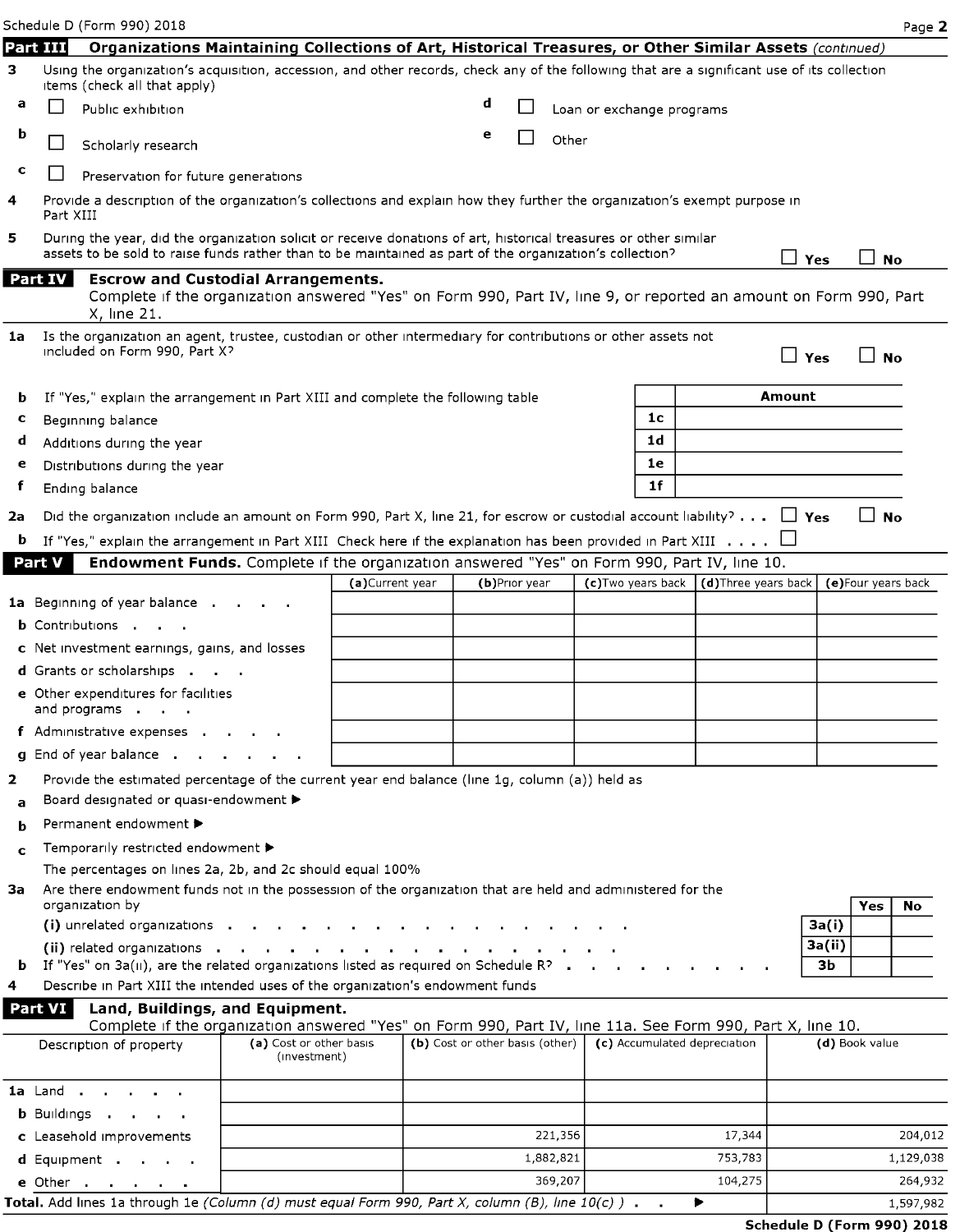| Schedule D (Form 990) 2018<br>Investments-Other Securities. Complete if the organization answered "Yes" on Form 990, Part IV, line 11b.<br><b>Part VII</b>                                                   |                      |                        | Page 3                                                      |
|--------------------------------------------------------------------------------------------------------------------------------------------------------------------------------------------------------------|----------------------|------------------------|-------------------------------------------------------------|
| See Form 990, Part X, line 12.                                                                                                                                                                               |                      |                        |                                                             |
| (a) Description of security or category<br>(including name of security)                                                                                                                                      | (b)<br>Book<br>value |                        | (c) Method of valuation<br>Cost or end-of-year market value |
| (1) Financial derivatives<br>(2) Closely-held equity interests                                                                                                                                               |                      |                        |                                                             |
| (A)                                                                                                                                                                                                          |                      |                        |                                                             |
| (B)                                                                                                                                                                                                          |                      |                        |                                                             |
| (C)                                                                                                                                                                                                          |                      |                        |                                                             |
| (D)                                                                                                                                                                                                          |                      |                        |                                                             |
| (E)                                                                                                                                                                                                          |                      |                        |                                                             |
| (F)                                                                                                                                                                                                          |                      |                        |                                                             |
| (G)                                                                                                                                                                                                          |                      |                        |                                                             |
| (H)                                                                                                                                                                                                          |                      |                        |                                                             |
| Total. (Column (b) must equal Form 990, Part X, col (B) line 12)                                                                                                                                             | ▶                    |                        |                                                             |
| <b>Part VIII</b><br>Investments-Program Related.<br>Complete if the organization answered 'Yes' on Form 990, Part IV, line 11c. See Form 990, Part X, line 13.                                               |                      |                        |                                                             |
| (a) Description of investment                                                                                                                                                                                | (b) Book value       |                        | (c) Method of valuation<br>Cost or end-of-year market value |
| (1)                                                                                                                                                                                                          |                      |                        |                                                             |
| (2)                                                                                                                                                                                                          |                      |                        |                                                             |
| (3)                                                                                                                                                                                                          |                      |                        |                                                             |
| (4)                                                                                                                                                                                                          |                      |                        |                                                             |
| (5)                                                                                                                                                                                                          |                      |                        |                                                             |
| (6)                                                                                                                                                                                                          |                      |                        |                                                             |
| (7)                                                                                                                                                                                                          |                      |                        |                                                             |
| (8)                                                                                                                                                                                                          |                      |                        |                                                             |
| (9)                                                                                                                                                                                                          |                      |                        |                                                             |
| Total. (Column (b) must equal Form 990, Part X, col (B) line 13)<br><b>Part IX</b><br>Other Assets. Complete if the organization answered 'Yes' on Form 990, Part IV, line 11d See Form 990, Part X, line 15 |                      |                        |                                                             |
| (a) Description                                                                                                                                                                                              |                      |                        | (b) Book value                                              |
| (1) Reimbursements<br>(2) ROU Asset                                                                                                                                                                          |                      |                        | 13,314<br>2,298,663                                         |
| (3) Security Deposits<br>(4)                                                                                                                                                                                 |                      |                        |                                                             |
| (5)                                                                                                                                                                                                          |                      |                        |                                                             |
| (6)                                                                                                                                                                                                          |                      |                        |                                                             |
| (7)                                                                                                                                                                                                          |                      |                        |                                                             |
| (8)                                                                                                                                                                                                          |                      |                        |                                                             |
| (9)                                                                                                                                                                                                          |                      |                        |                                                             |
| Total. (Column (b) must equal Form 990, Part X, col (B) line 15)                                                                                                                                             |                      |                        | 2,311,977<br>▶                                              |
| Part X<br>Other Liabilities. Complete if the organization answered 'Yes' on Form 990, Part IV, line 11e or 11f.<br>See Form 990, Part X, line 25.                                                            |                      |                        |                                                             |
| (a) Description of liability<br>1.                                                                                                                                                                           |                      | (b) Book value         |                                                             |
| (1) Federal income taxes                                                                                                                                                                                     |                      |                        |                                                             |
| Lease Liability<br>Payroll Liability                                                                                                                                                                         |                      | 1,344,079<br>1,419,648 |                                                             |
| (3)                                                                                                                                                                                                          |                      |                        |                                                             |
| (4)                                                                                                                                                                                                          |                      |                        |                                                             |
| (5)                                                                                                                                                                                                          |                      |                        |                                                             |
| (6)                                                                                                                                                                                                          |                      |                        |                                                             |
| (7)                                                                                                                                                                                                          |                      |                        |                                                             |
| (8)                                                                                                                                                                                                          |                      |                        |                                                             |
| (9)                                                                                                                                                                                                          |                      |                        |                                                             |
| Total. (Column (b) must equal Form 990, Part X, col (B) line 25)<br>▶                                                                                                                                        |                      | 2.763.727              |                                                             |

**2.** Liability for uncertain tax positions In Part XIII, provide the text of the footnote to the organization's financial statements that reports the organization's liability for uncertain tax positions under FIN 48 (ASC 740) Check here if the text of the footnote has been provided in Part XIII  $\Box$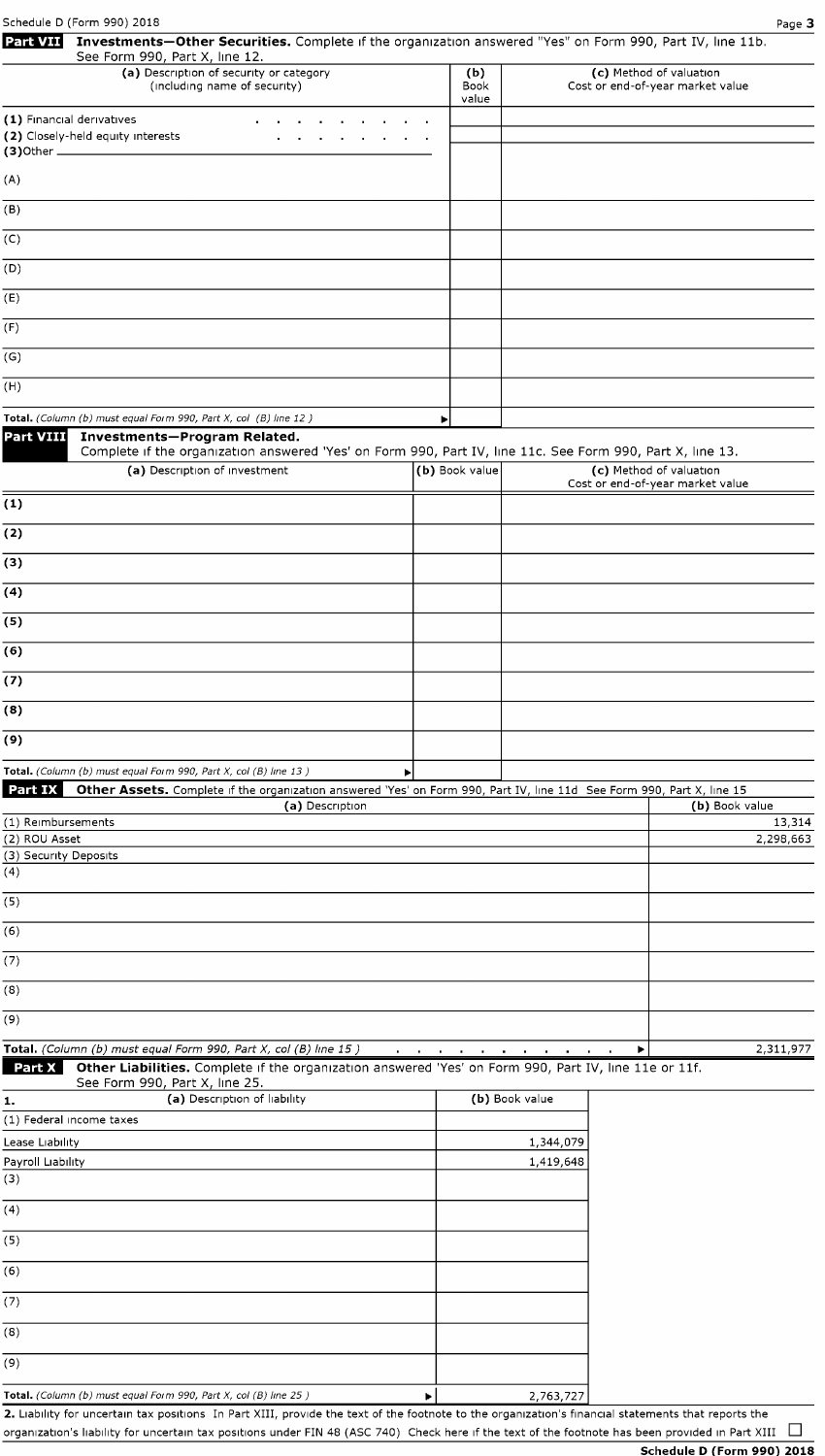|              | Schedule D (Form 990) 2018                                                                                                                                                                                                     |              | Page 4     |
|--------------|--------------------------------------------------------------------------------------------------------------------------------------------------------------------------------------------------------------------------------|--------------|------------|
|              | Part I<br>Reconciliation of Revenue per Audited Financial Statements With Revenue per Return                                                                                                                                   |              |            |
| $\mathbf{1}$ | Complete if the organization answered 'Yes' on Form 990, Part IV, line 12a.<br>Total revenue, gains, and other support per audited financial statements (all cases in terms of the control of                                  | $\mathbf{1}$ | 29,968,631 |
| $\mathbf{2}$ | Amounts included on line 1 but not on Form 990, Part VIII, line 12                                                                                                                                                             |              |            |
| a            | Net unrealized gains (losses) on investments<br>2a                                                                                                                                                                             |              |            |
| b            | Donated services and use of facilities and a series and the series and the series are a series and the series<br>2b                                                                                                            |              |            |
| $\mathbf c$  | Recoveries of prior year grants<br>2 <sub>c</sub>                                                                                                                                                                              |              |            |
| d            | Other (Describe in Part XIII)<br>2d                                                                                                                                                                                            |              |            |
| e            |                                                                                                                                                                                                                                | 2e           |            |
| з.           | Subtract line 2e from line 1                                                                                                                                                                                                   | 3            | 29,968,631 |
| 4            | Amounts included on Form 990, Part VIII, line 12, but not on line 1                                                                                                                                                            |              |            |
| $\mathbf{a}$ | Investment expenses not included on Form 990, Part VIII, line 7b .<br>4a                                                                                                                                                       |              |            |
| b            | 4 <sub>b</sub><br>Other (Describe in Part XIII).<br>20,000,000                                                                                                                                                                 |              |            |
| c            |                                                                                                                                                                                                                                | 4с           | 20,000,000 |
| 5.           | Total revenue Add lines 3 and 4c. (This must equal Form 990, Part I, line 12)                                                                                                                                                  | 5.           | 49,968,631 |
|              | Reconciliation of Expenses per Audited Financial Statements With Expenses per Return.<br>Part XII                                                                                                                              |              |            |
|              | Complete if the organization answered 'Yes' on Form 990, Part IV, line 12a.                                                                                                                                                    |              |            |
| $\mathbf{1}$ | Total expenses and losses per audited financial statements and and and and annual statements and a set of the statements and a set of the statements are all the statements of the statements of the statements of the stateme | $\mathbf{1}$ | 51,549,009 |
| $\mathbf{2}$ | Amounts included on line 1 but not on Form 990, Part IX, line 25                                                                                                                                                               |              |            |
| a            | Donated services and use of facilities<br>2a                                                                                                                                                                                   |              |            |
| b            | Prior year adjustments<br>2 <sub>b</sub>                                                                                                                                                                                       |              |            |
| C            | 2с                                                                                                                                                                                                                             |              |            |
| d            | Other (Describe in Part XIII )<br>2d                                                                                                                                                                                           |              |            |
| e            | Add lines 2a through 2d                                                                                                                                                                                                        | 2e           |            |
| 3.           | Subtract line 2e from line 1                                                                                                                                                                                                   | 3            | 51,549,009 |
| 4            | Amounts included on Form 990, Part IX, line 25, but not on line 1:                                                                                                                                                             |              |            |
| a            | Investment expenses not included on Form 990, Part VIII, line 7b<br>4a                                                                                                                                                         |              |            |
| b            | Other (Describe in Part XIII )<br>4b                                                                                                                                                                                           |              |            |
| C            |                                                                                                                                                                                                                                | 4с           |            |
| 5.           | Total expenses Add lines 3 and 4c. (This must equal Form 990, Part I, line 18)                                                                                                                                                 | 5            | 51,549,009 |
|              | Part XIII<br><b>Supplemental Information</b>                                                                                                                                                                                   |              |            |

Provide the descriptions required for Part II, lines 3, 5, and 9, Part III, lines 1a and 4, Part IV, lines 1b and 2b, Part V, line 4, Part X, line 2, Part XI, lines 2d and 4b, and Part XII, lines 2d and 4b Also complete this part to provide any additional information

| Return Reference          | Explanation |
|---------------------------|-------------|
| See Additional Data Table |             |
|                           |             |
|                           |             |
|                           |             |
|                           |             |
|                           |             |
|                           |             |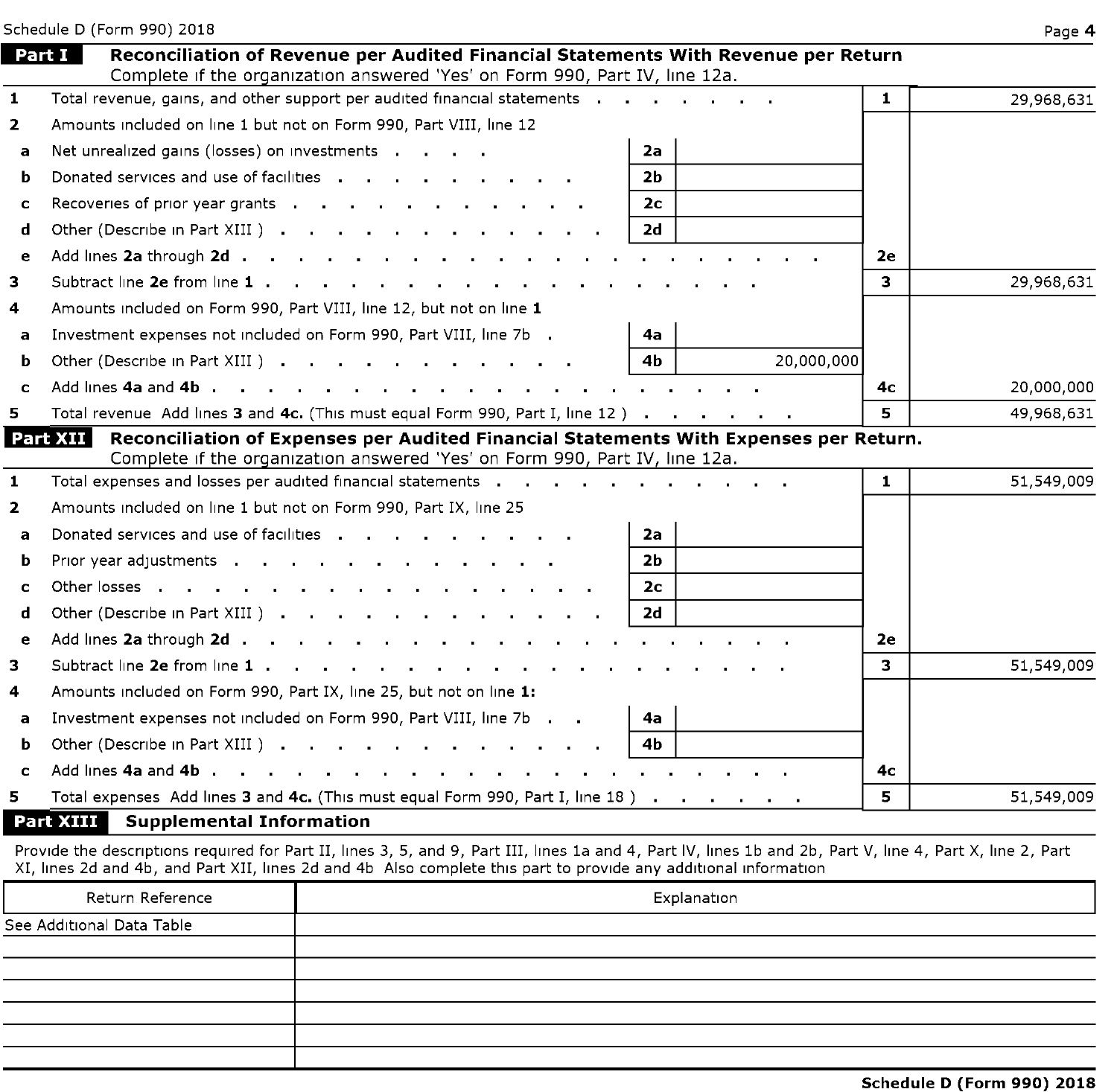| Part XIII Supplemental Information (continued) | ----        |
|------------------------------------------------|-------------|
| Return Reference                               | Explanation |
|                                                |             |
|                                                |             |
|                                                |             |
|                                                |             |
|                                                |             |
|                                                |             |

#### **Schedule D (Form 990) 2018**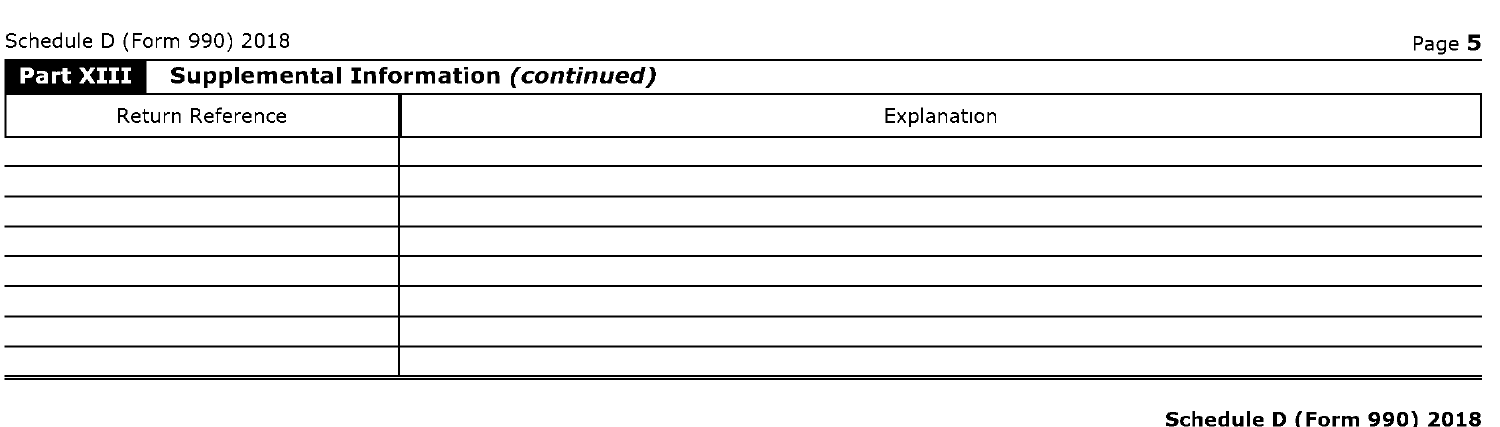## **Additional Data**

**Software ID:** 18007218 **Software Version:** 2018v3.1 **EIN:** 81-0861541 **Name:** OpenAI Inc

#### **supplemental Information**

| Return Reference                                                                     | Explanation                        |
|--------------------------------------------------------------------------------------|------------------------------------|
| Part XI, Line 4b Other revenue<br>amounts included on 990 but not<br>included in F/S | Pledge Received in 2018 \$20000000 |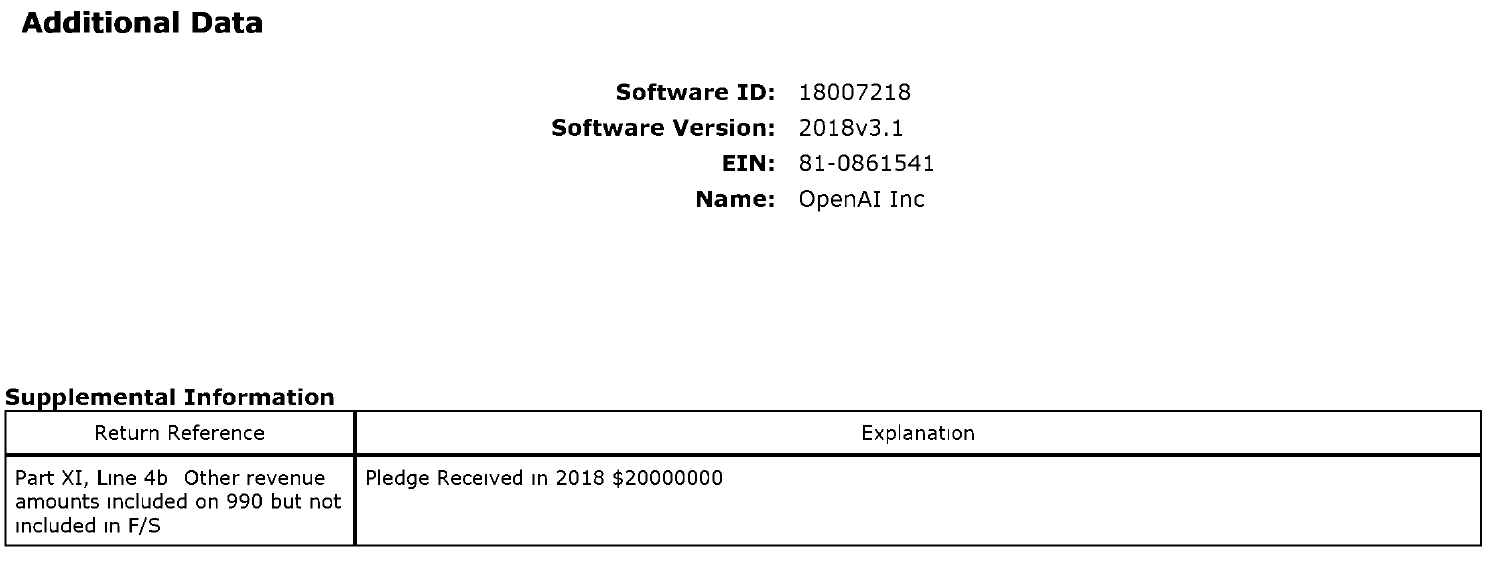|                |                                                        | efile GRAPHIC print - DO NOT PROCESS                                                                                           | As Filed Data - |                                                                                                                                                                                                                                   | DLN: 93493319183999                   |                          |                                            |     |
|----------------|--------------------------------------------------------|--------------------------------------------------------------------------------------------------------------------------------|-----------------|-----------------------------------------------------------------------------------------------------------------------------------------------------------------------------------------------------------------------------------|---------------------------------------|--------------------------|--------------------------------------------|-----|
|                | <b>Schedule J</b>                                      |                                                                                                                                |                 | <b>Compensation Information</b>                                                                                                                                                                                                   |                                       |                          | OMB No 1545-0047                           |     |
|                | (Form 990)                                             |                                                                                                                                |                 | For certain Officers, Directors, Trustees, Key Employees, and Highest<br><b>Compensated Employees</b><br>Complete if the organization answered "Yes" on Form 990, Part IV, line 23.<br>Attach to Form 990.                        |                                       |                          | 2018                                       |     |
|                | Department of the Treasury<br>Internal Revenue Service |                                                                                                                                |                 | ▶ Go to www.irs.gov/Form990 for instructions and the latest information.                                                                                                                                                          |                                       |                          | <b>Open to Public</b><br><b>Inspection</b> |     |
|                | Name of the organization<br>OpenAI Inc                 |                                                                                                                                |                 |                                                                                                                                                                                                                                   | <b>Employer identification number</b> |                          |                                            |     |
|                |                                                        |                                                                                                                                |                 |                                                                                                                                                                                                                                   | 81-0861541                            |                          |                                            |     |
|                | Part I                                                 | <b>Questions Regarding Compensation</b>                                                                                        |                 |                                                                                                                                                                                                                                   |                                       |                          |                                            |     |
| 1a             |                                                        |                                                                                                                                |                 | Check the appropiate box(es) if the organization provided any of the following to or for a person listed on Form<br>990, Part VII, Section A, line 1a Complete Part III to provide any relevant information regarding these items |                                       |                          | Yes                                        | No  |
|                |                                                        | First-class or charter travel                                                                                                  | ΙI              | Housing allowance or residence for personal use                                                                                                                                                                                   |                                       |                          |                                            |     |
|                |                                                        | Travel for companions                                                                                                          |                 | Payments for business use of personal residence                                                                                                                                                                                   |                                       |                          |                                            |     |
|                |                                                        | Tax idemnification and gross-up payments                                                                                       |                 | Health or social club dues or initiation fees                                                                                                                                                                                     |                                       |                          |                                            |     |
|                |                                                        | Discretionary spending account                                                                                                 |                 | Personal services (e g, maid, chauffeur, chef)                                                                                                                                                                                    |                                       |                          |                                            |     |
| b              |                                                        | or provision of all of the expenses described above? If "No," complete Part III to explain                                     |                 | If any of the boxes in line 1a are checked, did the organization follow a written policy regarding payment or reimbursement                                                                                                       |                                       | 1b                       |                                            |     |
| $\overline{2}$ |                                                        |                                                                                                                                |                 | Did the organization require substantiation prior to reimbursing or allowing expenses incurred by all<br>directors, trustees, officers, including the CEO/Executive Director, regarding the items checked in line 1a?             |                                       | $\overline{2}$           | Yes                                        |     |
| з              |                                                        |                                                                                                                                |                 | Indicate which, if any, of the following the filing organization used to establish the compensation of the<br>organization's CEO/Executive Director Check all that apply Do not check any boxes for methods                       |                                       |                          |                                            |     |
|                |                                                        |                                                                                                                                |                 | used by a related organization to establish compensation of the CEO/Executive Director, but explain in Part III                                                                                                                   |                                       |                          |                                            |     |
|                | ☑                                                      | Compensation committee                                                                                                         |                 | Written employment contract                                                                                                                                                                                                       |                                       |                          |                                            |     |
|                |                                                        | Independent compensation consultant                                                                                            | □               | Compensation survey or study                                                                                                                                                                                                      |                                       |                          |                                            |     |
|                | ☑                                                      | Form 990 of other organizations                                                                                                | $\mathsf{L}$    | Approval by the board or compensation committee                                                                                                                                                                                   |                                       |                          |                                            |     |
| 4              | related organization                                   |                                                                                                                                |                 | During the year, did any person listed on Form 990, Part VII, Section A, line 1a, with respect to the filing organization or a                                                                                                    |                                       |                          |                                            |     |
| a              |                                                        | Receive a severance payment or change-of-control payment?                                                                      |                 |                                                                                                                                                                                                                                   |                                       | 4a                       |                                            | No  |
| b              |                                                        | Participate in, or receive payment from, a supplemental nonqualified retirement plan?                                          |                 |                                                                                                                                                                                                                                   |                                       | 4b                       |                                            | No  |
| c              |                                                        | Participate in, or receive payment from, an equity-based compensation arrangement?                                             |                 | If "Yes" to any of lines 4a-c, list the persons and provide the applicable amounts for each item in Part III                                                                                                                      |                                       | 4с                       |                                            | No  |
| 5              |                                                        | Only 501(c)(3), 501(c)(4), and 501(c)(29) organizations must complete lines 5-9.<br>compensation contingent on the revenues of |                 | For persons listed on Form 990, Part VII, Section A, line 1a, did the organization pay or accrue any                                                                                                                              |                                       |                          |                                            |     |
| a              | The organization?                                      |                                                                                                                                |                 |                                                                                                                                                                                                                                   |                                       | 5а                       |                                            | No  |
| b              | Any related organization?                              | If "Yes," on line 5a or 5b, describe in Part III                                                                               |                 |                                                                                                                                                                                                                                   |                                       | 5b                       |                                            | No  |
| 6              |                                                        | compensation contingent on the net earnings of                                                                                 |                 | For persons listed on Form 990, Part VII, Section A, line 1a, did the organization pay or accrue any                                                                                                                              |                                       |                          |                                            |     |
| a              | The organization?                                      |                                                                                                                                |                 |                                                                                                                                                                                                                                   |                                       | 6a                       |                                            | No  |
| b              | Any related organization?                              |                                                                                                                                |                 |                                                                                                                                                                                                                                   |                                       | 6b                       |                                            | No  |
|                |                                                        | If "Yes," on line 6a or 6b, describe in Part III                                                                               |                 |                                                                                                                                                                                                                                   |                                       |                          |                                            |     |
| 7              |                                                        | payments not described in lines 5 and 6? If "Yes," describe in Part III                                                        |                 | For persons listed on Form 990, Part VII, Section A, line 1a, did the organization provide any nonfixed                                                                                                                           |                                       | $\overline{\phantom{a}}$ |                                            | No  |
| 8              | in Part III                                            |                                                                                                                                |                 | Were any amounts reported on Form 990, Part VII, paid or accured pursuant to a contract that was<br>subject to the initial contract exception described in Regulations section 53 4958-4(a)(3)? If "Yes," describe                |                                       |                          |                                            |     |
| 9              |                                                        |                                                                                                                                |                 |                                                                                                                                                                                                                                   |                                       | 8                        |                                            | No  |
|                | 53 4958-6(c)?                                          |                                                                                                                                |                 | If "Yes" on line 8, did the organization also follow the rebuttable presumption procedure described in Regulations section                                                                                                        |                                       | 9                        |                                            | No. |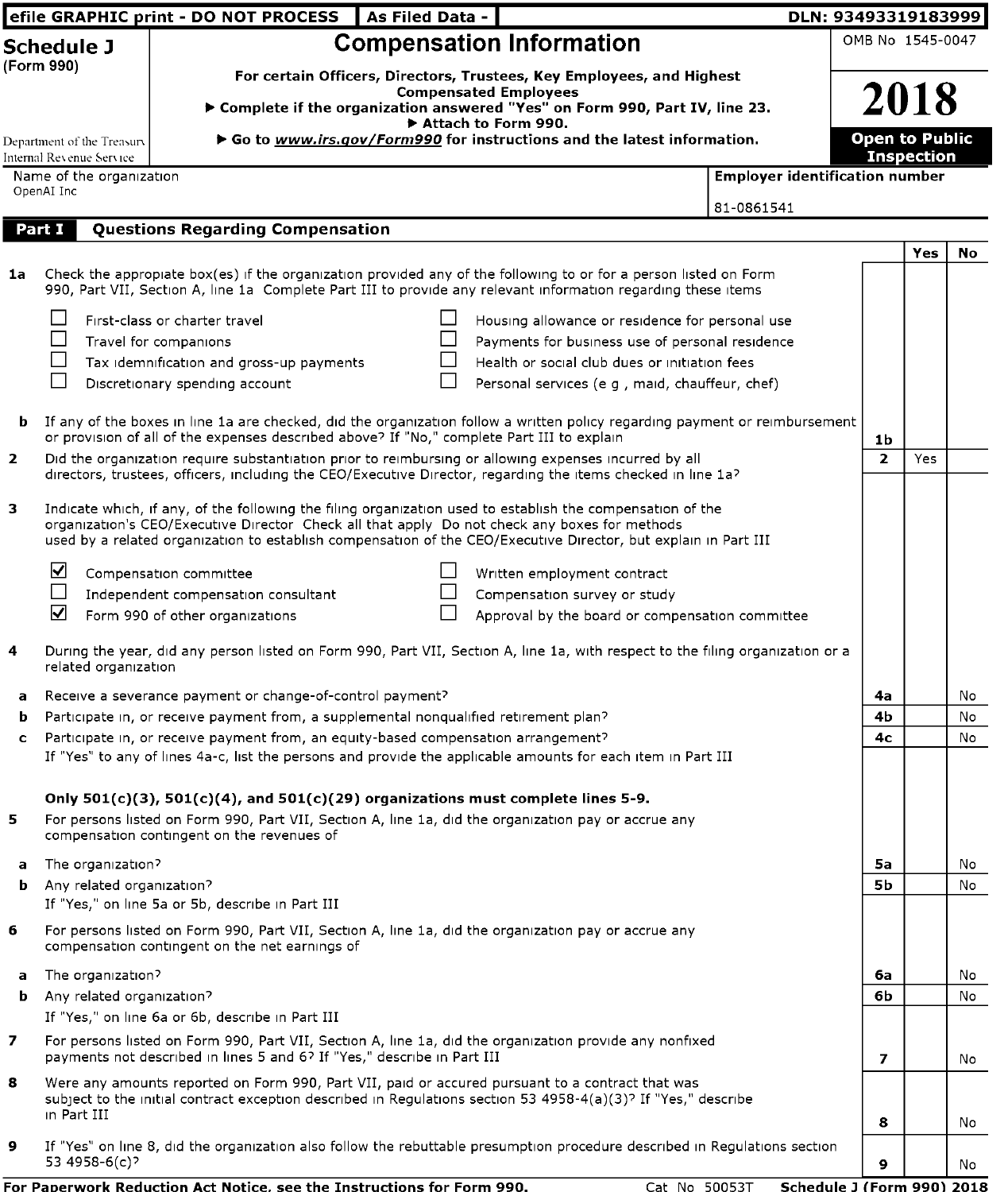Schedule J (Form 990) 2018

### **Part II** Officers, Directors, Trustees, Key Employees, and Highest Compensated Employees. Use duplicate copies if additional space is needed.

For each individual whose compensation must be reported on Schedule J, report compensation from the organization on row (i) and from related organizations, described in the 1nstruct1ons, on row (11) Do not 11st any 1nd1v1duals that are not listed on Form 990, Part VII

Note. The sum of columns (B)(i)-(iii) for each listed individual must equal the total amount of Form 990, Part VII, Section A, line 1a, applicable column (D) and (E) amounts for that individual

| (A) Name and Title                          |                | (B) Breakdown of W-2 and/or 1099-MISC compensation |                                        |                                           | (C) Retirement and             | (D) Nontaxable | (E) Total of columns | (F) Compensation in                                     |  |
|---------------------------------------------|----------------|----------------------------------------------------|----------------------------------------|-------------------------------------------|--------------------------------|----------------|----------------------|---------------------------------------------------------|--|
|                                             |                | (i) Base<br>compensation                           | (ii) Bonus & incentive<br>compensation | (iii) Other<br>reportable<br>compensation | other deferred<br>compensation | benefits       | $(B)(I)$ - $(D)$     | column (B) reported<br>as deferred on prior<br>Form 990 |  |
| 1 Chris Clark<br>COO/Sec                    | (i)            | 275,000                                            |                                        |                                           |                                | 624            | 275,624              |                                                         |  |
|                                             | (iii)          |                                                    |                                        |                                           |                                |                |                      |                                                         |  |
| 2 Dario Amodei<br>Research Director         | $\mathbf{I}$   | 247,917                                            | 136,250                                |                                           |                                | 15,898         | 400,065              |                                                         |  |
|                                             | (i)            |                                                    |                                        |                                           |                                |                |                      |                                                         |  |
| 3 David Lansky<br>General Counsel           | (i)            | 250,000                                            | 29,167                                 |                                           |                                | 30,463         | 309,630              |                                                         |  |
|                                             | (ii)           |                                                    |                                        |                                           |                                |                |                      |                                                         |  |
| 4 Diederik Kingma<br><b>Technical Staff</b> | (i)            | 133,045                                            | 252,083                                |                                           |                                | 8,442          | 393,570              |                                                         |  |
|                                             | (ii)           |                                                    |                                        |                                           |                                |                |                      |                                                         |  |
| 5 Gregory Brockman<br>Director/CTO          | (i)            | 160,417                                            | 14,583                                 |                                           |                                | 7,570          | 182,570              |                                                         |  |
|                                             | (ii)           |                                                    |                                        |                                           |                                |                |                      |                                                         |  |
| 6 Ilya Sutskever<br>Reasearch Dır           | (i)            | 160,417                                            | 14,583                                 |                                           |                                | 15,938         | 190,938              |                                                         |  |
|                                             | (ii)           |                                                    |                                        |                                           |                                |                |                      |                                                         |  |
| 7 Jakub Pachocki<br>Research Lead           | $\mathbf{(i)}$ | 279,167                                            | 137,500                                |                                           |                                | 14,842         | 431,509              |                                                         |  |
|                                             | (ii)           |                                                    |                                        |                                           |                                |                |                      |                                                         |  |
| 8 John Schulman<br>Senior Researcher        | (i)            | 266,667                                            | 275,000                                |                                           |                                | 7,340          | 549,007              |                                                         |  |
|                                             | (ii)           |                                                    |                                        |                                           |                                |                |                      |                                                         |  |
| 9 Szymon Sidor<br><b>Technical Staff</b>    | (i)            | 279,167                                            | 134,167                                |                                           |                                | 7,684          | 421,018              |                                                         |  |
|                                             | (iii)          |                                                    |                                        |                                           |                                |                |                      |                                                         |  |
|                                             |                |                                                    |                                        |                                           |                                |                |                      |                                                         |  |
|                                             |                |                                                    |                                        |                                           |                                |                |                      |                                                         |  |
|                                             |                |                                                    |                                        |                                           |                                |                |                      |                                                         |  |
|                                             |                |                                                    |                                        |                                           |                                |                |                      |                                                         |  |
|                                             |                |                                                    |                                        |                                           |                                |                |                      |                                                         |  |
|                                             |                |                                                    |                                        |                                           |                                |                |                      |                                                         |  |
|                                             |                |                                                    |                                        |                                           |                                |                |                      |                                                         |  |
|                                             |                |                                                    |                                        |                                           |                                |                |                      |                                                         |  |

**Schedule J (Form 990) 2018**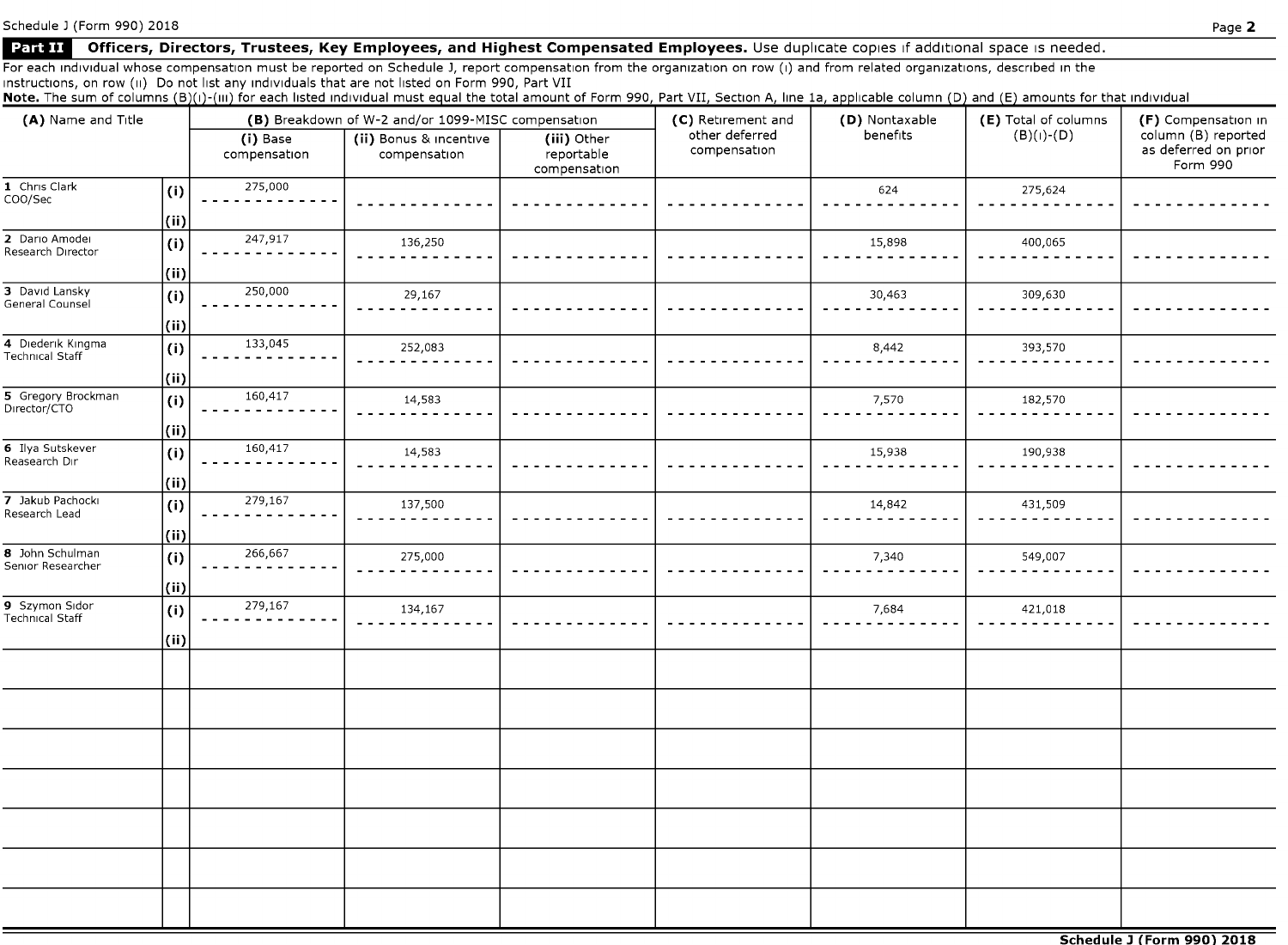





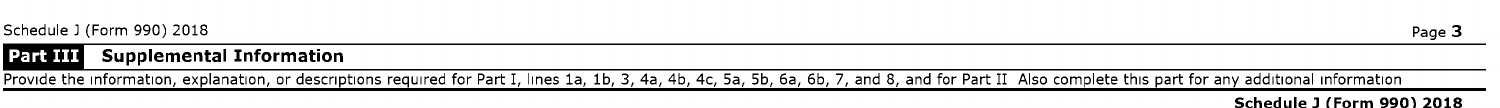## **Additional Data**

**Software ID:** 18007218 **Software Version:** 2018v3.1 **EIN:** 81-0861541 **Name:** OpenAI Inc

### **Form 990, Schedule J, Part** II - **Officers, Directors, Trustees, Key Employees, and Highest Compensated Employees**

| (A) Name and Title                 |                                              | chin boop concurred, rare in correction of masters, we employees, and inglicate compensated employees | (B) Breakdown of W-2 and/or 1099-MISC compensation |                                           | (C) Retirement and             | (D) Nontaxable | (E) Total of columns | (F) Compensation in                                     |
|------------------------------------|----------------------------------------------|-------------------------------------------------------------------------------------------------------|----------------------------------------------------|-------------------------------------------|--------------------------------|----------------|----------------------|---------------------------------------------------------|
|                                    |                                              | (i) Base Compensation                                                                                 | (ii)<br>Bonus & incentive<br>compensation          | (iii)<br>Other reportable<br>compensation | other deferred<br>compensation | benefits       | $(B)(1)-(D)$         | column (B)<br>reported as deferred on<br>prior Form 990 |
| Chris Clark<br>COO/Sec             | $\left( 1\right)$<br>$\vert(\shortparallel)$ | 275,000                                                                                               |                                                    |                                           |                                | 624            | 275,624              |                                                         |
| Dario Amodei<br>Research Director  | (1)<br>$(\mathsf{u})$                        | 247,917                                                                                               | 136,250                                            |                                           |                                | 15,898         | 400,065              |                                                         |
| David Lansky<br>General Counsel    | (1)<br>$\vert ( \mathrm{u} )$                | 250,000                                                                                               | 29,167                                             |                                           |                                | 30,463         | 309,630              |                                                         |
| Diederik Kingma<br>Technical Staff | (1)<br>$\vert(\shortparallel)$               | 133,045                                                                                               | 252,083                                            |                                           |                                | 8,442          | 393,570              |                                                         |
| Gregory Brockman<br>Director/CTO   | (1)<br>(n)                                   | 160,417                                                                                               | 14,583                                             |                                           |                                | 7,570          | 182,570              |                                                         |
| Ilya Sutskever<br>Reasearch Dir    | (1)<br>$\vert$ (ii)                          | 160,417                                                                                               | 14,583                                             |                                           |                                | 15,938         | 190,938              |                                                         |
| Jakub Pachocki<br>Research Lead    | (1)<br>(n)                                   | 279,167                                                                                               | 137,500                                            |                                           |                                | 14,842         | 431,509              |                                                         |
| John Schulman<br>Senior Researcher | (1)<br>(n)                                   | 266,667                                                                                               | 275,000                                            |                                           |                                | 7,340          | 549,007              |                                                         |
| Szymon Sidor<br>Technical Staff    | (1)<br>(n)                                   | 279,167                                                                                               | 134,167                                            |                                           |                                | 7,684          | 421,018              |                                                         |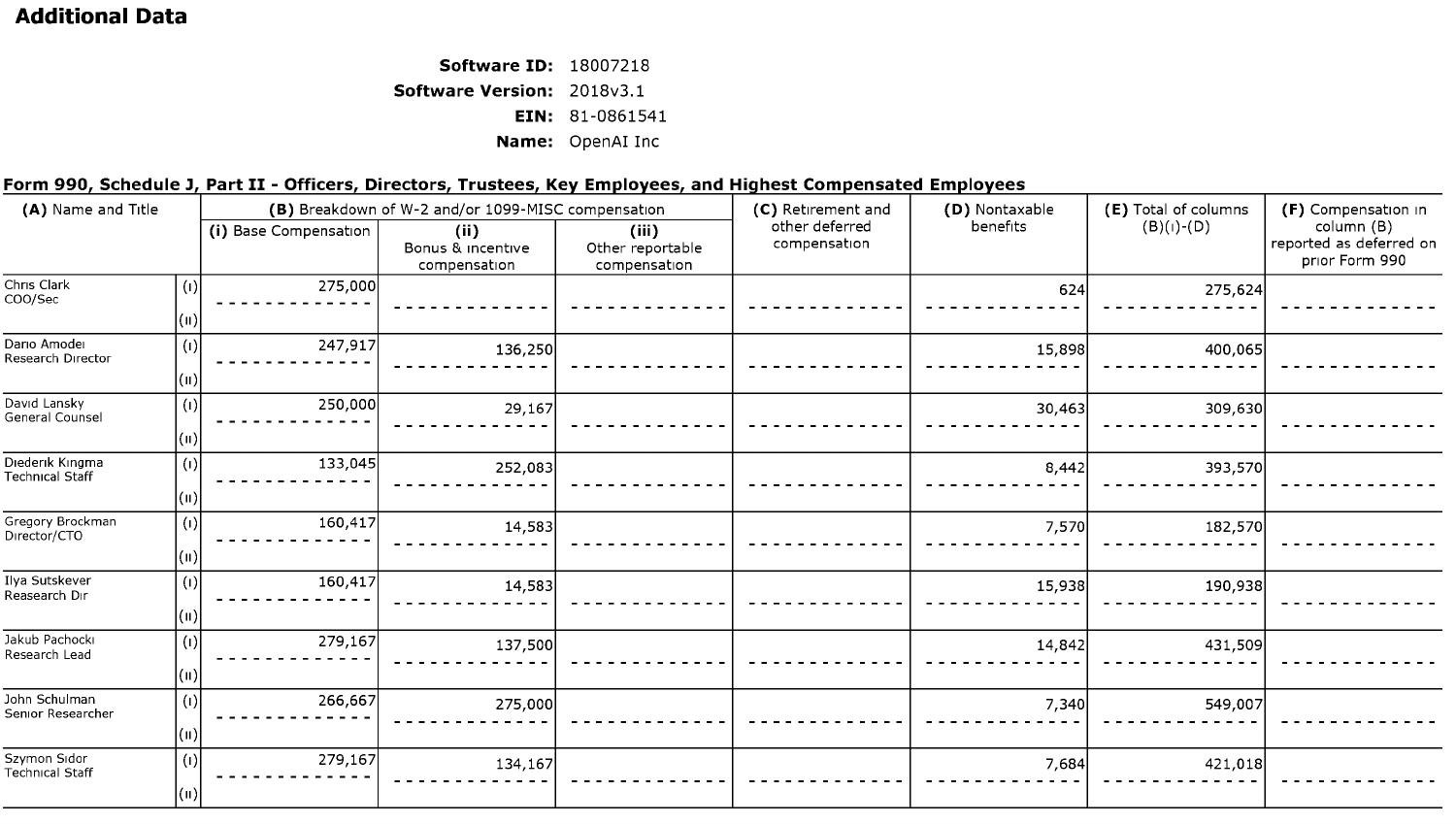|            |                                                                                                                                                     | efile GRAPHIC print - DO NOT PROCESS                                   |                               | As Filed Data -                                                                            |                                                                                                                                                                                                                                                                             |            | DLN: 93493319183999                                                                 |
|------------|-----------------------------------------------------------------------------------------------------------------------------------------------------|------------------------------------------------------------------------|-------------------------------|--------------------------------------------------------------------------------------------|-----------------------------------------------------------------------------------------------------------------------------------------------------------------------------------------------------------------------------------------------------------------------------|------------|-------------------------------------------------------------------------------------|
|            | <b>SCHEDULE M</b><br>(Form 990)                                                                                                                     | Attach to Form 990.                                                    |                               | <b>Noncash Contributions</b>                                                               | ▶ Complete if the organizations answered "Yes" on Form 990, Part IV, lines 29 or 30.                                                                                                                                                                                        |            | OMB No 1545-0047<br>2018                                                            |
| OpenAI Inc | Department of the Treasury<br>Internal Revenue Service<br>Name of the organization                                                                  |                                                                        |                               | ▶Go to www.irs.gov/Form990 for the latest information.                                     |                                                                                                                                                                                                                                                                             | 81-0861541 | <b>Open to Public</b><br><b>Inspection</b><br><b>Employer identification number</b> |
| Part I     |                                                                                                                                                     | <b>Types of Property</b>                                               | (a)<br>Check if<br>applicable | (b)<br>Number of contributions or<br>items contributed                                     | (c)<br>Noncash contribution<br>amounts reported on                                                                                                                                                                                                                          |            | (d)<br>Method of determining<br>noncash contribution amounts                        |
|            | 1 Art-Works of art<br>2 Art-Historical treasures<br>3 Art-Fractional interests                                                                      | $\alpha = 0.1$                                                         |                               |                                                                                            | Form 990, Part VIII, line<br>1g                                                                                                                                                                                                                                             |            |                                                                                     |
| 4          | Books and publications<br>5 Clothing and household<br>goods<br>6 Cars and other vehicles<br>7 Boats and planes                                      | $\sim$ $\sim$<br>and a straight and a                                  |                               |                                                                                            |                                                                                                                                                                                                                                                                             |            |                                                                                     |
| 8<br>9     | Intellectual property<br>Securities-Publicly traded .<br>10 Securities-Closely held stock.<br>11 Securities-Partnership, LLC,<br>or trust interests |                                                                        | X<br>X                        | 1<br>$\mathbf{1}$                                                                          | 600,000 FMV<br>5,005,426 FMV                                                                                                                                                                                                                                                |            |                                                                                     |
|            | 12 Securities-Miscellaneous<br>13 Qualified conservation<br>contribution-Historic<br>structures                                                     |                                                                        |                               |                                                                                            |                                                                                                                                                                                                                                                                             |            |                                                                                     |
|            | 14 Qualified conservation<br>contribution-Other<br>15 Real estate-Residential .<br>16 Real estate-Commercial<br>17 Real estate-Other                |                                                                        |                               |                                                                                            |                                                                                                                                                                                                                                                                             |            |                                                                                     |
| 20         | 18 Collectibles<br>19 Food inventory<br>Drugs and medical supplies .<br>21 Taxidermy                                                                |                                                                        |                               |                                                                                            |                                                                                                                                                                                                                                                                             |            |                                                                                     |
|            | 22 Historical artifacts<br>23 Scientific specimens<br>24 Archeological artifacts<br>25 Other $\blacktriangleright$ (<br>Vehicle Upgrades )          |                                                                        | $\times$                      | 1                                                                                          | 14,105 FMV                                                                                                                                                                                                                                                                  |            |                                                                                     |
|            | 27 Other > ( ______________ )                                                                                                                       |                                                                        |                               | 29 Number of Forms 8283 received by the organization during the tax year for contributions |                                                                                                                                                                                                                                                                             | 29         |                                                                                     |
|            |                                                                                                                                                     |                                                                        |                               | for which the organization completed Form 8283, Part IV, Donee Acknowledgement             | 30a During the year, did the organization receive by contribution any property reported in Part I, lines 1 through 28, that it<br>must hold for at least three years from the date of the initial contribution, and which is not required to be used for exempt             |            | <b>Yes</b><br><b>No</b><br>30a<br>No                                                |
|            |                                                                                                                                                     | <b>b</b> If "Yes," describe the arrangement in Part II                 |                               |                                                                                            | 31 Does the organization have a gift acceptance policy that requires the review of any nonstandard contributions?<br>32a Does the organization hire or use third parties or related organizations to solicit, process, or sell noncash<br><b>Contract Contract Contract</b> |            | 31<br>No<br>32a                                                                     |
|            | <b>b</b> If "Yes," describe in Part II<br>describe in Part II                                                                                       | For Paperwork Reduction Act Notice, see the Instructions for Form 990. |                               |                                                                                            | 33 If the organization did not report an amount in column (c) for a type of property for which column (a) is checked,                                                                                                                                                       |            | No<br>Cat No 51227J Schedule M (Form 990) (2018)                                    |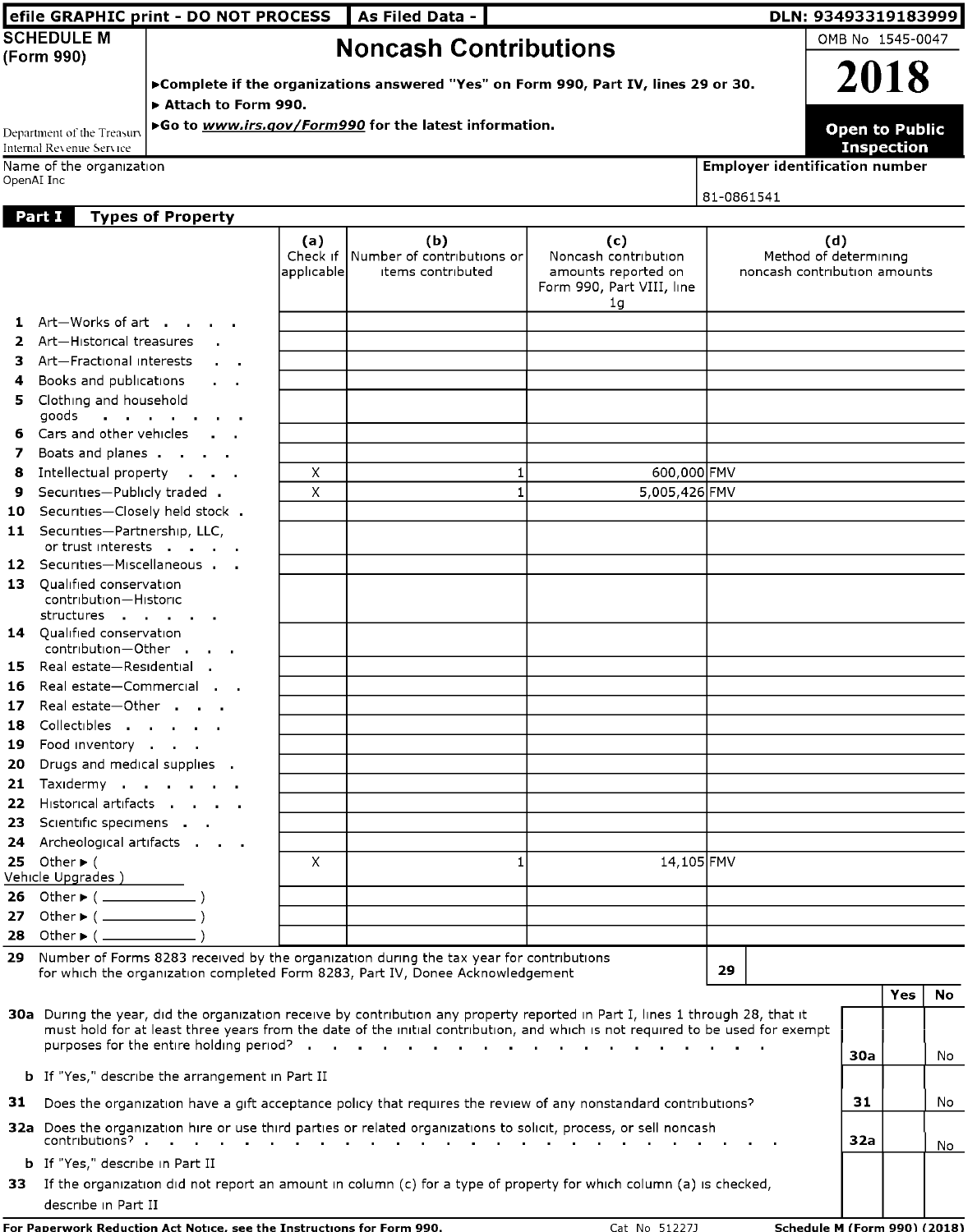#### **Form 990 2018** Page **2**

Part II



#### **Supplemental Information.**

#### Provide the information required by Part I, lines 30b, 32b, and 33, and whether the organization is reporting in Part I, column (b), the number of contributions, the number of items received, or a combination of both. Also complete this part for any additional information.





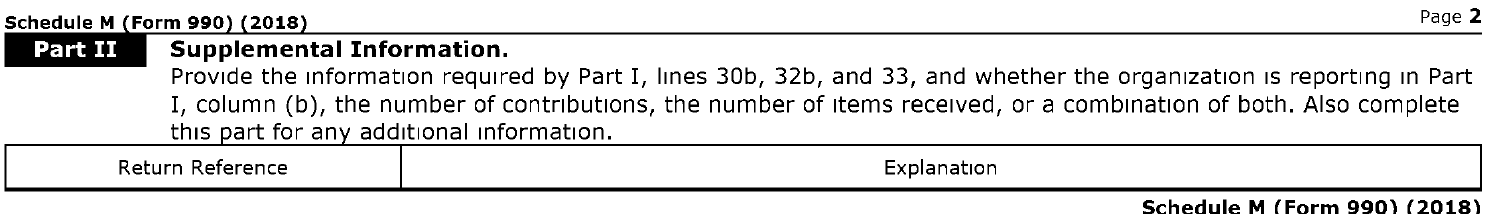| efile GRAPHIC print - DO NOT PROCESS          | As Filed Data - I            |                                                                                                                                                                                          | DLN: 93493319183999                               |
|-----------------------------------------------|------------------------------|------------------------------------------------------------------------------------------------------------------------------------------------------------------------------------------|---------------------------------------------------|
| <b>SCHEDULE O</b><br>(Form 990 or 990-<br>EZ) | Attach to Form 990 or 990-EZ | Supplemental Information to Form 990 or 990-EZ<br>Complete to provide information for responses to specific questions on<br>Form 990 or 990-EZ or to provide any additional information. | OMB No 1545-0047<br>2018<br><b>Open to Public</b> |
| Department of the Treasury                    |                              | ▶ Go to www.irs.gov/Form990 for the latest information.                                                                                                                                  | <b>Inspection</b>                                 |
| Name Bether organization                      |                              |                                                                                                                                                                                          | <b>Employer identification number</b>             |
| OpenAI Inc                                    |                              | 81-0861541                                                                                                                                                                               |                                                   |

| Return<br>Reference                                                    | Explanation                                                                                                                                                 |
|------------------------------------------------------------------------|-------------------------------------------------------------------------------------------------------------------------------------------------------------|
| Form 990.<br>Part VI, Line<br>11b Form<br>990 Review<br><b>Process</b> | The 990 will first be reviewed by the Controller and COO with the preparer and then the CO<br>O will present it to the board finance committee for approval |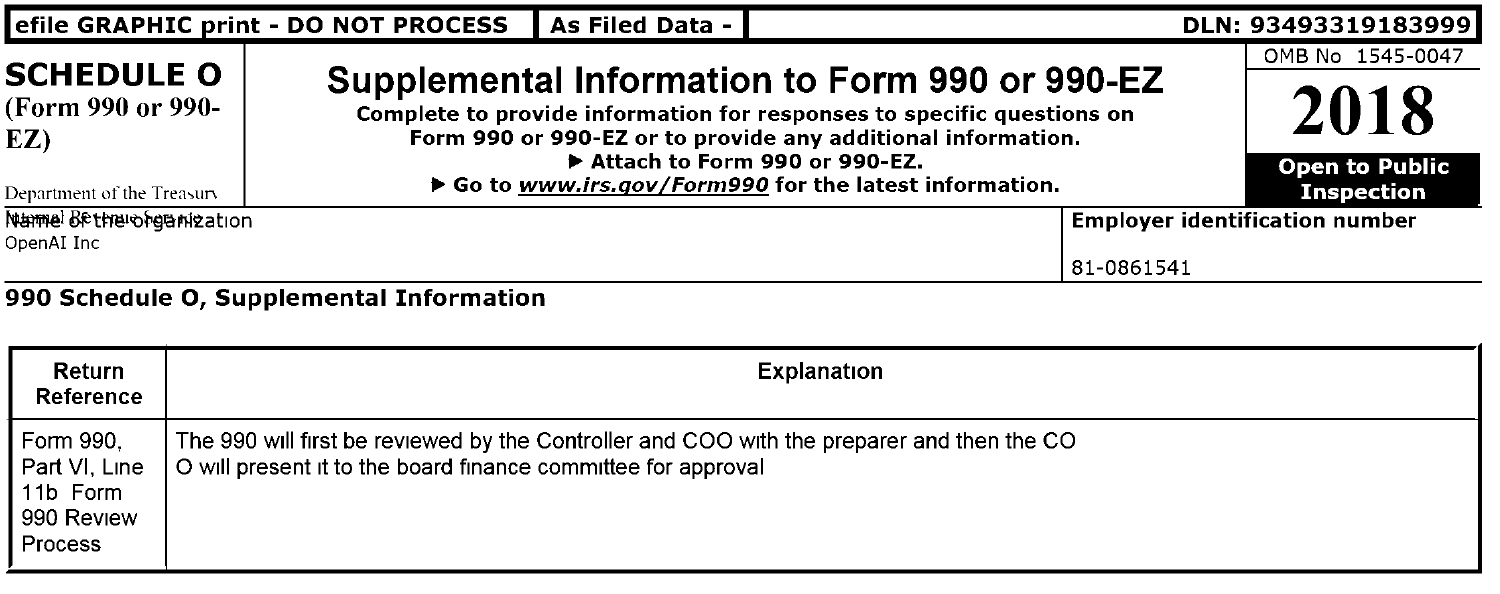►

| Return<br>Reference                                                                                     | Explanation                                                                                                               |
|---------------------------------------------------------------------------------------------------------|---------------------------------------------------------------------------------------------------------------------------|
| Form 990,<br>Part VI, Line<br>12c<br>Explanation<br>of Monitoring<br>and<br>Enforcement<br>of Conflicts | The COO reminds board members and officers annually of the policy and answer any questions the board or officers may have |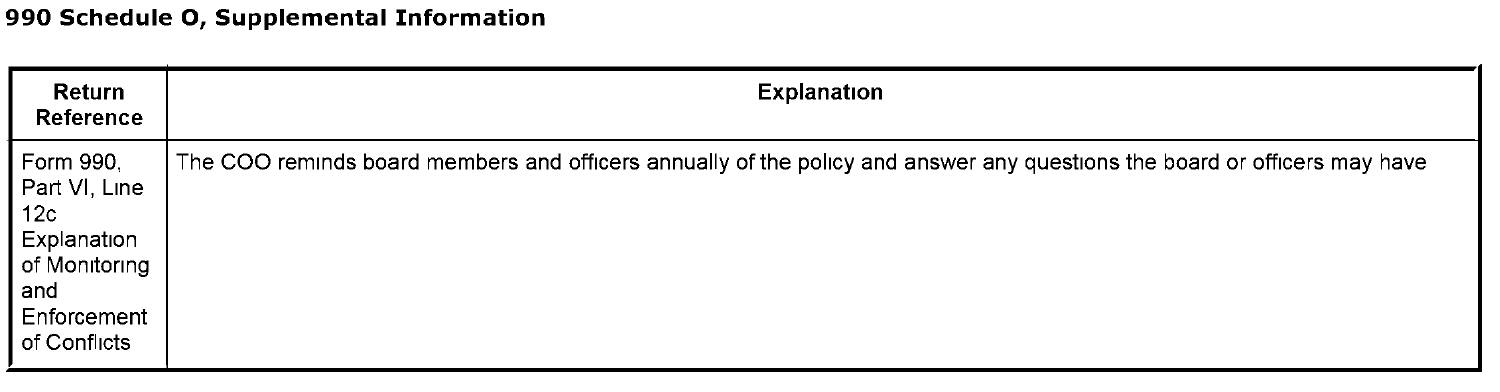| Return<br>Reference                                                                                              | Explanation                                                                       |
|------------------------------------------------------------------------------------------------------------------|-----------------------------------------------------------------------------------|
| Form 990,<br>Part VI, Line<br>15a<br>Compensation<br>Review &<br>Approval<br>Process -<br>CEO, Top<br>Management | Determined by a committee of disinterested Board members using comparability data |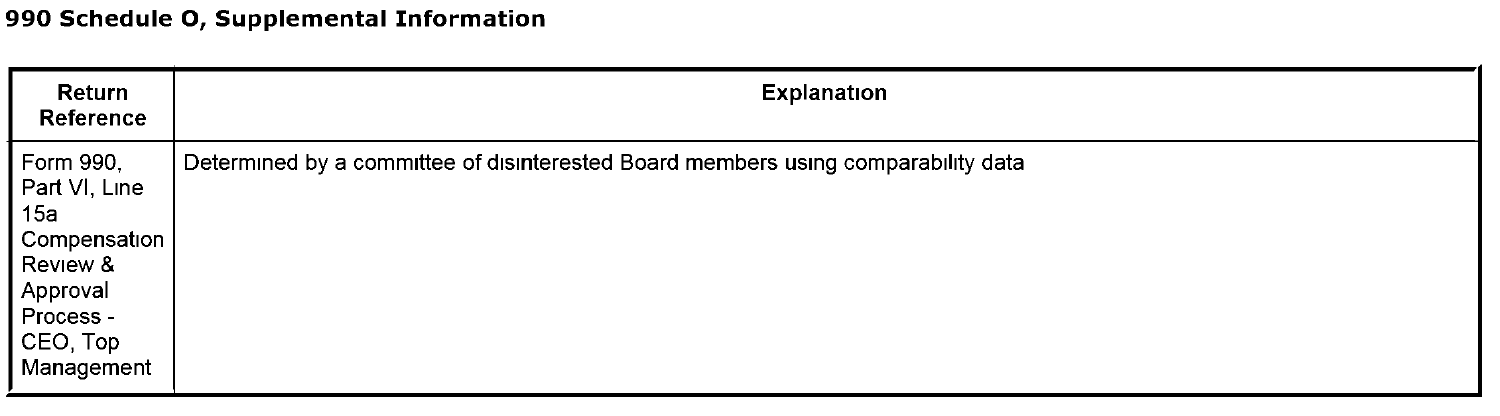| Return<br>Reference                                                                                                              | <b>Explanation</b>                                                                |
|----------------------------------------------------------------------------------------------------------------------------------|-----------------------------------------------------------------------------------|
| Form 990.<br>Part VI, Line<br>15b<br>Compensation  <br>Review and<br>Approval<br>Process for<br>Officers and<br>Key<br>Employees | Determined by a committee of disinterested Board members using comparability data |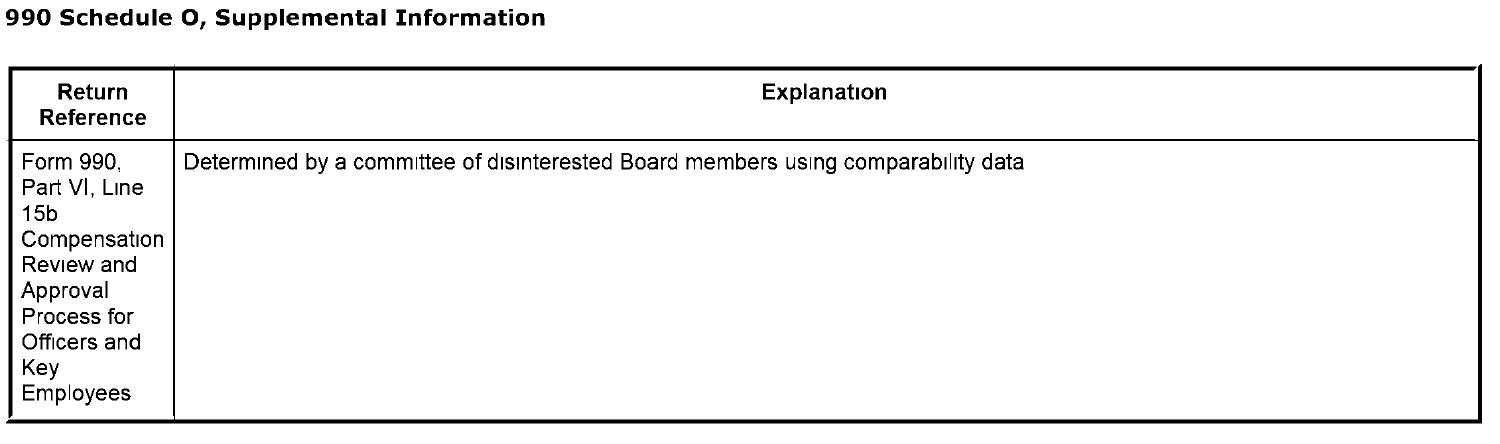| Return<br>Reference                                                                          | Explanation                      |
|----------------------------------------------------------------------------------------------|----------------------------------|
| Form 990,<br>Part VI, Line<br>19 Other<br>Organization<br>Documents<br>Publicly<br>Available | Documents available upon request |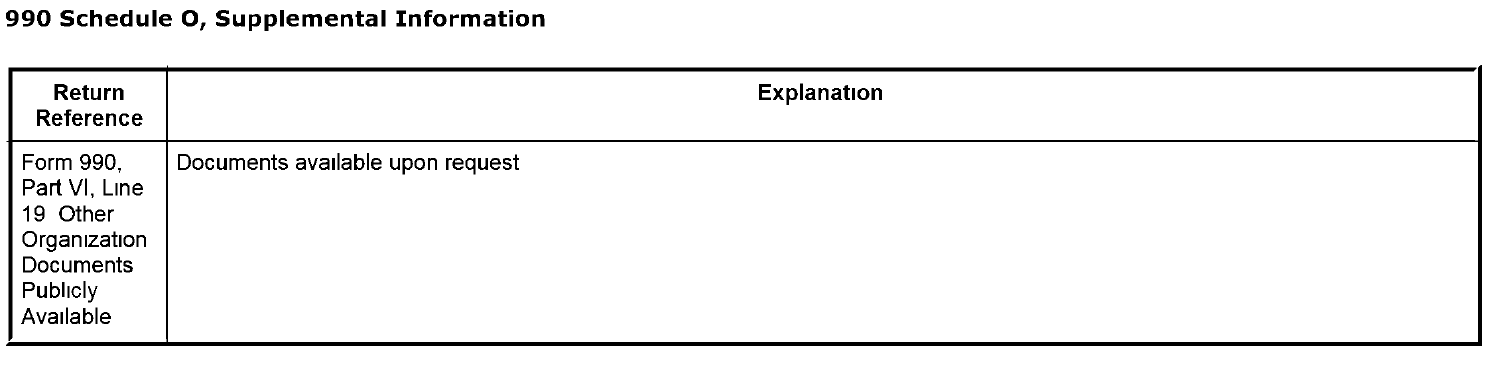| Return<br>Reference                                                              | Explanation                                                              |
|----------------------------------------------------------------------------------|--------------------------------------------------------------------------|
| Other<br>Changes In<br>Net Assets<br>Or Fund<br>Balances -<br>Other<br>Decreases | Net Audited Financial Statement Adj Not Reflected On Return = -\$3377072 |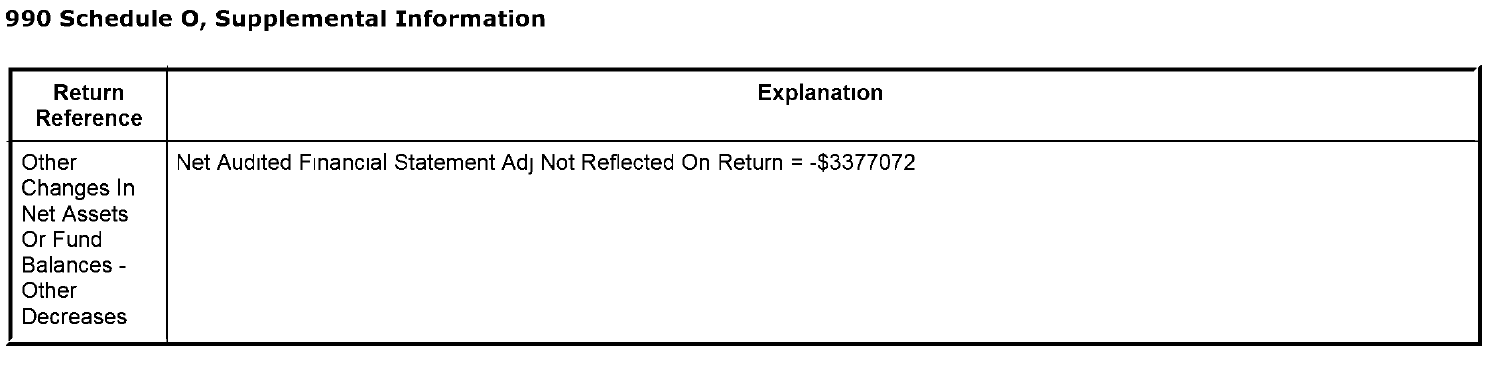| Return<br>Reference | <b>Explanation</b>                                                                          |
|---------------------|---------------------------------------------------------------------------------------------|
| Recognition         | Unconditional promises to give are recognized as revenues in the period received In 2017    |
| of Previously       | a pledged contribution of \$20,000,000 was made but not received by OpenAI until 2018 and a |
| Pledged             | s a result was included in 2018 for tax purposes whereas for financial statement purposes   |
| Contribution        | the donation was included in 2017                                                           |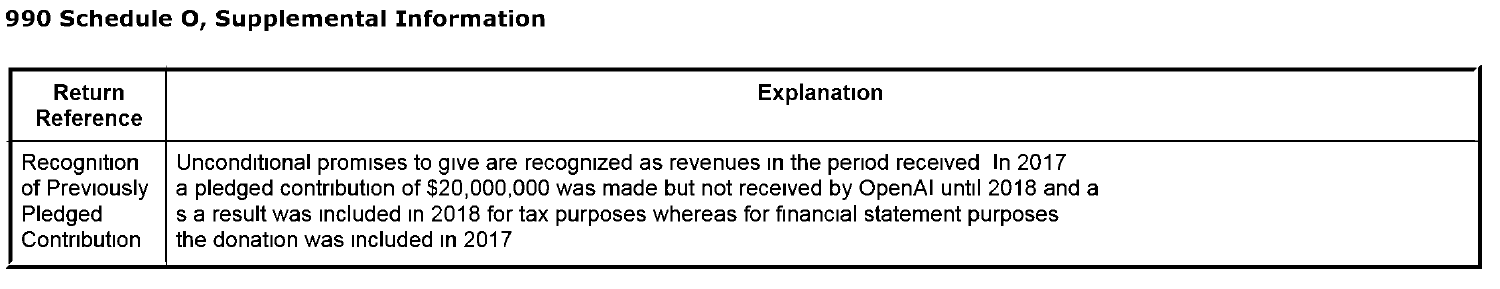| efile GRAPHIC print - DO NOT PROCESS                                                      | As Filed Data -                                                                                                                                                                                                          |                                                                                                                                                            |                                                     |                            |                                                           | DLN: 93493319183999                   |                                                            |    |
|-------------------------------------------------------------------------------------------|--------------------------------------------------------------------------------------------------------------------------------------------------------------------------------------------------------------------------|------------------------------------------------------------------------------------------------------------------------------------------------------------|-----------------------------------------------------|----------------------------|-----------------------------------------------------------|---------------------------------------|------------------------------------------------------------|----|
| <b>SCHEDULE R</b><br>(Form 990)<br>Department of the Treasury<br>Internal Revenue Service | ▶ Complete if the organization answered "Yes" on Form 990, Part IV, line 33, 34, 35b, 36, or 37.                                                                                                                         | <b>Related Organizations and Unrelated Partnerships</b><br>Attach to Form 990.<br>▶ Go to www.irs.gov/Form990 for instructions and the latest information. |                                                     |                            |                                                           | OMB No 1545-0047                      | 2018<br><b>Open to Public</b><br><b>Inspection</b>         |    |
| Name of the organization                                                                  |                                                                                                                                                                                                                          |                                                                                                                                                            |                                                     |                            |                                                           | <b>Employer identification number</b> |                                                            |    |
| OpenAI Inc                                                                                |                                                                                                                                                                                                                          |                                                                                                                                                            |                                                     |                            | 81-0861541                                                |                                       |                                                            |    |
| Part I                                                                                    | Identification of Disregarded Entities Complete if the organization answered "Yes" on Form 990, Part IV, line 33.                                                                                                        |                                                                                                                                                            |                                                     |                            |                                                           |                                       |                                                            |    |
|                                                                                           | (a)<br>Name, address, and EIN (if applicable) of disregarded entity                                                                                                                                                      | (b)<br>Primary activity                                                                                                                                    | (c)<br>Legal domicile (state<br>or foreign country) | (d)<br>Total income        | (e)<br>End-of-year assets                                 | (f)<br>Direct controlling<br>entity   |                                                            |    |
| (1) OpenAI GP LLC<br>3180 18th St Suite 100<br>San Francisco, CA 94110                    |                                                                                                                                                                                                                          | Research and Technology                                                                                                                                    | CA                                                  |                            |                                                           | OpenAI Inc                            |                                                            |    |
|                                                                                           |                                                                                                                                                                                                                          |                                                                                                                                                            |                                                     |                            |                                                           |                                       |                                                            |    |
|                                                                                           |                                                                                                                                                                                                                          |                                                                                                                                                            |                                                     |                            |                                                           |                                       |                                                            |    |
|                                                                                           |                                                                                                                                                                                                                          |                                                                                                                                                            |                                                     |                            |                                                           |                                       |                                                            |    |
|                                                                                           | Part II Identification of Related Tax-Exempt Organizations Complete if the organization answered "Yes" on Form 990, Part IV, line 34 because it had one or more<br>related tax-exempt organizations during the tax year. |                                                                                                                                                            |                                                     |                            |                                                           |                                       |                                                            |    |
|                                                                                           | (a)<br>Name, address, and EIN of related organization                                                                                                                                                                    | (b)<br>Primary activity                                                                                                                                    | (c)<br>Legal domicile (state<br>or foreign country) | (d)<br>Exempt Code section | (e)<br>Public charity status<br>(if section $501(c)(3)$ ) | (f)<br>Direct controlling<br>entity   | (g)<br>Section 512(b)<br>(13) controlled<br>entity?<br>Yes | No |
|                                                                                           |                                                                                                                                                                                                                          |                                                                                                                                                            |                                                     |                            |                                                           |                                       |                                                            |    |
|                                                                                           |                                                                                                                                                                                                                          |                                                                                                                                                            |                                                     |                            |                                                           |                                       |                                                            |    |
|                                                                                           |                                                                                                                                                                                                                          |                                                                                                                                                            |                                                     |                            |                                                           |                                       |                                                            |    |
|                                                                                           |                                                                                                                                                                                                                          |                                                                                                                                                            |                                                     |                            |                                                           |                                       |                                                            |    |
|                                                                                           |                                                                                                                                                                                                                          |                                                                                                                                                            |                                                     |                            |                                                           |                                       |                                                            |    |
|                                                                                           | For Paperwork Reduction Act Notice, see the Instructions for Form 990.                                                                                                                                                   |                                                                                                                                                            | Cat No 50135Y                                       |                            |                                                           | Schedule R (Form 990) 2018            |                                                            |    |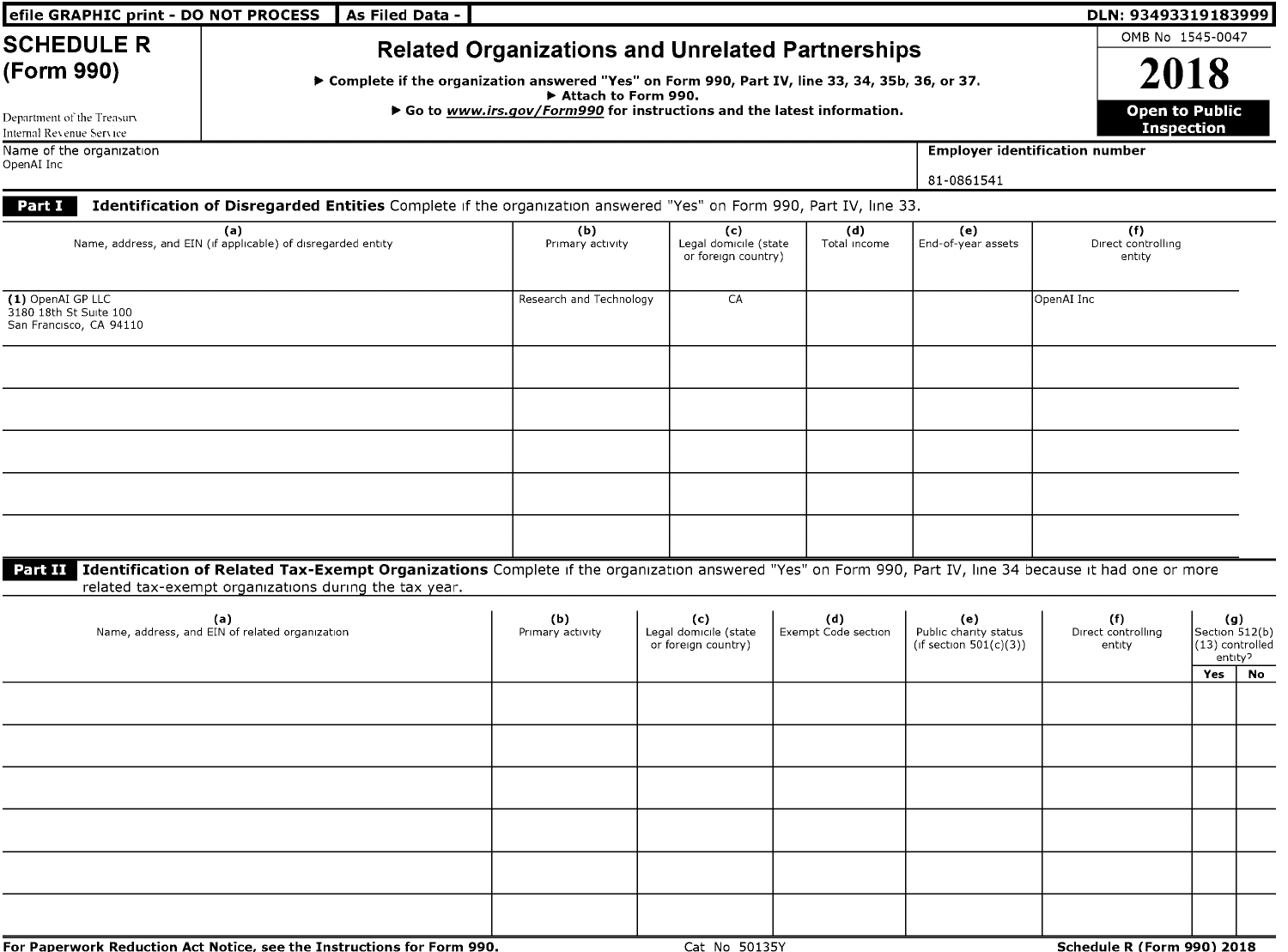| Schedule R (Form 990) 2018                                                                                                                                                                                                                                             |                         |                            |                                                                 |                                        |                                                                                         |                                                             |                                 |                 |                                           |                                                                                                      |                                |                      | Page 2                                                     |           |
|------------------------------------------------------------------------------------------------------------------------------------------------------------------------------------------------------------------------------------------------------------------------|-------------------------|----------------------------|-----------------------------------------------------------------|----------------------------------------|-----------------------------------------------------------------------------------------|-------------------------------------------------------------|---------------------------------|-----------------|-------------------------------------------|------------------------------------------------------------------------------------------------------|--------------------------------|----------------------|------------------------------------------------------------|-----------|
| Part III Identification of Related Organizations Taxable as a Partnership Complete if the organization answered "Yes" on Form 990, Part IV, line 34 because it had<br>one or more related organizations treated as a partnership during the tax year.                  |                         |                            |                                                                 |                                        |                                                                                         |                                                             |                                 |                 |                                           |                                                                                                      |                                |                      |                                                            |           |
| (a)<br>Name, address, and EIN of<br>related organization                                                                                                                                                                                                               |                         | (b)<br>Primary activity    | (c)<br>Legal<br>domicile<br>(state<br>or<br>foreign<br>country) | (d)<br>Direct<br>controlling<br>entity | (e)<br>Predominant<br>unrelated,<br>excluded from<br>tax under<br>sections 512-<br>514) | (f)<br>Share of<br>income(related, total income end-of-year | (g)<br>Share of<br>assets       | Disproprtionate | (h)<br>allocations?                       | $\left( 0 \right)$<br>Code V-UBI General or<br>amount in<br>box 20 of<br>Schedule K-1<br>(Form 1065) | (i)                            | managing<br>partner? | (k)<br>Percentage<br>ownership                             |           |
|                                                                                                                                                                                                                                                                        |                         |                            |                                                                 |                                        |                                                                                         |                                                             |                                 | Yes             | No                                        |                                                                                                      |                                | Yes   No             |                                                            |           |
| (1) OpenAI LP                                                                                                                                                                                                                                                          |                         | Research and<br>Technology | CA                                                              | OpenAI GP LLC Related                  |                                                                                         |                                                             |                                 |                 | No                                        |                                                                                                      | Yes                            |                      |                                                            |           |
| 3180 18th St Suite 100<br>San Francisco, CA 94110<br>83-1960637                                                                                                                                                                                                        |                         |                            |                                                                 |                                        |                                                                                         |                                                             |                                 |                 |                                           |                                                                                                      |                                |                      |                                                            |           |
|                                                                                                                                                                                                                                                                        |                         |                            |                                                                 |                                        |                                                                                         |                                                             |                                 |                 |                                           |                                                                                                      |                                |                      |                                                            |           |
|                                                                                                                                                                                                                                                                        |                         |                            |                                                                 |                                        |                                                                                         |                                                             |                                 |                 |                                           |                                                                                                      |                                |                      |                                                            |           |
|                                                                                                                                                                                                                                                                        |                         |                            |                                                                 |                                        |                                                                                         |                                                             |                                 |                 |                                           |                                                                                                      |                                |                      |                                                            |           |
|                                                                                                                                                                                                                                                                        |                         |                            |                                                                 |                                        |                                                                                         |                                                             |                                 |                 |                                           |                                                                                                      |                                |                      |                                                            |           |
|                                                                                                                                                                                                                                                                        |                         |                            |                                                                 |                                        |                                                                                         |                                                             |                                 |                 |                                           |                                                                                                      |                                |                      |                                                            |           |
|                                                                                                                                                                                                                                                                        |                         |                            |                                                                 |                                        |                                                                                         |                                                             |                                 |                 |                                           |                                                                                                      |                                |                      |                                                            |           |
| Part II Identification of Related Organizations Taxable as a Corporation or Trust Complete if the organization answered "Yes" on Form 990, Part IV, line 34<br>because it had one or more related organizations treated as a corporation or trust during the tax year. |                         |                            |                                                                 |                                        |                                                                                         |                                                             |                                 |                 |                                           |                                                                                                      |                                |                      |                                                            |           |
| (a)<br>Name, address, and EIN of<br>related organization                                                                                                                                                                                                               | (b)<br>Primary activity |                            | (c)<br>Legal<br>domicile<br>(state or foreign<br>country)       |                                        | (d)<br>Direct controlling<br>entity                                                     | (e)<br>Type of entity<br>(C corp, S corp,<br>or trust)      | (f)<br>Share of total<br>income |                 | (g)<br>Share of end-of-<br>year<br>assets |                                                                                                      | (h)<br>Percentage<br>ownership |                      | (1)<br>Section 512(b)<br>(13) controlled<br>entity?<br>Yes | <b>No</b> |
|                                                                                                                                                                                                                                                                        |                         |                            |                                                                 |                                        |                                                                                         |                                                             |                                 |                 |                                           |                                                                                                      |                                |                      |                                                            |           |
|                                                                                                                                                                                                                                                                        |                         |                            |                                                                 |                                        |                                                                                         |                                                             |                                 |                 |                                           |                                                                                                      |                                |                      |                                                            |           |

| Schedule R (Form 990) 2018 |
|----------------------------|
|----------------------------|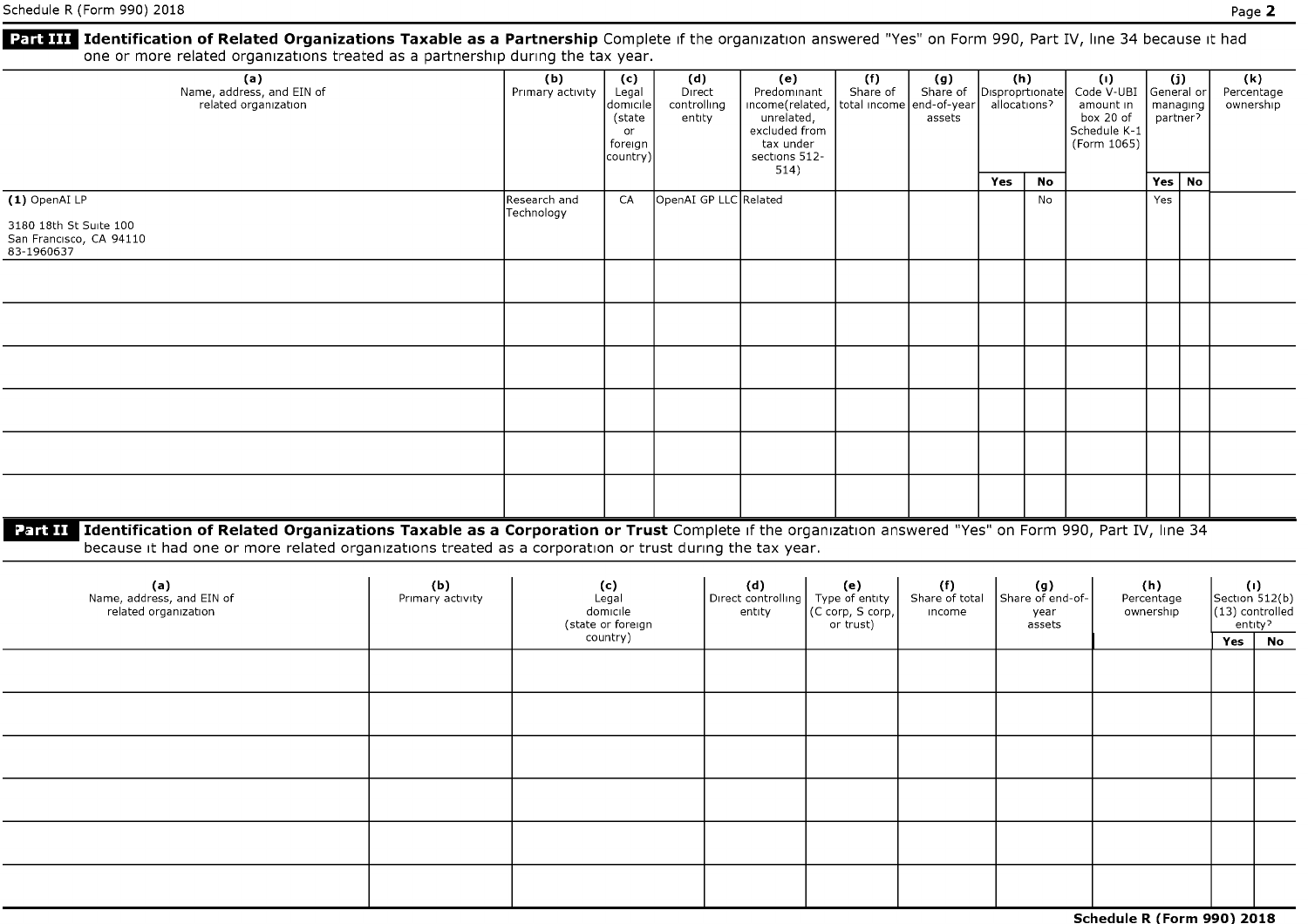|    |                                                                                                                                                                               |                                  |                        |                                              | l1b     |            | No        |
|----|-------------------------------------------------------------------------------------------------------------------------------------------------------------------------------|----------------------------------|------------------------|----------------------------------------------|---------|------------|-----------|
|    |                                                                                                                                                                               |                                  |                        |                                              | 1c      |            | <b>No</b> |
|    |                                                                                                                                                                               |                                  |                        |                                              | 1d      |            | <b>No</b> |
|    |                                                                                                                                                                               |                                  |                        |                                              | l1e.    |            | <b>No</b> |
|    |                                                                                                                                                                               |                                  |                        |                                              | l 1 f   |            | <b>No</b> |
| g. |                                                                                                                                                                               |                                  |                        |                                              | 1g      |            | <b>No</b> |
| h. |                                                                                                                                                                               |                                  |                        |                                              | l1h     |            | <b>No</b> |
|    |                                                                                                                                                                               |                                  |                        |                                              | l 1 i   |            | <b>No</b> |
|    |                                                                                                                                                                               |                                  |                        |                                              | 11 i    | <b>Yes</b> |           |
|    |                                                                                                                                                                               |                                  |                        |                                              | l1k     |            | <b>No</b> |
|    |                                                                                                                                                                               |                                  |                        |                                              | 11 I    |            | <b>No</b> |
|    |                                                                                                                                                                               |                                  |                        |                                              | 1m      |            | <b>No</b> |
|    |                                                                                                                                                                               |                                  |                        |                                              | l 1 n l | Yes        |           |
|    |                                                                                                                                                                               |                                  |                        |                                              | l1o.    | Yes        |           |
|    |                                                                                                                                                                               |                                  |                        |                                              | 1 p     |            | <b>No</b> |
| q  |                                                                                                                                                                               |                                  |                        |                                              | 1a      | Yes        |           |
|    |                                                                                                                                                                               |                                  |                        |                                              | ∣1r     |            | No.       |
|    |                                                                                                                                                                               |                                  |                        |                                              | l1s     |            | <b>No</b> |
|    | 2 If the answer to any of the above is "Yes," see the instructions for information on who must complete this line, including covered relationships and transaction thresholds |                                  |                        |                                              |         |            |           |
|    | (a)<br>Name of related organization                                                                                                                                           | (b)<br>Transaction<br>type (a-s) | (c)<br>Amount involved | (d)<br>Method of determining amount involved |         |            |           |
|    | (1)OpenAI LP                                                                                                                                                                  |                                  | 650,566                | <b>FMV</b>                                   |         |            |           |
|    | (2)OpenAI LP                                                                                                                                                                  | $\mathsf{n}$                     | 851,128                | FMV                                          |         |            |           |
|    | (3)OpenAI LP                                                                                                                                                                  | $\circ$                          | 5,196,548              | <b>FMV</b>                                   |         |            |           |
|    | (4)OpenAI LP                                                                                                                                                                  | $\mathsf{q}$                     | 19,660,750             | <b>FMV</b>                                   |         |            |           |
|    |                                                                                                                                                                               |                                  |                        |                                              |         |            |           |
|    |                                                                                                                                                                               |                                  |                        |                                              |         |            |           |
|    |                                                                                                                                                                               |                                  |                        | Schedule R (Form 990) 2018                   |         |            |           |
|    |                                                                                                                                                                               |                                  |                        |                                              |         |            |           |

**Note.** Complete line 1 if any entity is listed in Parts II, III, or IV of this schedule **Yes No Yes No** 

**a** Receipt of (i) interest, (ii)annuities, (iii) royalties, or(iv) rent from a controlled entity **b**  $\cdot$  **l**  $\cdot$  **l**  $\cdot$  **l**  $\cdot$  **l**  $\cdot$  **l**  $\cdot$  **l**  $\cdot$  **l**  $\cdot$  **l**  $\cdot$  **l**  $\cdot$  **l**  $\cdot$  **l**  $\cdot$  **l**  $\cdot$  **l**  $\cdot$ 

**Part V Transactions With Related Organizations** Complete if the organization answered "Yes" on Form 990, Part IV, line 34, 35b, or 36.

1 During the tax year, did the orgranization engage in any of the following transactions with one or more related organizations listed in Parts II-IV?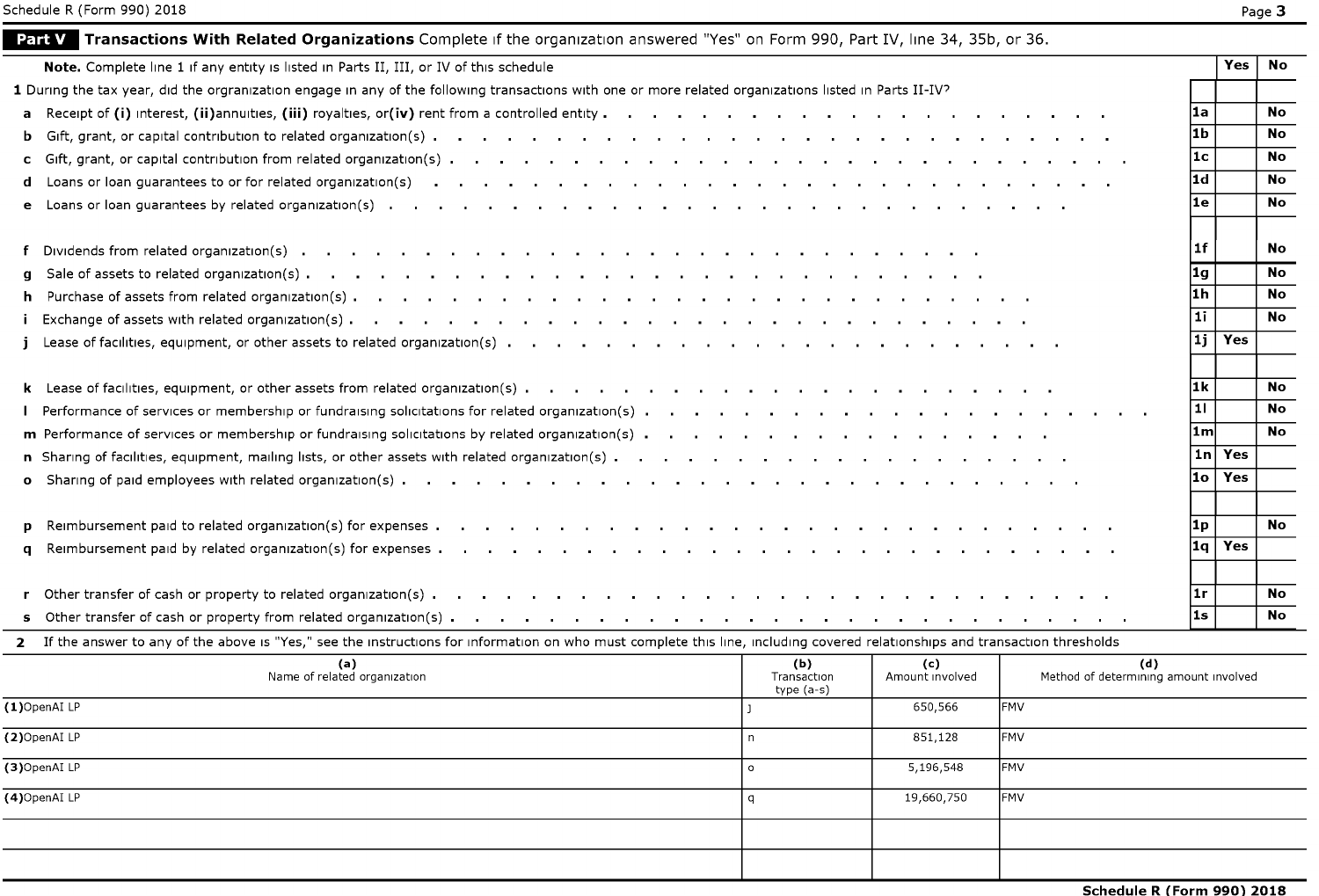#### **• Part VI** Unrelated Organizations Taxable as a Partnership Complete if the organization answered "Yes" on Form 990, Part IV, line 37.

Provide the following information for each entity taxed as a partnership through which the organization conducted more than five percent of its activities (measured by total assets or gross revenue) that was not a related organization See instructions regarding exclusion for certain investment partnerships

| (a)<br>Name, address, and EIN of entity | (b)<br>Primary activity | (c)<br>Legal<br>domicile<br>(state or<br>foreign<br>country) | (d)<br>Predominant<br>income<br>Income<br>(related,<br>unrelated,<br>excluded from<br>tax under<br>sections 512-<br>514) | (e)<br>Are all partners<br>$set$ ion<br>$501(c)(3)$<br>organizations? |    | (f)<br>Share of<br>total<br>income | (g)<br>Share of<br>end-of-year<br>assets |     |    | (h)<br>Disproprtionate<br>allocations?<br>Code V-UBI<br>amount in box<br>20<br>of Schedule<br>$K-1$<br>(Form 1065) |     | $(i)$<br>General or<br>managing<br>partner? |  | (k)<br>Percentage<br>ownership |
|-----------------------------------------|-------------------------|--------------------------------------------------------------|--------------------------------------------------------------------------------------------------------------------------|-----------------------------------------------------------------------|----|------------------------------------|------------------------------------------|-----|----|--------------------------------------------------------------------------------------------------------------------|-----|---------------------------------------------|--|--------------------------------|
|                                         |                         |                                                              |                                                                                                                          | Yes                                                                   | No |                                    |                                          | Yes | No |                                                                                                                    | Yes | No                                          |  |                                |
|                                         |                         |                                                              |                                                                                                                          |                                                                       |    |                                    |                                          |     |    |                                                                                                                    |     |                                             |  |                                |
|                                         |                         |                                                              |                                                                                                                          |                                                                       |    |                                    |                                          |     |    |                                                                                                                    |     |                                             |  |                                |
|                                         |                         |                                                              |                                                                                                                          |                                                                       |    |                                    |                                          |     |    |                                                                                                                    |     |                                             |  |                                |
|                                         |                         |                                                              |                                                                                                                          |                                                                       |    |                                    |                                          |     |    |                                                                                                                    |     |                                             |  |                                |
|                                         |                         |                                                              |                                                                                                                          |                                                                       |    |                                    |                                          |     |    |                                                                                                                    |     |                                             |  |                                |
|                                         |                         |                                                              |                                                                                                                          |                                                                       |    |                                    |                                          |     |    |                                                                                                                    |     |                                             |  |                                |
|                                         |                         |                                                              |                                                                                                                          |                                                                       |    |                                    |                                          |     |    |                                                                                                                    |     |                                             |  |                                |
|                                         |                         |                                                              |                                                                                                                          |                                                                       |    |                                    |                                          |     |    |                                                                                                                    |     |                                             |  |                                |
|                                         |                         |                                                              |                                                                                                                          |                                                                       |    |                                    |                                          |     |    |                                                                                                                    |     |                                             |  |                                |
|                                         |                         |                                                              |                                                                                                                          |                                                                       |    |                                    |                                          |     |    |                                                                                                                    |     |                                             |  |                                |
|                                         |                         |                                                              |                                                                                                                          |                                                                       |    |                                    |                                          |     |    |                                                                                                                    |     |                                             |  |                                |
|                                         |                         |                                                              |                                                                                                                          |                                                                       |    |                                    |                                          |     |    |                                                                                                                    |     |                                             |  |                                |
|                                         |                         |                                                              |                                                                                                                          |                                                                       |    |                                    |                                          |     |    |                                                                                                                    |     |                                             |  |                                |
|                                         |                         |                                                              |                                                                                                                          |                                                                       |    |                                    |                                          |     |    |                                                                                                                    |     |                                             |  |                                |
|                                         |                         |                                                              |                                                                                                                          |                                                                       |    |                                    |                                          |     |    |                                                                                                                    |     |                                             |  |                                |
|                                         |                         |                                                              |                                                                                                                          |                                                                       |    |                                    |                                          |     |    |                                                                                                                    |     |                                             |  |                                |